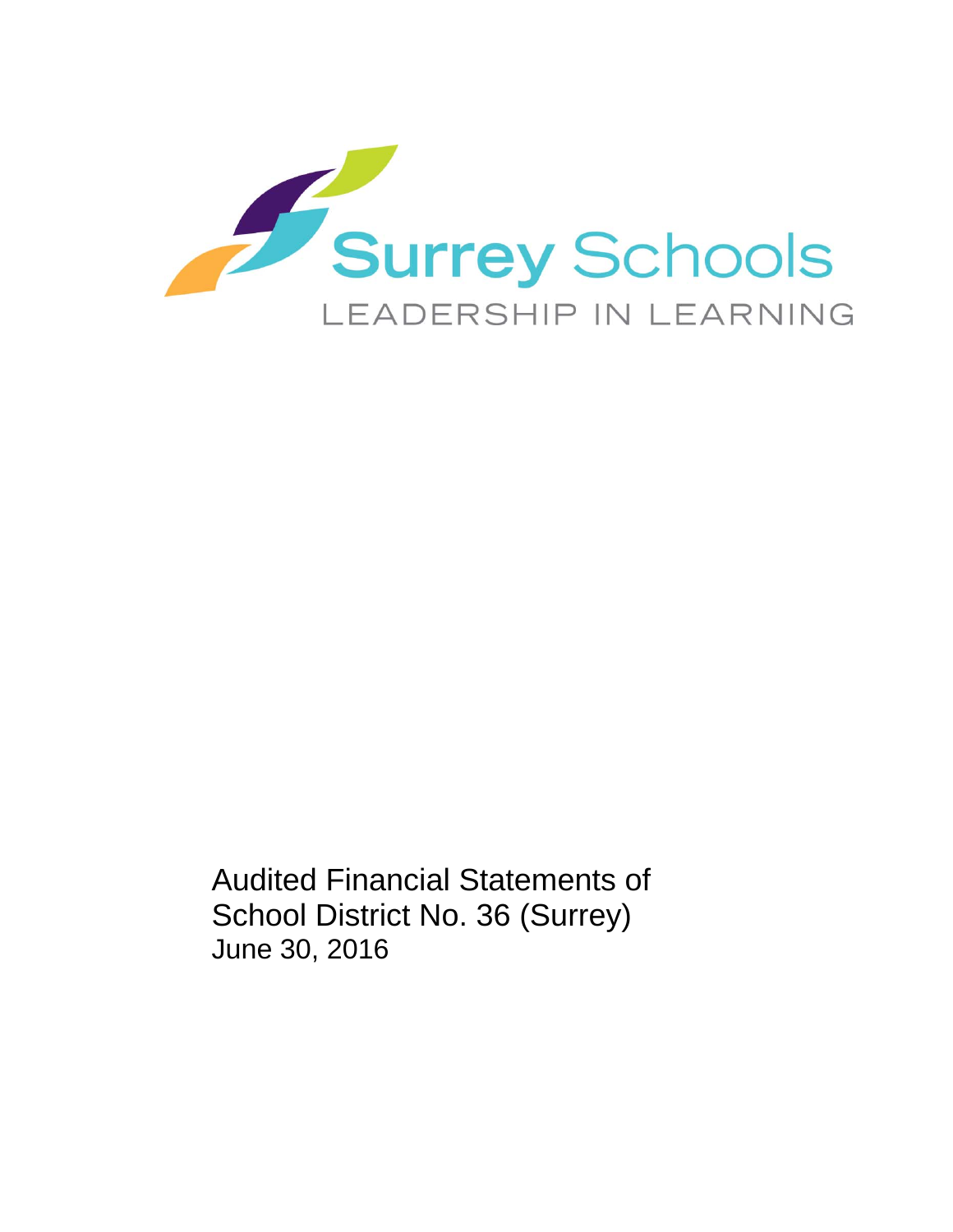# School District No. 36 (Surrey)<br>June 30, 2016

### Table of Contents

| $\overline{1}$ |
|----------------|
| $2 - 3$        |
| $\overline{4}$ |
| 5              |
| 6              |
| $\tau$         |
| $8-26$         |
| 27             |
| 28             |
| 29             |
| 30             |
| 31             |
| 33             |
| 34             |
| 37             |
| 38             |
| 39             |
| 40             |
| 41             |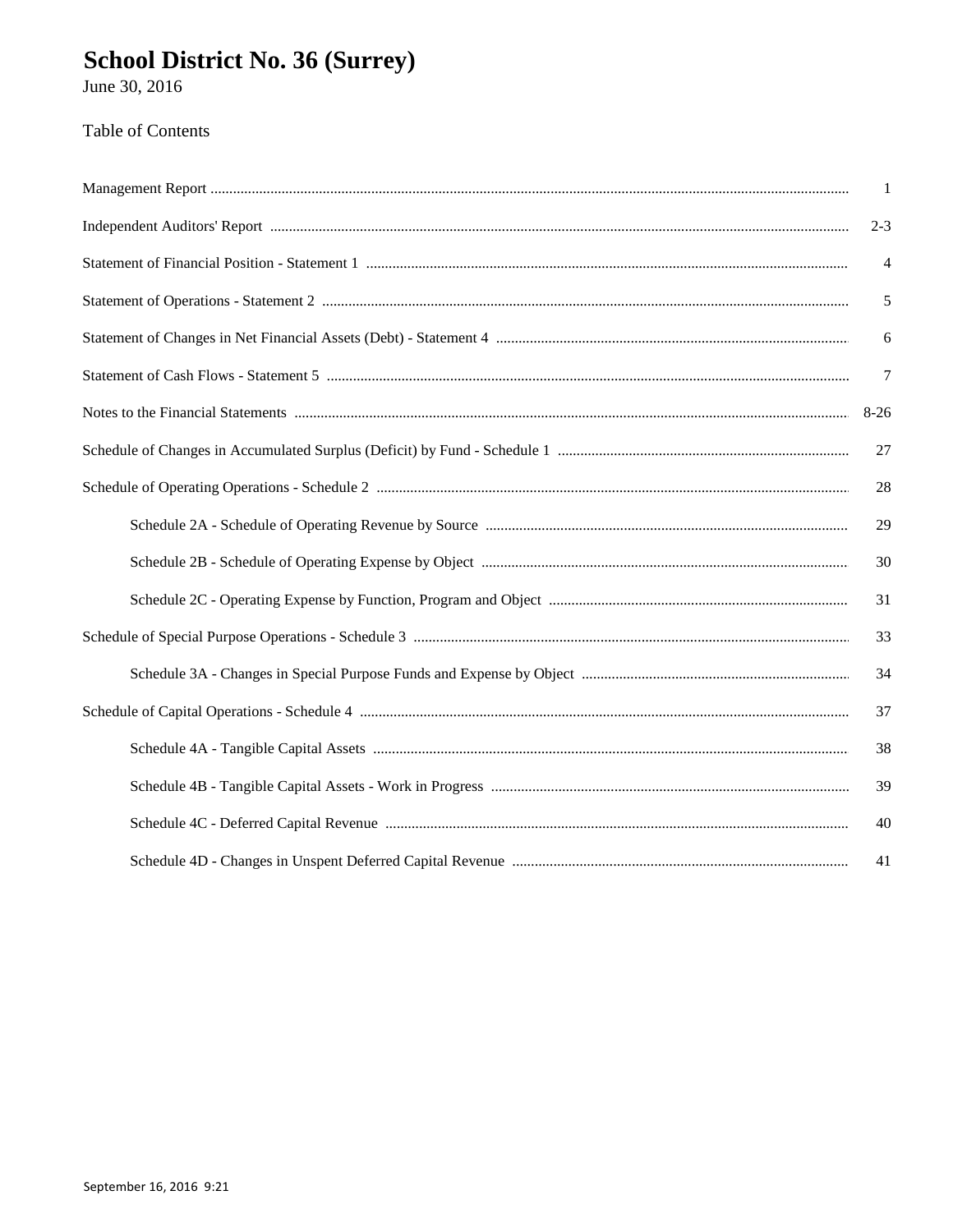#### **MANAGEMENT REPORT**

Version: 1677-9932-7949

Management's Responsibility for the Financial Statements.

The accompanying financial statements of School District No. 36 (Surrey) have been prepared by management in accordance with the accounting requirements of Section 23.1 of the Budget Transparency and Accountability Act of British Columbia, supplemented by Regulations 257/2010 and 198/2011 issued by the Province of British Columbia Treasury Board, and the integrity and objectivity of these statements are management's responsibility. Management is also responsible for all of the notes to the financial statements and schedules, and for ensuring that this information is consistent, where appropriate, with the information contained in the financial statements.

The preparation of financial statements necessarily involves the use of estimates based on management's judgment particularly when transactions affecting the current accounting period cannot be finalized with certainty until future periods.

Management is also responsible for implementing and maintaining a system of internal controls to provide reasonable assurance that assets are safeguarded, transactions are properly authorized and reliable financial information is produced.

The Board of Education of School District No. 36 (Surrey) (called the "Board") is responsible for ensuring that management fulfills its responsibilities for financial reporting and internal control and exercises these responsibilities through the Board. The Board reviews internal financial statements on a monthly basis and externally audited financial statements yearly.

The external auditors, Grant Thornton LLP, conduct an independent examination, in accordance with Canadian generally accepted auditing standards, and express their opinion on the financial statements. The external auditors have full and free access to financial management of School District No. 36 (Surrey) and meet when required. The accompanying Independent Auditors' Report outlines their responsibilities, the scope of their examination and their opinion on the School District's financial statements.

On-behalf of School District No. 36 (Surrey)

Signature of the Chairperson of the Board of Education

Signatu e of the Superintendent

Signature of the Secretary Treasurer

 $\frac{1}{\frac{1}{\sqrt{1+\frac{1}{1+\frac{1}{1+\frac{1}{1+\frac{1}{1+\frac{1}{1+\frac{1}{1+\frac{1}{1+\frac{1}{1+\frac{1}{1+\frac{1}{1+\frac{1}{1+\frac{1}{1+\frac{1}{1+\frac{1}{1+\frac{1}{1+\frac{1}{1+\frac{1}{1+\frac{1}{1+\frac{1}{1+\frac{1}{1+\frac{1}{1+\frac{1}{1+\frac{1}{1+\frac{1}{1+\frac{1}{1+\frac{1}{1+\frac{1}{1+\frac{1}{1+\frac{1}{1+\frac{1}{1+\frac{1}{1+\frac{1}{1+\frac{1}{1+\frac{1}{1+\frac$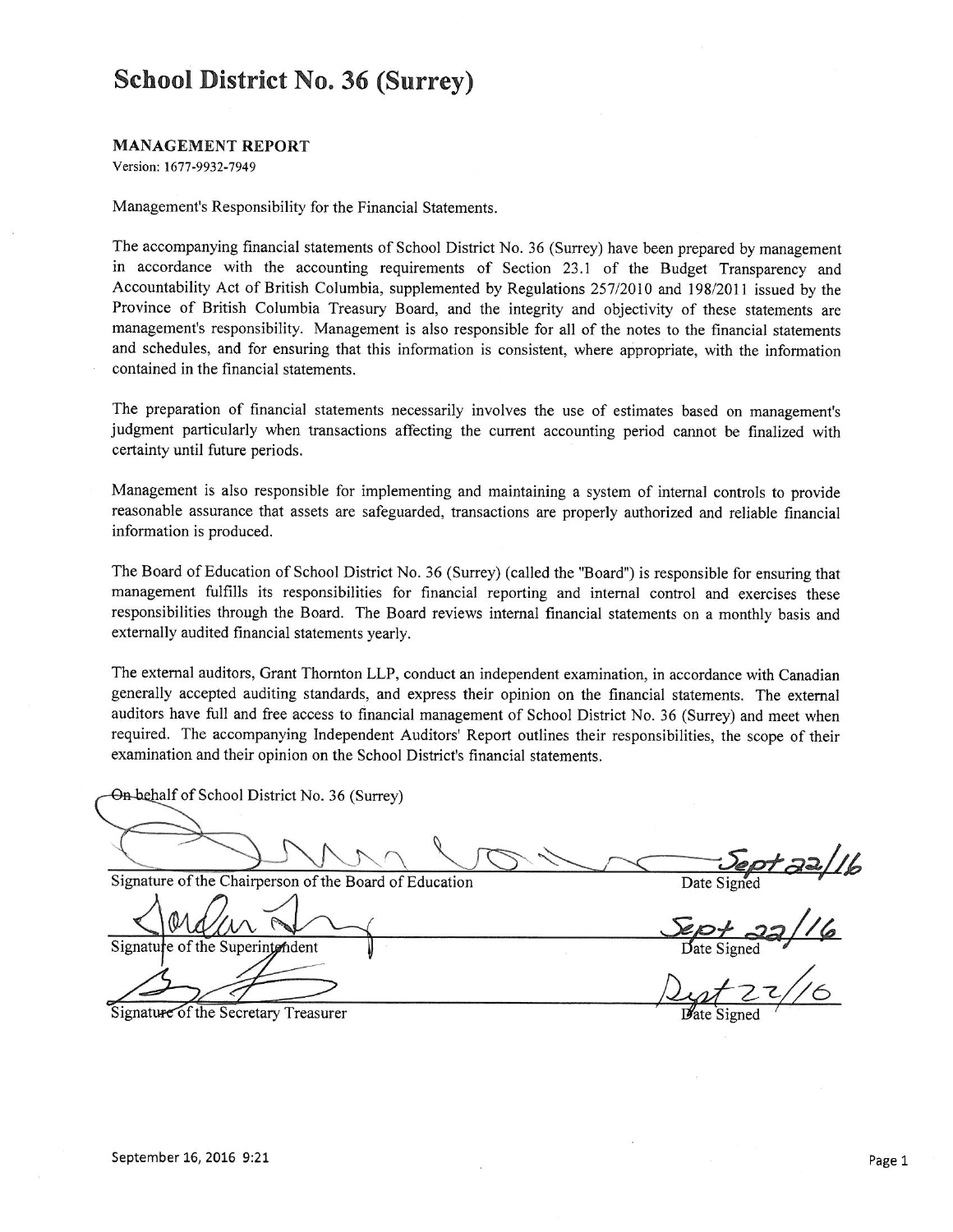

## Independent Auditor's Report

To the Board of Education of School District No. 36 (Surrey) and the Minister of Education of the Province of British Columbia:

**Grant Thornton LLP**  Suite 1600, Grant Thornton Place 333 Seymour Street Vancouver, BC V6B 0A4 T +1 604 687 2711 F +1 604 685 6569 www.GrantThornton.ca

We have audited the accompanying financial statements of School District No. 36 (Surrey) (the "School District"), which comprise the statement of financial position as at June 30, 2016 and the statement of operations, statement of changes in net financial assets (debt), and statement of cash flows for the year then ended, and a summary of significant accounting policies and other explanatory information.

#### Management's responsibility for the financial statements

Management is responsible for the preparation of these financial statements in accordance with the accounting requirements of Section 23.1 of the Budget Transparency and Accountability Act of the Province of British Columbia, and for such internal control as management determines is necessary to enable the preparation of financial statements that are free from material misstatement, whether due to fraud or error.

#### Auditor's responsibility

Our responsibility is to express an opinion on these financial statements based on our audit. We conducted our audit in accordance with Canadian generally accepted auditing standards. Those standards require that we comply with ethical requirements and plan and perform the audit to obtain reasonable assurance about whether the financial statements are free from material misstatement.

An audit involves performing procedures to obtain audit evidence about the amounts and disclosures in the financial statements. The procedures selected depend on the auditor's judgment, including the assessment of the risks of material misstatement of the financial statements, whether due to fraud or error. In making those risk assessments, the auditor considers internal control relevant to the School District's preparation of the financial statements in order to design audit procedures that are appropriate in the circumstances, but not for the purpose of expressing an opinion on the effectiveness of the School District's internal control. An audit also includes evaluating the appropriateness of accounting policies used and the reasonableness of accounting estimates made by management, as well as evaluating the overall presentation of the financial statements.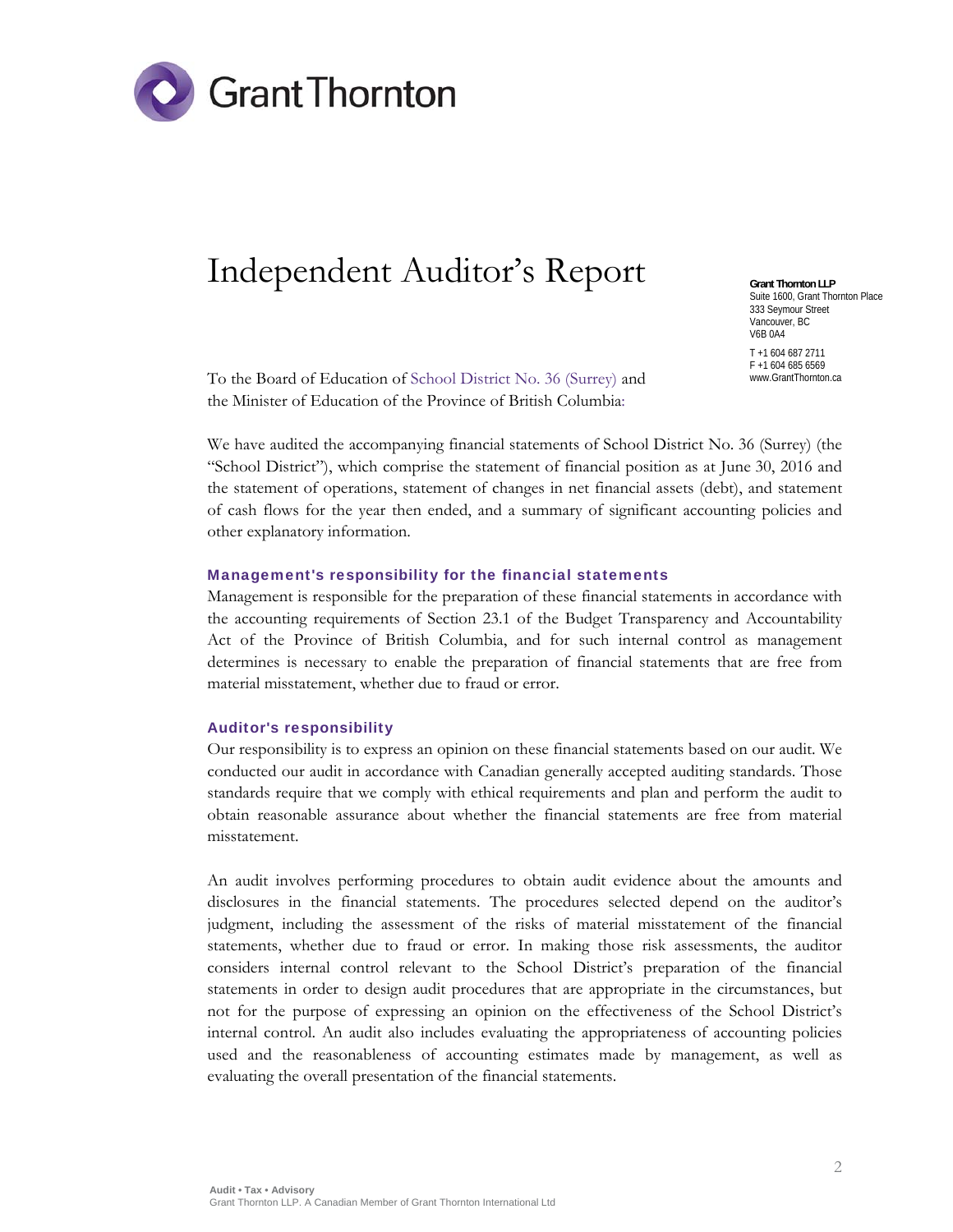

We believe that the audit evidence we have obtained in our audit is sufficient and appropriate to provide a basis for our audit opinion.

#### Opinion

In our opinion, the financial statements of the School District No. 36 (Surrey) for the year ended June 30, 2016 are prepared, in all material respects, in accordance with Section 23.1 of the Budget Transparency and Accountability Act of the Province of British Columbia.

#### Emphasis of matter

Without modifying our opinion, we draw attention to Note 2 to the financial statements, which describes the basis of accounting and the significant differences between such basis of accounting and Canadian public sector accounting standards.

#### Other matters

Our audit was conducted for the purpose of forming an opinion on the financial statements taken as a whole. The supplementary information included in Schedules 1 through 4 is presented for purposes of additional information and is not a required part of the financial statements. Such information has been subjected to the auditing procedures applied, only to the extent necessary to express an opinion, in the audit of the financial statements taken as a whole.

Vancouver, Canada

Grant Thouton LLP

September 22, 2016 Chartered Professional Accountants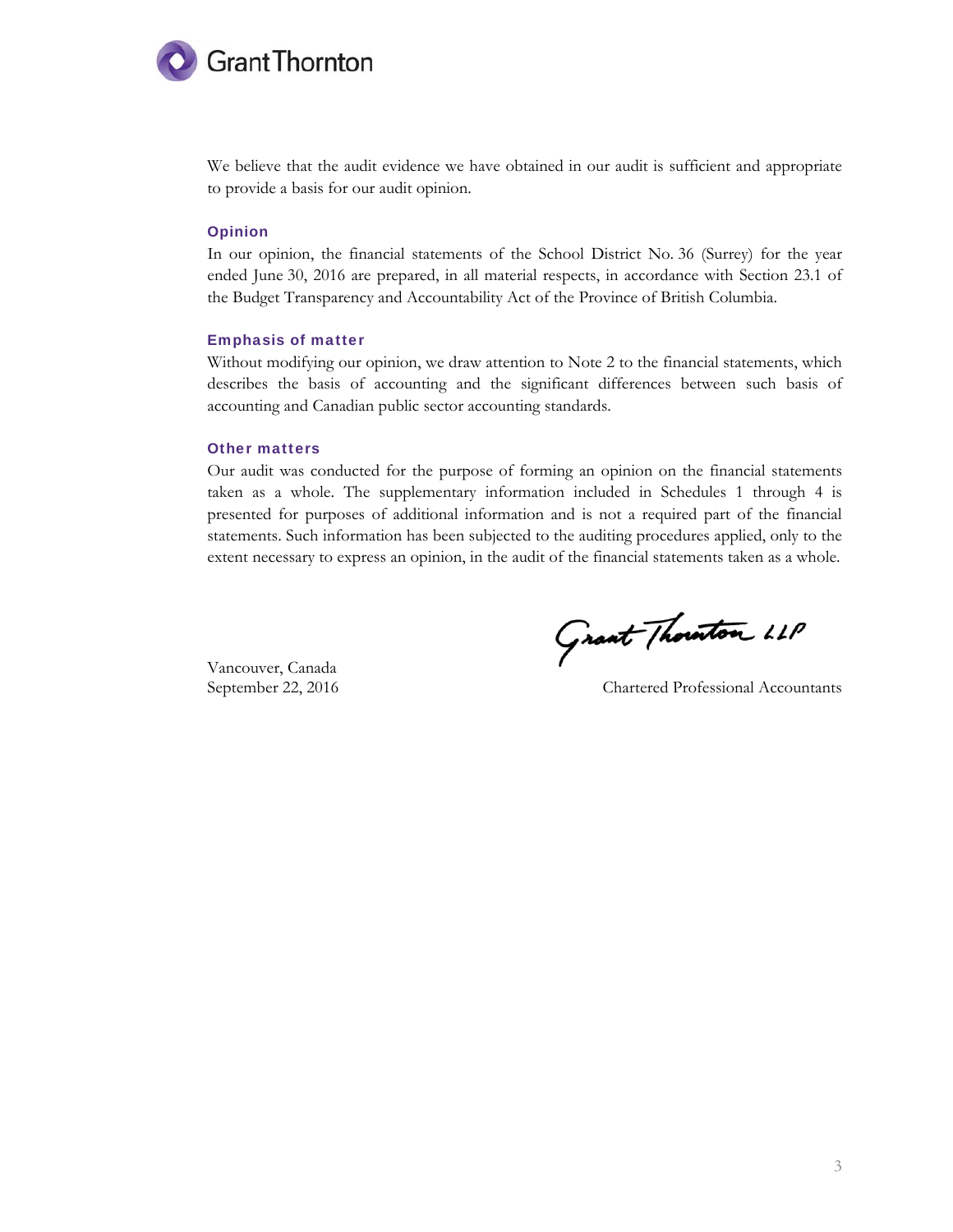**Statement of Financial Position** As at June 30, 2016

| $A$ 3 at Julie Julie 2010                 | 2016<br>Actual  | 2015<br>Actual  |
|-------------------------------------------|-----------------|-----------------|
|                                           | \$              | \$              |
| <b>Financial Assets</b>                   |                 |                 |
| Cash and Cash Equivalents                 | 136,075,201     | 136,399,781     |
| <b>Accounts Receivable</b>                |                 |                 |
| Due from Province - Ministry of Education | 4,646,888       | 2,246,148       |
| Other (Note 4)                            | 3,700,538       | 3,109,411       |
| Portfolio Investments (Note 5)            | 45,022,820      | 43,963,421      |
| <b>Total Financial Assets</b>             | 189,445,447     | 185,718,761     |
| Liabilities                               |                 |                 |
| Accounts Payable and Accrued Liabilities  |                 |                 |
| Other                                     | 13,052,900      | 9,162,081       |
| Unearned Revenue (Note 6)                 | 13,383,402      | 12,450,742      |
| Deferred Revenue (Note 7)                 | 8,963,153       | 9,691,516       |
| Deferred Capital Revenue (Note 8)         | 545,520,452     | 550,484,156     |
| Employee Future Benefits (Note 9)         | 16,239,767      | 16,733,167      |
| Other Liabilities (Note 10)               | 51,402,196      | 46,098,877      |
| <b>Total Liabilities</b>                  | 648,561,870     | 644,620,539     |
| <b>Net Financial Assets (Debt)</b>        | (459, 116, 423) | (458, 901, 778) |
| <b>Non-Financial Assets</b>               |                 |                 |
| Tangible Capital Assets (Note 12)         | 940,549,260     | 921,747,242     |
| Prepaid Expenses                          | 1,205,218       | 1,561,513       |
| <b>Total Non-Financial Assets</b>         | 941,754,478     | 923,308,755     |
| <b>Accumulated Surplus (Deficit)</b>      | 482,638,055     | 464,406,977     |

 $\frac{56pt^{22}/16}{p_{\text{late Signed}}}$ <br>Sept 22/16.<br>Dyt 27/16 Signature of the Chaignerson of the Board of Education Signature of the Superintendent Date Signed Signature of the Secretary Treasurer

Approved by the Board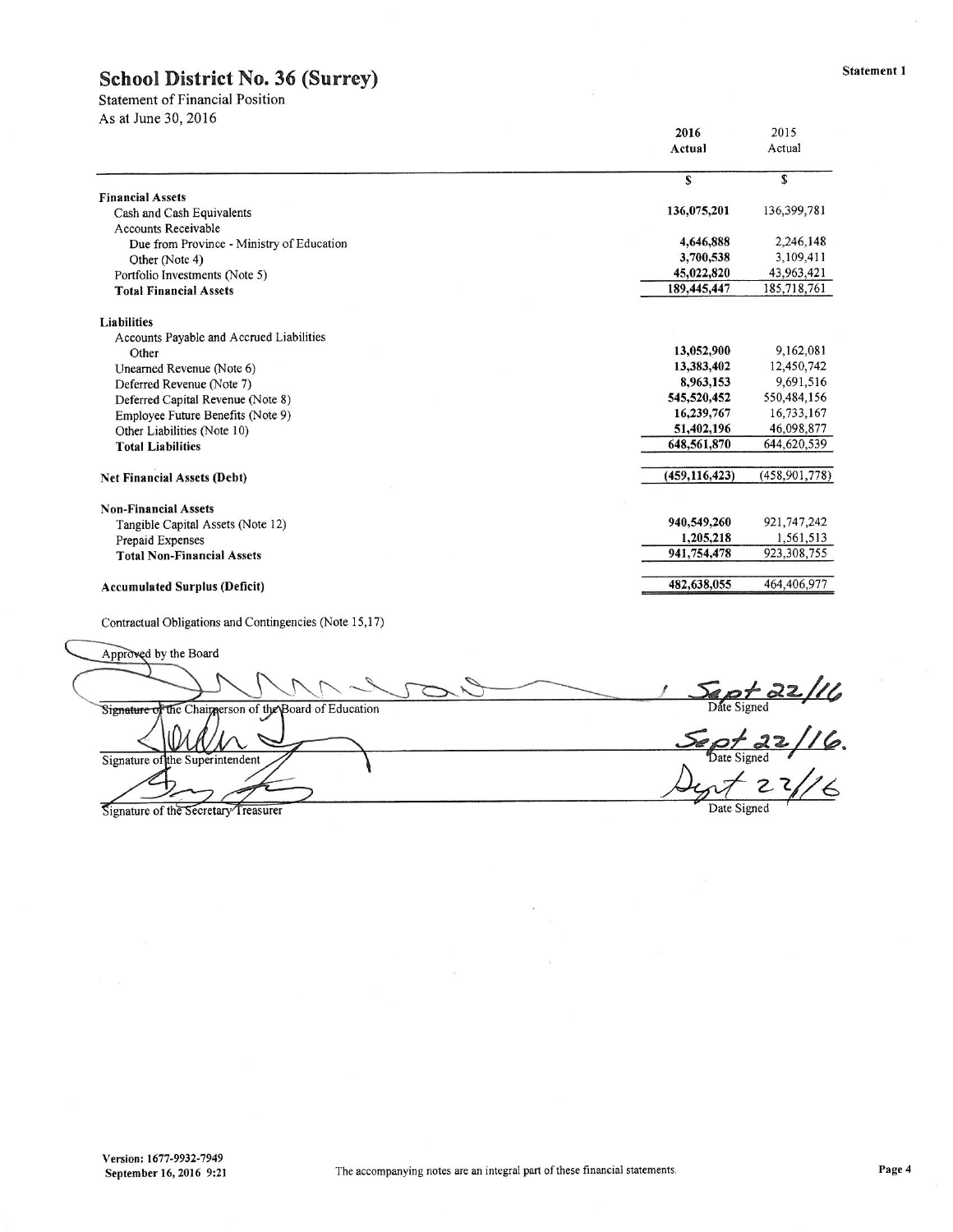|                                                                         | 2016          | 2016          | 2015        |
|-------------------------------------------------------------------------|---------------|---------------|-------------|
|                                                                         | <b>Budget</b> | <b>Actual</b> | Actual      |
|                                                                         | (Note 20)     |               |             |
|                                                                         | \$            | \$            | \$          |
| <b>Revenues</b>                                                         |               |               |             |
| <b>Provincial Grants</b>                                                |               |               |             |
| Ministry of Education                                                   | 638,069,371   | 631,815,350   | 592,771,829 |
| Other                                                                   | 360,750       | 460,950       | 516,678     |
| Municipal Grants Spent on Sites                                         |               | 6,039,435     |             |
| <b>Federal Grants</b>                                                   | 2,279,571     | 2,833,194     | 2,249,488   |
| Tuition                                                                 | 14,092,174    | 14,322,670    | 11,954,074  |
| <b>Other Revenue</b>                                                    | 17,723,839    | 18,712,125    | 17,687,816  |
| <b>Rentals and Leases</b>                                               | 2,391,849     | 2,827,838     | 2,686,624   |
| <b>Investment Income</b>                                                | 2,209,000     | 2,284,800     | 2,411,596   |
| Gain (Loss) on Disposal of Tangible Capital Assets                      |               |               | (21,930)    |
| Amortization of Deferred Capital Revenue                                | 22,134,000    | 22,170,647    | 21,017,730  |
| <b>Total Revenue</b>                                                    | 699,260,554   | 701,467,009   | 651,273,905 |
| <b>Expenses (Note 19)</b>                                               |               |               |             |
| Instruction                                                             | 593,620,100   | 567,709,873   | 532,177,049 |
| <b>District Administration</b>                                          | 12,696,339    | 12,434,871    | 12,227,053  |
| <b>Operations and Maintenance</b>                                       | 100,872,966   | 97,787,190    | 93,420,287  |
| <b>Transportation and Housing</b>                                       | 5,293,612     | 5,303,997     | 4,868,989   |
| <b>Total Expense</b>                                                    | 712,483,017   | 683,235,931   | 642,693,378 |
| Surplus (Deficit) for the year                                          | (13,222,463)  | 18,231,078    | 8,580,527   |
|                                                                         |               |               |             |
| <b>Accumulated Surplus (Deficit) from Operations, beginning of year</b> |               | 464,406,977   | 455,826,450 |
| <b>Accumulated Surplus (Deficit) from Operations, end of year</b>       |               | 482,638,055   | 464,406,977 |

Statement of Operations Year Ended June 30, 2016

**Version: 1677-9932-7949**

**September 16, 2016 9:21 Page 5 Page 16, 2016 9:21 Page 5 Page 16 Page 5 Page 16 Page 5 Page 5 Page 16 Page 5 Page 16 Page 5 Page 16 Page 5 Page 16 Page 16 Page 16 Page 16 Page 16 Pa** 

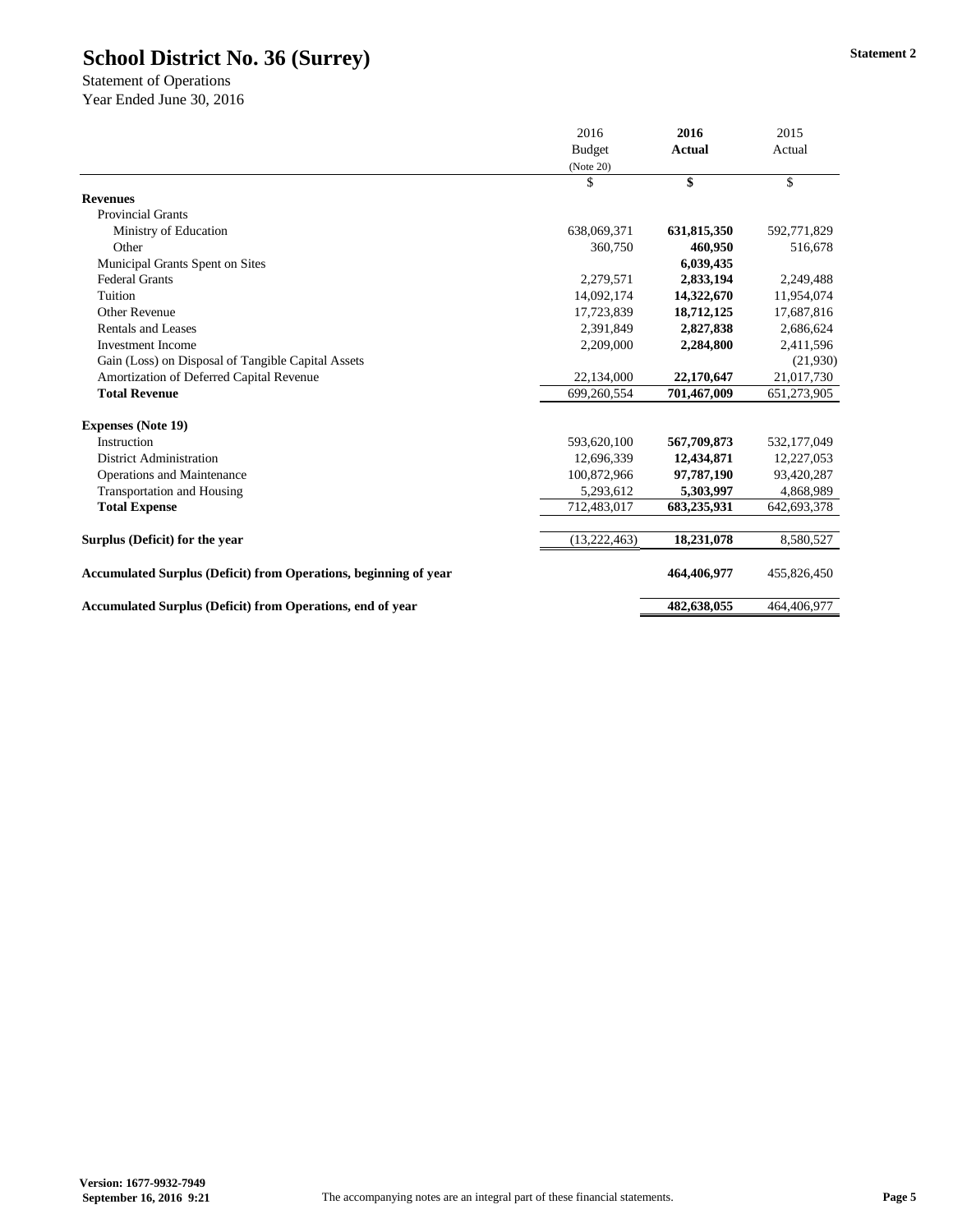|                                                                                                | 2016           | 2016              | 2015            |
|------------------------------------------------------------------------------------------------|----------------|-------------------|-----------------|
|                                                                                                | <b>Budget</b>  | <b>Actual</b>     | Actual          |
|                                                                                                | (Note 20)      |                   |                 |
|                                                                                                | \$             | $\boldsymbol{\$}$ | $\mathcal{S}$   |
| Surplus (Deficit) for the year                                                                 | (13,222,463)   | 18,231,078        | 8,580,527       |
| <b>Effect of change in Tangible Capital Assets</b>                                             |                |                   |                 |
| <b>Acquisition of Tangible Capital Assets</b>                                                  | (29, 374, 759) | (50, 549, 244)    | (28, 419, 440)  |
| <b>Amortization of Tangible Capital Assets</b>                                                 | 31,800,000     | 31,739,726        | 31,008,327      |
| Net carrying value of Tangible Capital Assets disposed of                                      |                | 7,500             | 445,648         |
| <b>Total Effect of change in Tangible Capital Assets</b>                                       | 2,425,241      | (18, 802, 018)    | 3,034,535       |
| <b>Acquisition of Prepaid Expenses</b>                                                         |                | (1,205,218)       | (1,530,722)     |
| Use of Prepaid Expenses                                                                        |                | 1,561,513         | 1,312,907       |
| <b>Total Effect of change in Other Non-Financial Assets</b>                                    |                | 356,295           | (217, 815)      |
| (Increase) Decrease in Net Financial Assets (Debt),<br>before Net Remeasurement Gains (Losses) | (10,797,222)   | (214, 645)        | 11,397,247      |
| <b>Net Remeasurement Gains (Losses)</b>                                                        |                |                   |                 |
| (Increase) Decrease in Net Financial Assets (Debt)                                             |                | (214, 645)        | 11,397,247      |
| Net Financial Assets (Debt), beginning of year                                                 |                | (458,901,778)     | (470, 299, 025) |
| Net Financial Assets (Debt), end of year                                                       |                | (459, 116, 423)   | (458,901,778)   |

Statement of Changes in Net Financial Assets (Debt) Year Ended June 30, 2016

**Version: 1677-9932-7949**

**September 16, 2016 9:21 Page 6 Page 16, 2016 9:21 Page 6 Page 16 Page 6 Page 16 Page 6 Page 16 Page 6 Page 16 Page 16 Page 16 Page 16 Page 16 Page 16 Page 16 Page 16 Page 16 Page 16**

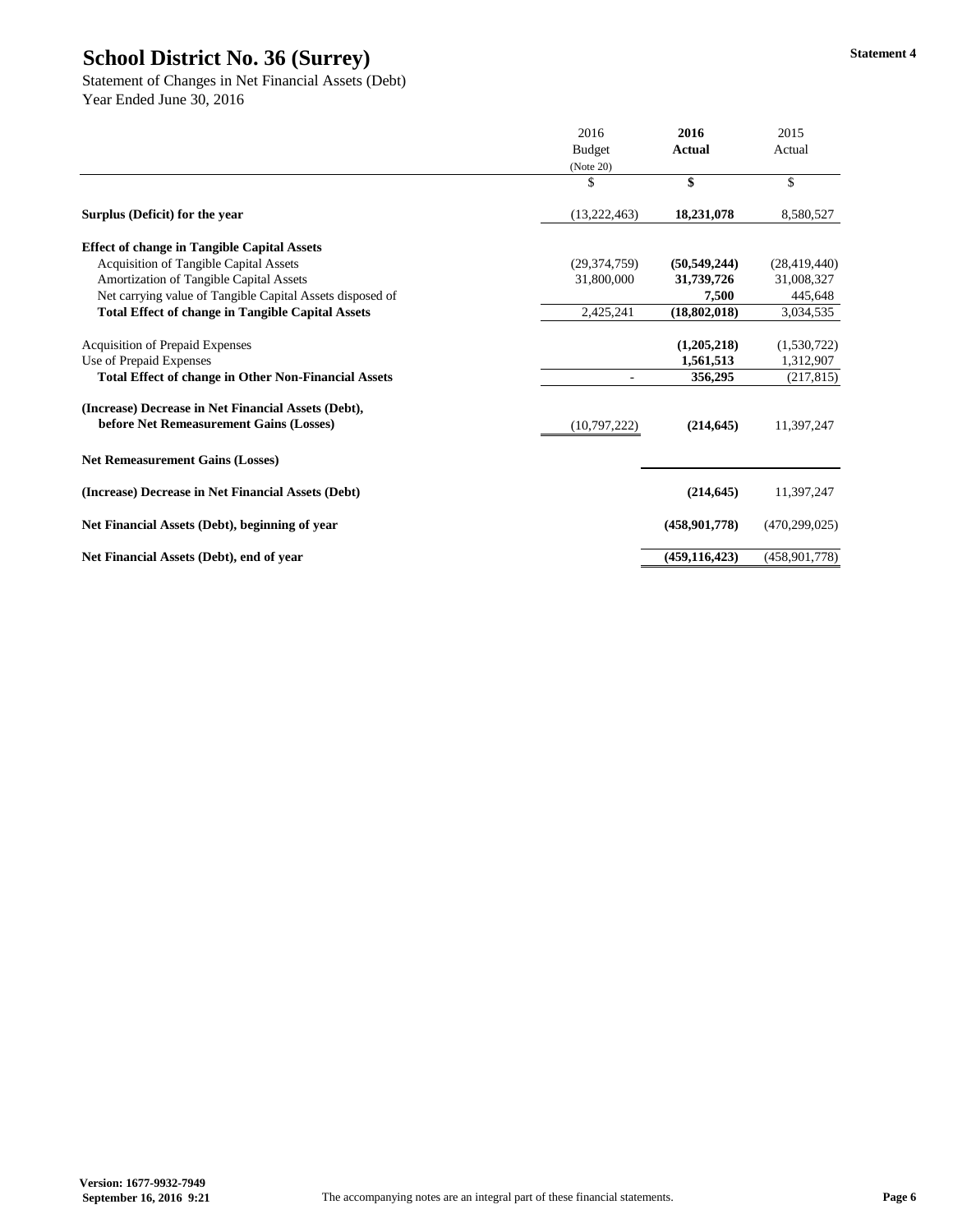|                                                             | 2016           | 2015                      |
|-------------------------------------------------------------|----------------|---------------------------|
|                                                             | <b>Actual</b>  | Actual                    |
|                                                             | \$             | $\boldsymbol{\mathsf{S}}$ |
| <b>Operating Transactions</b>                               |                |                           |
| Surplus (Deficit) for the year                              | 18,231,078     | 8,580,527                 |
| Changes in Non-Cash Working Capital                         |                |                           |
| Decrease (Increase)                                         |                |                           |
| <b>Accounts Receivable</b>                                  | (2,991,867)    | 2,534,837                 |
| Prepaid Expenses                                            | 356,295        | (217, 815)                |
| Increase (Decrease)                                         |                |                           |
| <b>Accounts Payable and Accrued Liabilities</b>             | 3,890,819      | (15,710,352)              |
| <b>Unearned Revenue</b>                                     | 932,660        | 2,265,696                 |
| Deferred Revenue                                            | (728, 363)     | 3,315,636                 |
| <b>Employee Future Benefits</b>                             | (493, 400)     | (258, 516)                |
| <b>Other Liabilities</b>                                    | 5,303,319      | 11,578,457                |
| Loss (Gain) on Disposal of Tangible Capital Assets          |                | 21,930                    |
| <b>Amortization of Tangible Capital Assets</b>              | 31,739,726     | 31,008,327                |
| Amortization of Deferred Capital Revenue                    | (22, 170, 647) | (21,017,730)              |
| Recognition of Deferred Capital Revenue Spent on Sites      | (10,694,322)   | (1,167,059)               |
| District Portion of Proceeds on Disposal                    | 7,500          | 423,718                   |
| <b>Total Operating Transactions</b>                         | 23,382,798     | 21,357,656                |
| <b>Capital Transactions</b>                                 |                |                           |
| <b>Tangible Capital Assets Purchased</b>                    | (35, 402, 742) | (19,807,015)              |
| Tangible Capital Assets - WIP Purchased                     | (15, 146, 502) | (8,612,425)               |
| <b>Total Capital Transactions</b>                           | (50, 549, 244) | (28, 419, 440)            |
| <b>Financing Transactions</b>                               |                |                           |
| Capital Revenue Received                                    | 27,901,265     | 16,396,212                |
| <b>Total Financing Transactions</b>                         | 27,901,265     | 16,396,212                |
|                                                             |                |                           |
| <b>Investing Transactions</b>                               |                |                           |
| <b>Investments in Portfolio Investments</b>                 | (1,059,399)    | (10, 506, 972)            |
| <b>Total Investing Transactions</b>                         | (1,059,399)    | (10,506,972)              |
| <b>Net Increase (Decrease) in Cash and Cash Equivalents</b> | (324,580)      | (1,172,544)               |
| Cash and Cash Equivalents, beginning of year                | 136,399,781    | 137, 572, 325             |
| Cash and Cash Equivalents, end of year                      | 136,075,201    | 136,399,781               |
| Cash and Cash Equivalents, end of year, is made up of:      |                |                           |
| Cash                                                        | 136,075,201    | 136,399,781               |
|                                                             | 136,075,201    | 136,399,781               |

Statement of Cash Flows Year Ended June 30, 2016

**Version: 1677-9932-7949**

**September 16, 2016 9:21 Page 7 Page 7 Page 7 Page 7 Page 7 Page 7 Page 7 Page 7 Page 7 Page 7 Page 7 Page 7 Page 7 Page 7 Page 7 Page 7 Page 7 Page 7 Page 7 Page 7 Page 7 Page 7** 

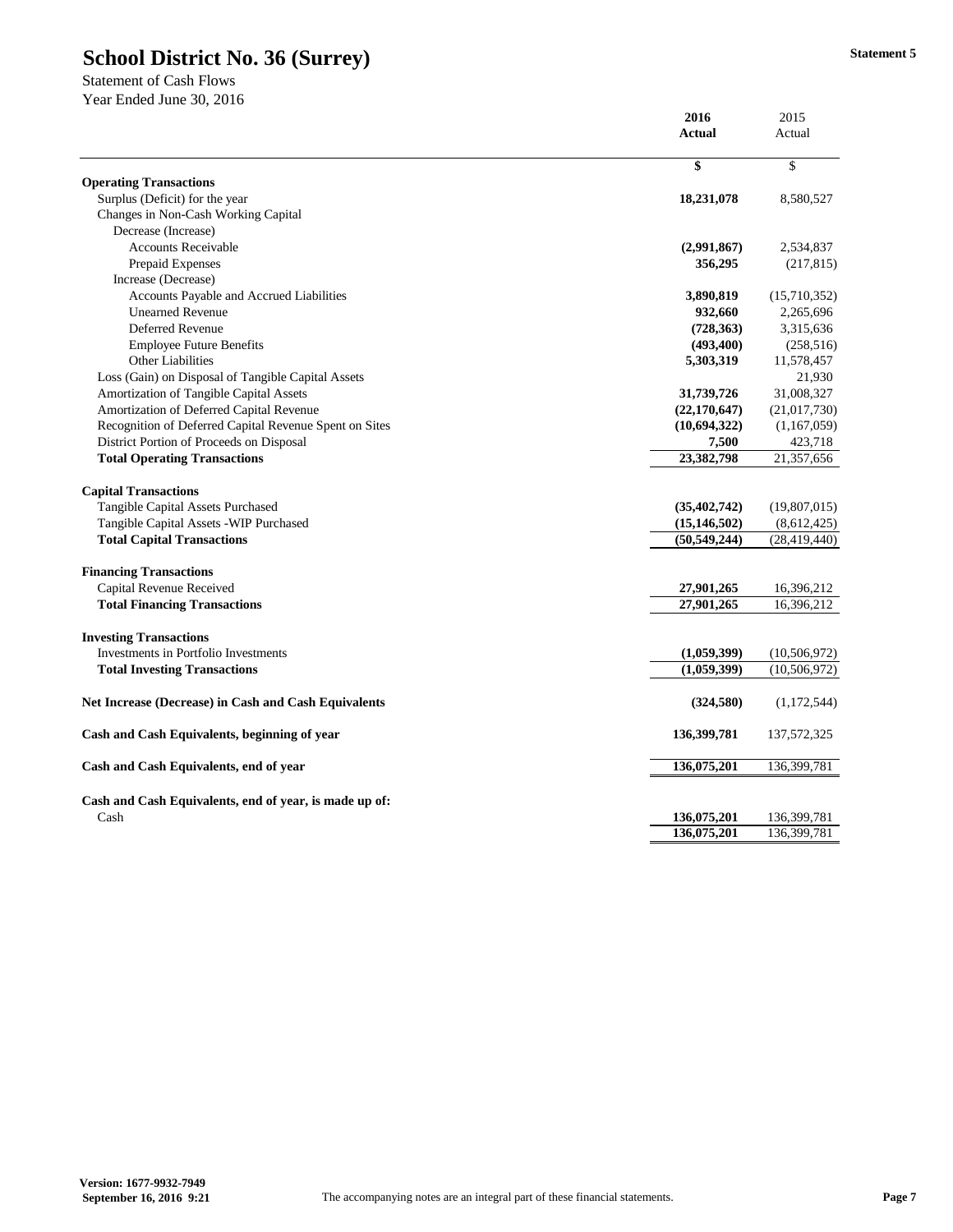Year Ended June 30, 2016

#### **NOTE 1 AUTHORITY AND PURPOSE**

The School District operates under authority of the School Act of British Columbia as a corporation under the name of "The Board of Education of School District No. 36 (Surrey)", and operates as "School District No. 36 (Surrey)". A board of education ("the Board") is elected for a four-year term and governs the School District. The School District provides educational programs to students enrolled in its schools in the cities of Surrey and White Rock, and is principally funded by the Province of British Columbia through the Ministry of Education. School District No. 36 (Surrey) is exempt from federal and provincial corporate income taxes.

#### **NOTE 2 SUMMARY OF SIGNIFICANT ACCOUNTING POLICIES**

a) Basis of Accounting

These financial statements have been prepared in accordance with Section 23.1 of the Budget Transparency and Accountability Act of the Province of British Columbia. This Section requires that the financial statements be prepared in accordance with Canadian public sector accounting standards except in regard to the accounting for government transfers as set out in Notes 2(f) and 2(l).

In November 2011, Treasury Board provided a directive through Restricted Contributions Regulation 198/2011 providing direction for the reporting of restricted contributions whether they are received or receivable by the School District before or after this regulation was in effect.

As noted in notes 2 (f) and 2 (l), Section 23.1 of the *Budget Transparency and Accountability Act* and its related regulations require the School District to recognize non-capital restricted contributions into revenue in the fiscal period in which the restriction the contribution is subject to is met and require the School District to recognize government transfers for the acquisition of capital assets into revenue on the same basis as the related amortization expense. Canadian public sector accounting standards would require these contributions, if they are government transfers, to be recognized into revenue immediately when received unless they contain a stipulation that meets the definition of a liability. The impact of these differences on the financial statements of the School District are as follows:

Year-ended June 30, 2015 - decrease in annual surplus by \$2,472,941 June 30, 2015 - increase in accumulated surplus by \$527,019,640, a decrease in deferred revenue by \$5,632,976 and a decrease in deferred capital revenue by \$521,386,664.

Year-ended June 30, 2016 - decrease in annual surplus by \$5,692,067 June 30, 2016 - increase in accumulated surplus by \$528,688,741, a decrease in deferred revenue by \$4,744,392 and a decrease in deferred capital revenue by \$523,944,349.

b) Cash and Cash Equivalents

Cash and cash equivalents include cash on hand balances on deposit in financial institutions that are readily convertible to known amounts of cash and that are subject to an insignificant risk of change in value. These cash equivalents generally have a maturity of three months or less at acquisition and are held for the purpose of meeting short-term cash commitments rather than for investing.

c) Accounts Receivable

Accounts receivable are shown net of allowance for doubtful accounts. (See Note 4)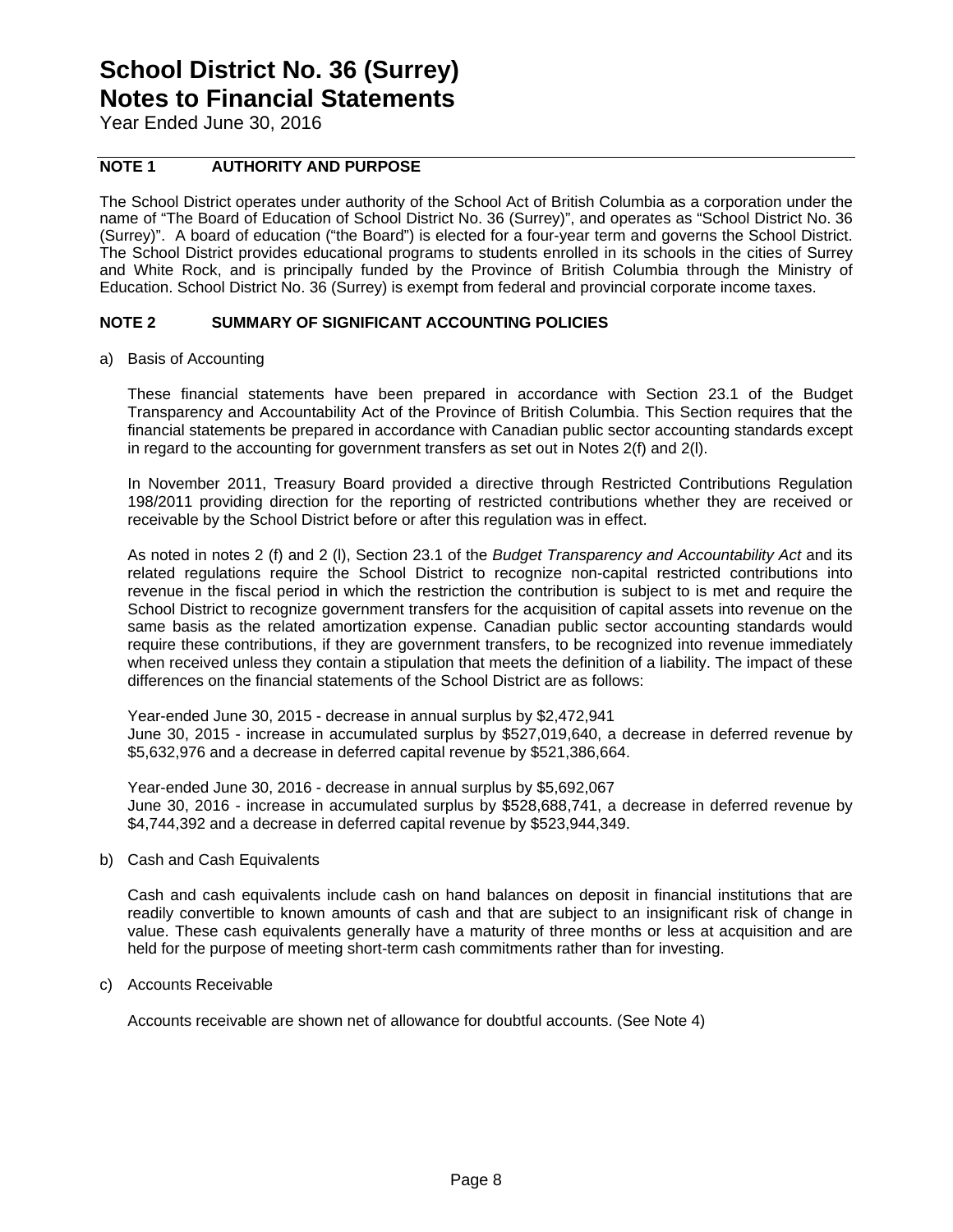Year Ended June 30, 2016

#### **NOTE 2 SUMMARY OF SIGNIFICANT ACCOUNTING POLICIES** (*Continued)*

d) Portfolio Investments

The School District has investments in GIC's, term deposits and bonds, that either have no maturity dates or have a maturity of greater than 3 months at the time of acquisition. GIC's, term deposits, bonds and other investments not quoted in an active market are reported at cost or amortized cost.

The School District did not include a statement of re-measurement gains and losses as there were no remeasurement transactions to report.

Impairment is defined as a loss in value of a portfolio investment that is other than a temporary decline and is included in the Statement of Operations. The loss is not reversed if there is a subsequent increase in value.

Detailed information regarding portfolio investments is disclosed in Note 5.

e) Unearned Revenue

Unearned revenue includes tuition fees received for courses to be delivered in future periods and receipt of proceeds for services or products to be delivered in a future period. Revenue will be recognized in that future period when the courses, services, or products are provided.

f) Deferred Revenue and Deferred Capital Revenue

Deferred revenue includes both government transfers and other contributions received with stipulations that meet the description of restricted contributions in the Restricted Contributions Regulation 198/2011 issued by Treasury Board. When restrictions are met, deferred revenue is recognized as revenue in the fiscal year in a manner consistent with the circumstances and evidence used to support the initial recognition of the contributions received as a liability as detailed in Note 2(l).

Funding received for the acquisition of depreciable tangible capital assets is recorded as deferred capital revenue and amortized over the life of the asset acquired as revenue in the statement of operations. This accounting treatment is not consistent with the requirements of Canadian public sector accounting standards which require that government transfers be recognized as revenue when approved by the transferor and eligibility criteria have been met unless the transfer contains a stipulation that creates a liability in which case the transfer is recognized as revenue over the period that the liability is extinguished. See note 2(a) for the impact of this policy on these financial statements.

g) Employee Future Benefits

The School District provides certain post-employment benefits including vested and non-vested benefits for certain employees pursuant to certain contracts and union agreements.

The School District accrues its obligations and related costs including both vested and non-vested benefits under employee future benefit plans. Benefits include vested sick leave, accumulating non-vested sick leave, early retirement, retirement/severance, vacation, overtime and death benefits. The benefits cost is actuarially determined using the projected unit credit method pro-rated on service and using management's best estimate of expected salary escalation, termination rates, retirement rates and mortality. The discount rate used to measure obligations is based on the cost of borrowing.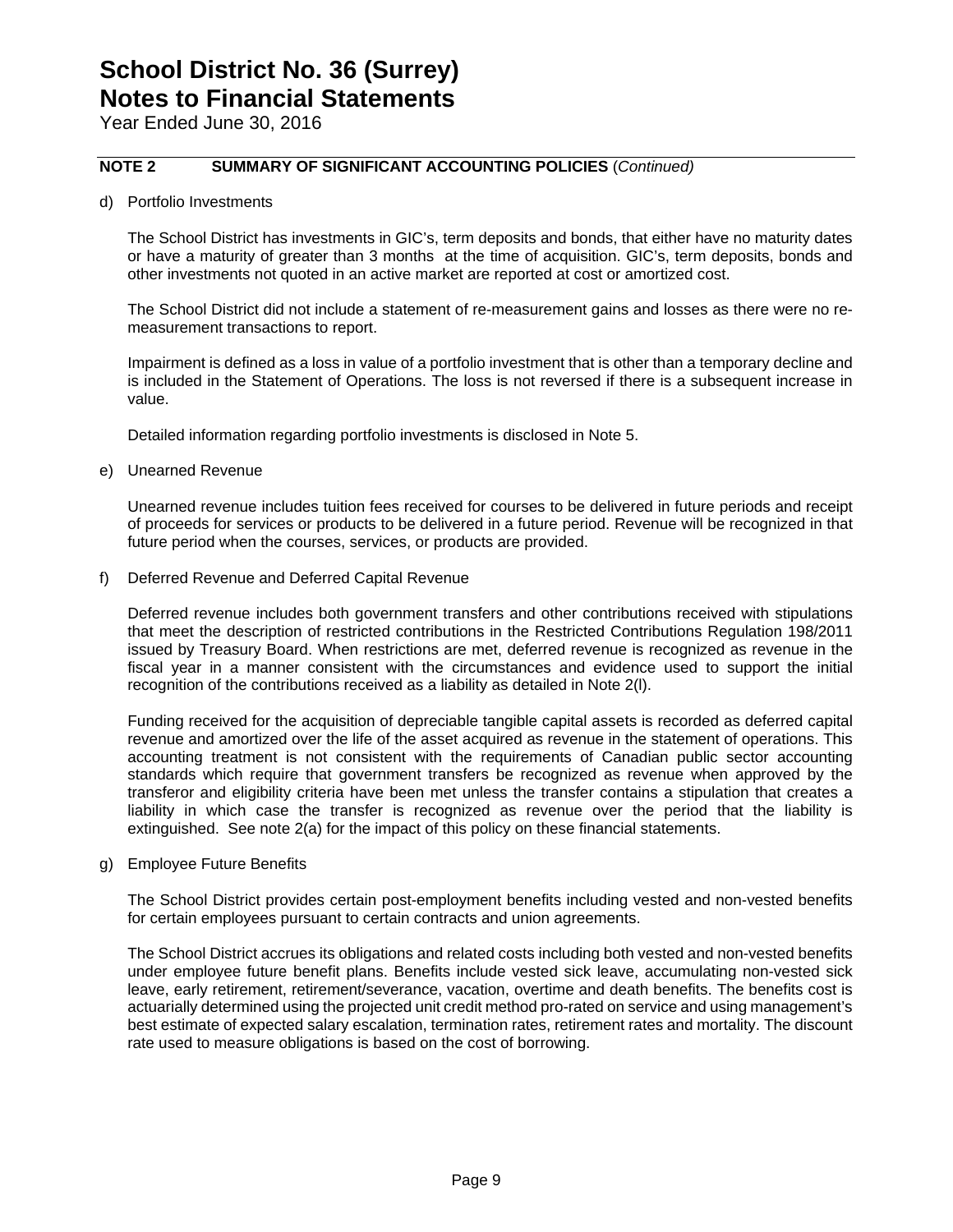Year Ended June 30, 2016

#### **NOTE 2 SUMMARY OF SIGNIFICANT ACCOUNTING POLICIES** *(Continued)*

g) Employee Future Benefits (cont'd)

The cumulative unrecognized actuarial gains and losses are amortized over the expected average remaining service lifetime (EARSL) of active employees covered under the plan.

The most recent valuation of the obligation was performed at March 31, 2016 and projected to March 31, 2019. The next valuation will be performed at March 31, 2019 for use at June 30, 2019. For the purposes of determining the financial position of the plans and the employee future benefit costs, a measurement date of March 31 was adopted for all periods subsequent to July 1, 2004.

The School District and its employees make contributions to the Teachers' Pension Plan and Municipal Pension Plan. The plans are multi-employer plans where assets and obligations are not separated. The costs are expensed as incurred.

h) Prepaid Expenses

Materials and supplies held in central stores for use within the district are included as a prepaid expense and stated at acquisition cost and are charged to expense over the periods expected to benefit.

i) Funds and Reserves

Certain amounts, as approved by the Board are set aside in accumulated surplus for future operating and capital purposes. Transfers to and from funds and reserves are an adjustment to the respective fund when approved (see Notes 13 – Interfund Transfers and Note 21 – Internally Restricted – Operating Fund).

j) Liability for Contaminated Sites

Contaminated sites are a result of contamination being introduced into air, soil, water or sediment of a chemical, organic or radioactive material or live organism that exceeds an environmental standard. The liability is recorded net of any expected recoveries. A liability for remediation of contaminated sites is recognized when a site is not in productive use all the following criteria are met:

- an environmental standard exists;
- contamination exceeds the environmental standard;
- the School District:
	- o is directly responsible; or
	- o accepts responsibility;
	- it is expected that future economic benefits will be given up; and
- a reasonable estimate of the amount can be made.

 The liability is recognized as management's estimate of the cost of post-remediation including operation, maintenance and monitoring that are an integral part of the remediation strategy for a contaminated site.

k) Tangible Capital Assets

The following criteria apply:

 Tangible capital assets acquired or constructed are recorded at cost which includes amounts that are directly related to the acquisition, design, construction, development, improvement or betterment of the assets. Cost also includes overhead directly attributable to construction as well as interest costs that are directly attributable to the acquisition or construction of the asset.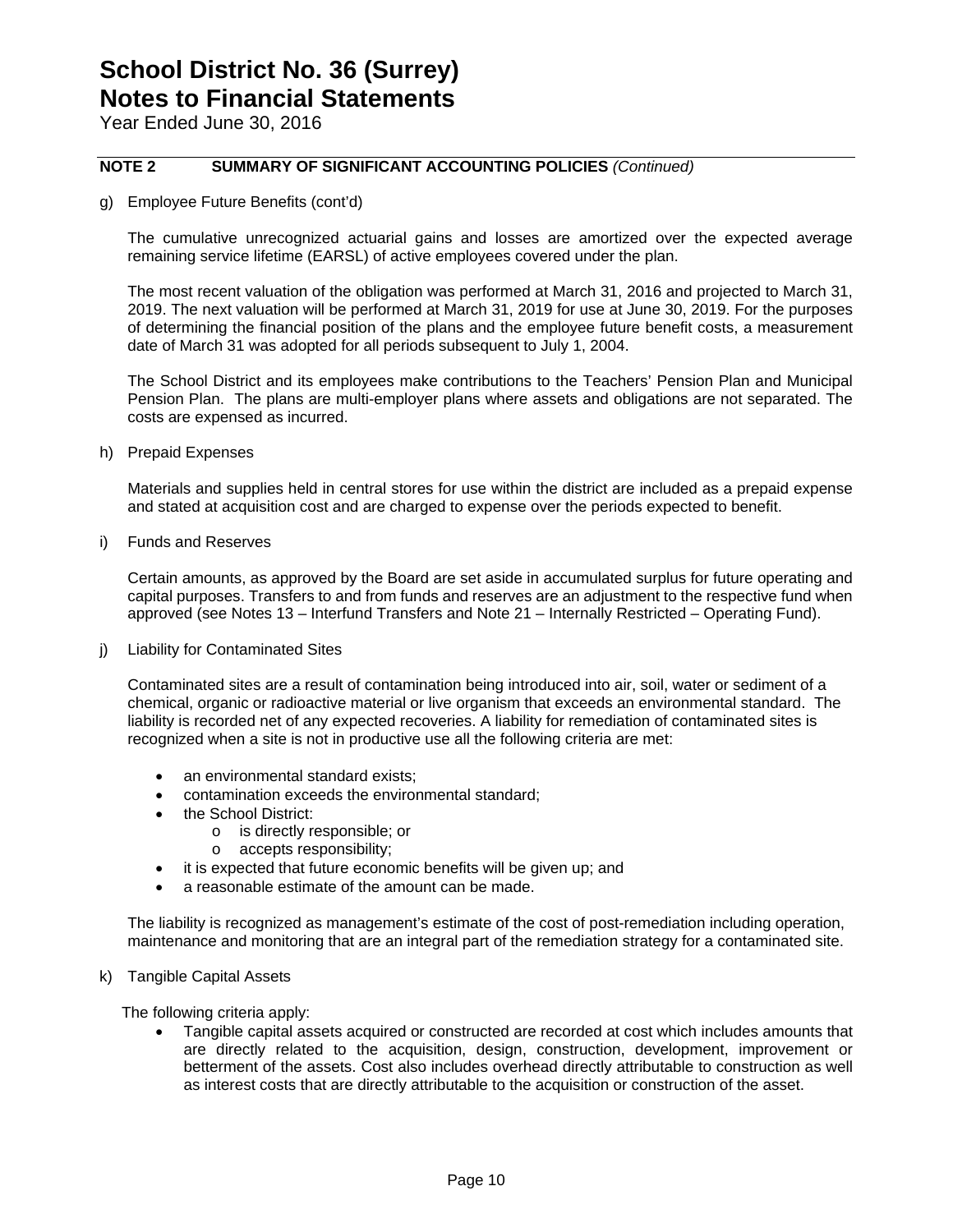Year Ended June 30, 2016

#### **NOTE 2 SUMMARY OF SIGNIFICANT ACCOUNTING POLICIES** *(Continued)*

- k) Tangible Capital Assets *(Continued)*
	- Donated tangible capital assets are recorded at their fair market value on the date of donation, except in circumstances where fair value cannot be reasonably determined, which are then recognized at nominal value. Transfers of capital assets from related parties are recorded at carrying value.
	- Work-in-progress is recorded as an acquisition to the applicable asset class at substantial completion.
	- Tangible capital assets are written down to residual value when conditions indicate they no longer contribute to the ability of the School District to provide services or when the value of future economic benefits associated with the sites and buildings are less than their net book value. The write-downs are accounted for as expenses in the Statement of Operations.
	- Buildings that are demolished or destroyed are written-off.
	- The cost, less residual value, of tangible capital assets (excluding sites), is amortized on a straightline basis over the estimated useful life of the asset. It is management's responsibility to determine the appropriate useful lives for tangible capital assets. These useful lives are reviewed on a regular basis or if significant events initiate the need to revise. Estimated useful life is as follows:

| <b>Buildings</b>         | 40 years |
|--------------------------|----------|
| Furniture & Equipment    | 10 years |
| Vehicles                 | 10 years |
| <b>Computer Software</b> | 5 years  |
| <b>Computer Hardware</b> | 5 years  |

l) Revenue Recognition

Revenues are recognized in the period in which the transactions or events occurred that gave rise to the revenues. All revenues are recorded on an accrual basis, except when the accruals cannot be determined with a reasonable degree of certainty or when their estimation is impracticable.

Contributions received or where eligibility criteria have been met are recognized as revenue except where the contribution meets the criteria for deferral as described below. Eligibility criteria are the criteria that the School District has to meet in order to receive the contributions including authorization by the transferring government.

For contributions subject to a legislative or contractual stipulation or restriction as to their use, revenue is recognized as follows:

- Non-capital contributions for specific purposes are recorded as deferred revenue and recognized as revenue in the year related expenses are incurred,
- Contributions restricted for site acquisitions are recorded as revenue when the sites are purchased, and
- Contributions restricted for tangible capital assets acquisitions other than sites are recorded as deferred capital revenue and amortized over the useful life of the related assets.

Donated tangible capital assets other than sites are recorded at fair market value and amortized over the useful life of the assets. Donated sites are recorded as revenue at fair market value when received or receivable.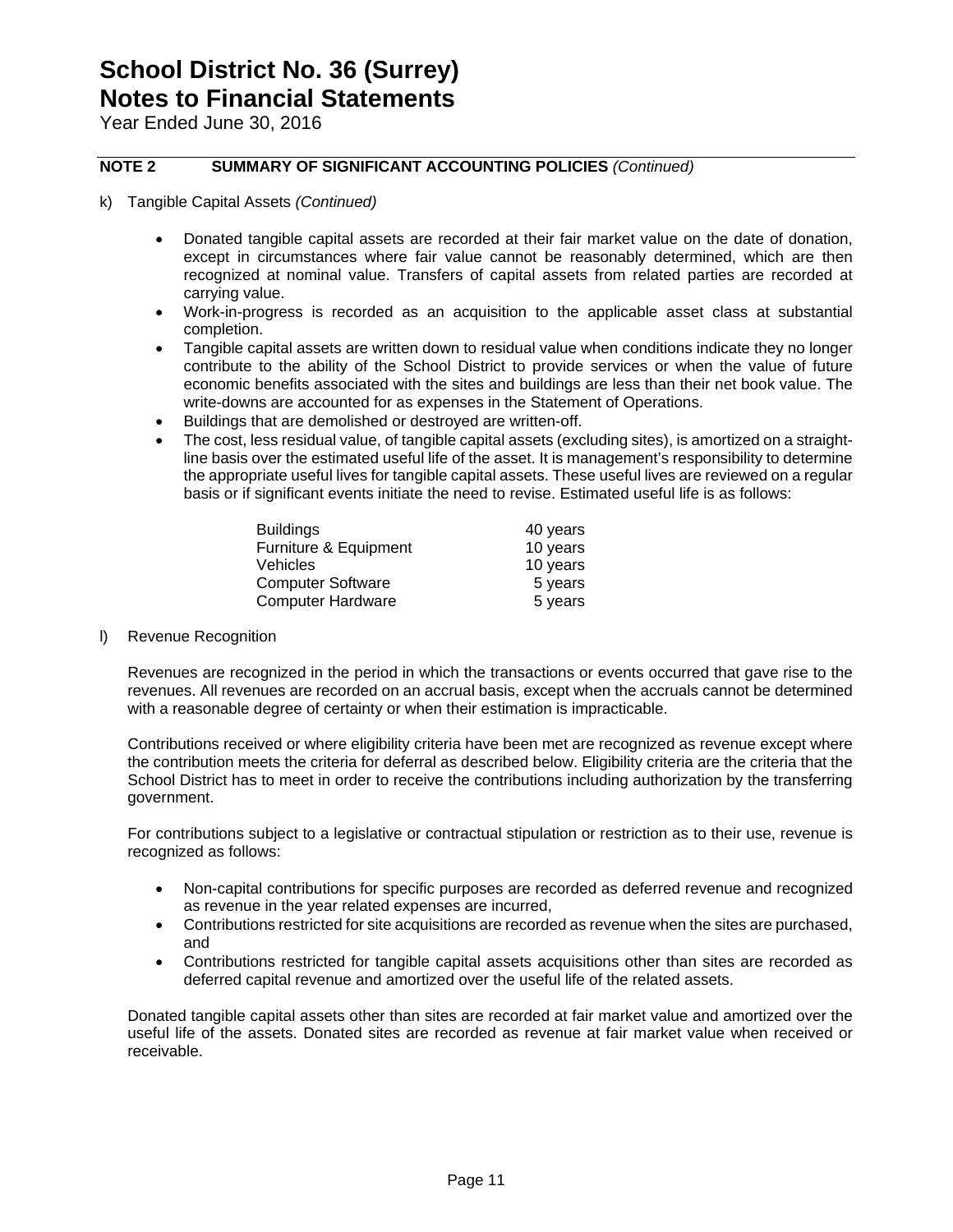Year Ended June 30, 2016

#### **NOTE 2 SUMMARY OF SIGNIFICANT ACCOUNTING POLICIES** *(Continued)*

l) Revenue Recognition *(Continued)*

The accounting treatment for restricted contributions that are government transfers is not consistent with the requirements of Canadian public sector accounting standards which require that government transfers be recognized as revenue when approved by the transferor and eligibility criteria have been met unless the transfer contains a stipulation that meets the criteria for liability recognition in which case the transfer is recognized as revenue over the period that the liability is extinguished. See note 2 (a) for the impact of this policy on these financial statements.

Revenue related to fees or services received in advance of the fee being earned or the service is performed is deferred and recognized when the fee is earned or service performed.

Investment income is reported in the period earned. When required by the funding party or related Act, investment income earned on deferred revenue is added to the deferred revenue balance.

m) Expenditures

Expenses are reported on an accrual basis. The cost of all goods consumed and services received during the year is expensed.

- Operating expenses are reported by function, program, and object. Whenever possible, expenditures are determined by actual identification. Additional costs pertaining to specific instructional programs, such as special and aboriginal education, are allocated to these programs. All other costs are allocated to related programs.
- Actual salaries of personnel assigned to two or more functions or programs are allocated based on the time spent in each function and program. School-based clerical salaries are allocated to school administration and partially to other programs to which they may be assigned. Principals and Vice-Principals salaries are allocated to school administration and may be partially allocated to other programs to recognize their other responsibilities.
- Employee benefits and allowances are allocated to the same programs, and in the same proportions, as the individual's salary.
- Supplies and services are allocated based on actual program identification.
- n) Measurement Uncertainty

Preparation of financial statements in accordance with the basis of accounting described in note 2 a) requires management to make estimates and assumptions that impact reported amounts of assets and liabilities at the date of the financial statements and revenues and expenses during the reporting periods. Significant areas requiring the use of management estimates relate to the potential impairment of assets, rates for amortization and estimated employee future benefits. Actual results could differ from those estimated.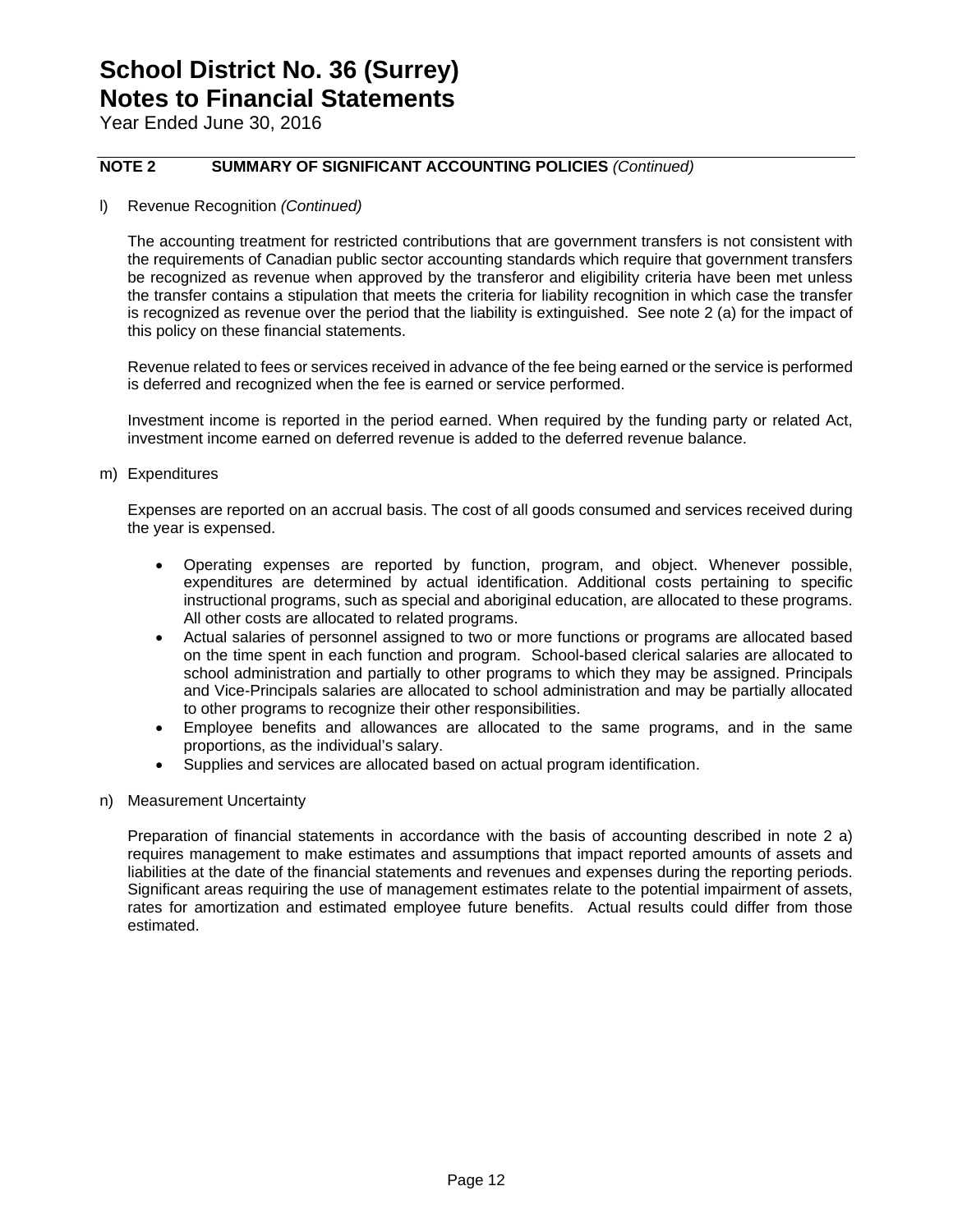Year Ended June 30, 2016

#### **NOTE 2 SUMMARY OF SIGNIFICANT ACCOUNTING POLICIES** *(Continued)*

o) Financial Instruments

A contract establishing a financial instrument creates, at its inception, rights and obligations to receive or deliver economic benefits. The financial assets and financial liabilities portray these rights and obligations in the financial statements. The School District recognizes a financial instrument when it becomes a party to a financial instrument contract.

Financial instruments consist of cash and cash equivalents, accounts receivable, portfolio investments, accounts payable and accrued liabilities, and other liabilities. The School District does not have any derivatives.

Except for portfolio investments in equity instruments quoted in an active market that are recorded at fair value, all financial assets and liabilities are recorded at cost or amortized cost and the associated transaction costs are added to the carrying value of these investments upon initial recognition. Transaction costs are incremental costs directly attributable to the acquisition or issue of a financial asset or a financial liability. Interest and dividends attributable to financial instruments are reported in the statement of operations.

All financial assets are tested annually for impairment. When financial assets are impaired, impairment losses are recorded in the statement of operations. A write-down of a portfolio investment to reflect a loss in value is not reversed for a subsequent increase in value.

For financial instruments measured using amortized cost, the effective interest rate method is used to determine interest revenue or expense.

p) Asset Retirement Obligations

Liabilities are recognized for statutory, contractual or legal obligations associated with the retirement of tangible capital assets when those obligations result from the acquisition, construction, development or normal operation of the assets. The obligations are measured initially at fair value, determined using present value methodology, and the resulting costs capitalized into the carrying amount of the related tangible capital asset. In subsequent periods, the liability is adjusted for accretion and any changes in the amount or timing of the underlying future cash flows. The capitalized asset retirement cost is amortized on the same basis as the related asset and accretion expense is included in the Statement of Operations.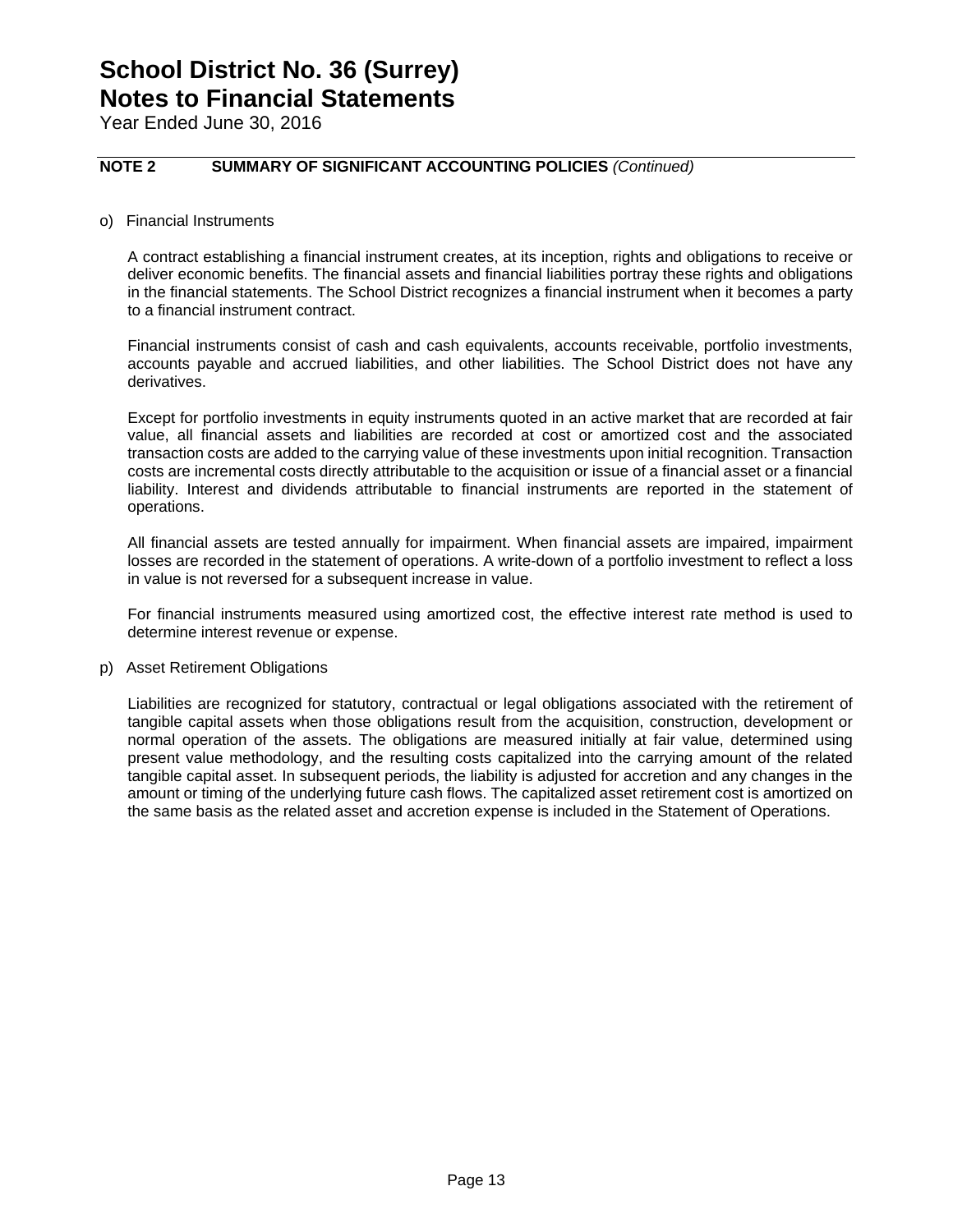Year Ended June 30, 2016

#### **NOTE 3 ECONOMIC DEPENDENCE**

The operations of the School District are dependent on continued funding from the Ministry of Education and various governmental agencies to carry out its programs. These financial statements have been prepared on a going concern basis.

#### **NOTE 4 ACCOUNTS RECEIVABLE – OTHER**

|                                 | June 30, 2016   | June 30, 2015 |
|---------------------------------|-----------------|---------------|
| Due from Federal Government     | 1.364.334<br>\$ | 973,745<br>\$ |
| Trade accounts receivable       | 612.218         | 283,458       |
| Interest receivable             | 238.945         | 258,673       |
| Payroll accounts receivable     | 117.958         | 129,916       |
| Other accounts receivable       | 16.769          | 104.859       |
| School site acquisition charges | 1.350.314       | 1,358,760     |
|                                 | 3,700,538       | 3,109,411     |

#### **NOTE 5 PORTFOLIO INVESTMENTS**

Investments consist of bank GIC, bank corporate, provincial, federal and municipal bonds.

|                                    |                                  | June 30,2016 |    |            |                                  |   | June 30,2015 |                 |
|------------------------------------|----------------------------------|--------------|----|------------|----------------------------------|---|--------------|-----------------|
|                                    | Effective<br>Fair Value<br>Yield | Cost         |    | Fair Value | Effective<br>Fair Value<br>Yield |   | Cost         | Fair Value      |
|                                    |                                  |              |    |            |                                  |   |              |                 |
| Bank term investments              | $2.13\%$ \$                      | 5,513,000    | S  | 5,513,000  | 1.94%                            | S | 5,260,000    | \$<br>5,260,000 |
| Fixed income securities            |                                  |              |    |            |                                  |   |              |                 |
| Bank corporate                     | $2.66\%$ \$                      | 25,664,062   | \$ | 25,936,324 | 2.72%                            |   | \$26,151,142 | \$26,361,485    |
| Federal bonds                      | 3.13%                            | 3,589,874    |    | 3,540,752  | 3.17%                            |   | 5,149,468    | 5,128,802       |
| Provincial bonds                   | $3.07\%$                         | 8,406,348    |    | 8,664,354  | 3.30%                            |   | 7,402,811    | 7,698,527       |
| Municipal bonds                    | 2.87%                            | 1,849,536    |    | 1,962,163  |                                  |   |              |                 |
| <b>Total Portfolio Investments</b> |                                  | 45,022,820   |    | 45,616,593 |                                  |   | \$43,963,421 | \$44,448,814    |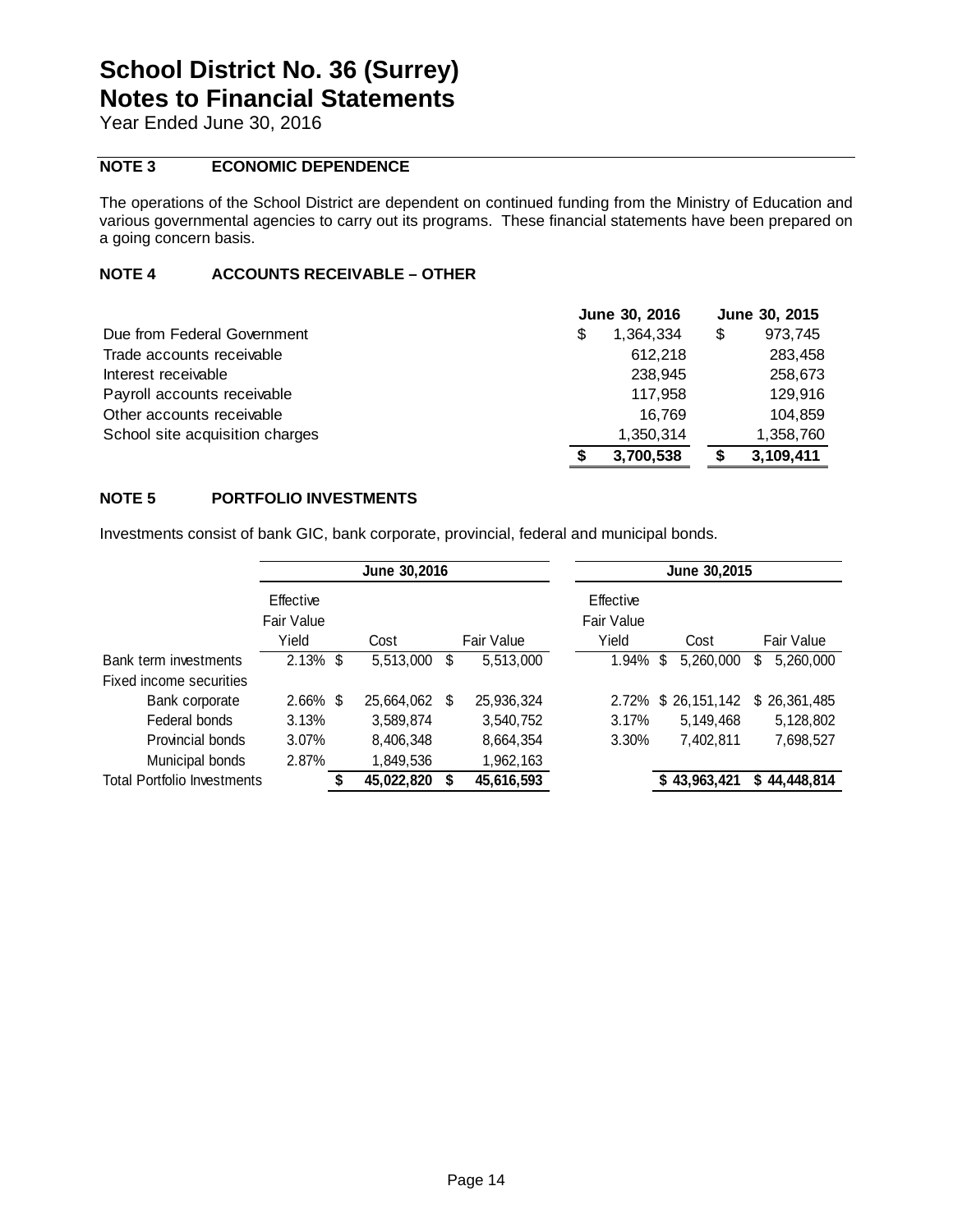Year Ended June 30, 2016

#### **NOTE 6 UNEARNED REVENUE**

Unearned revenue as at June 30<sup>th</sup>, 2016

|                            | Balance.        | Increases to | Revenue                     | Balance,        |
|----------------------------|-----------------|--------------|-----------------------------|-----------------|
|                            | <b>June 30.</b> | Unearned     | recognized                  | <b>June 30.</b> |
|                            | 2015            | Revenue      | in the period               | 2016            |
|                            |                 |              |                             | S               |
| <b>Tuition Fees</b>        | 12.416.310      |              | 15, 151, 439 (14, 322, 670) | 13,245,079      |
| Rental/Lease of Facilities | 34.432          | 2.931.729    | (2.827.838)                 | 138,323         |
| Total                      | 12.450.742      | 18,083,168   | (17, 150, 508)              | 13,383,402      |

Unearned revenue as at June 30<sup>th</sup>, 2015

|                            | Balance.        | Increases to | Revenue        | Balance,        |
|----------------------------|-----------------|--------------|----------------|-----------------|
|                            | <b>June 30.</b> | Unearned     | recognized     | <b>June 30,</b> |
|                            | 2014            | Revenue      | in the period  | 2015            |
|                            |                 |              |                | \$              |
| <b>Tuition Fees</b>        | 10.152.655      | 14,217,729   | (11, 954, 074) | 12,416,310      |
| Rental/Lease of Facilities | 32.391          | 2.688.665    | (2,686,624)    | 34.432          |
| Total                      | 10,185,046      | 16,906,394   | (14,640,698)   | 12,450,742      |

#### **NOTE 7 DEFERRED REVENUE**

Deferred revenue includes unspent grants and contributions received that meet the description of a restricted contribution in the Restricted Contributions Regulation 198/2011 issued by Treasury Board, i.e., the stipulations associated with those grants and contributions have not yet been fulfilled.

Deferred Revenue as at June 30<sup>th</sup>, 2016

|                                           | Balance,        |                             | Revenue        | Balance,        |
|-------------------------------------------|-----------------|-----------------------------|----------------|-----------------|
|                                           | <b>June 30.</b> | Contributions recognized in |                | <b>June 30,</b> |
|                                           | 2015            | received                    | the period     | 2016            |
|                                           |                 |                             |                | \$.             |
| Provincial Grants - Ministry of Education | 4,025,665       | 20,799,470                  | (21,960,274)   | 2,864,861       |
| <b>Provincial Grants - Other</b>          | 36,750          |                             | (4,250)        | 32,500          |
| <b>Federal Grants</b>                     | 0               | 631.983                     | (612, 264)     | 19,719          |
| Other                                     | 5.629.101       | 16,191,079                  | (15, 774, 107) | 6,046,073       |
| Investment Income                         | 0               | 8.495                       | (8, 495)       | 0               |
| Total                                     | 9,691,516       | 37,631,027                  | (38, 359, 390) | 8,963,153       |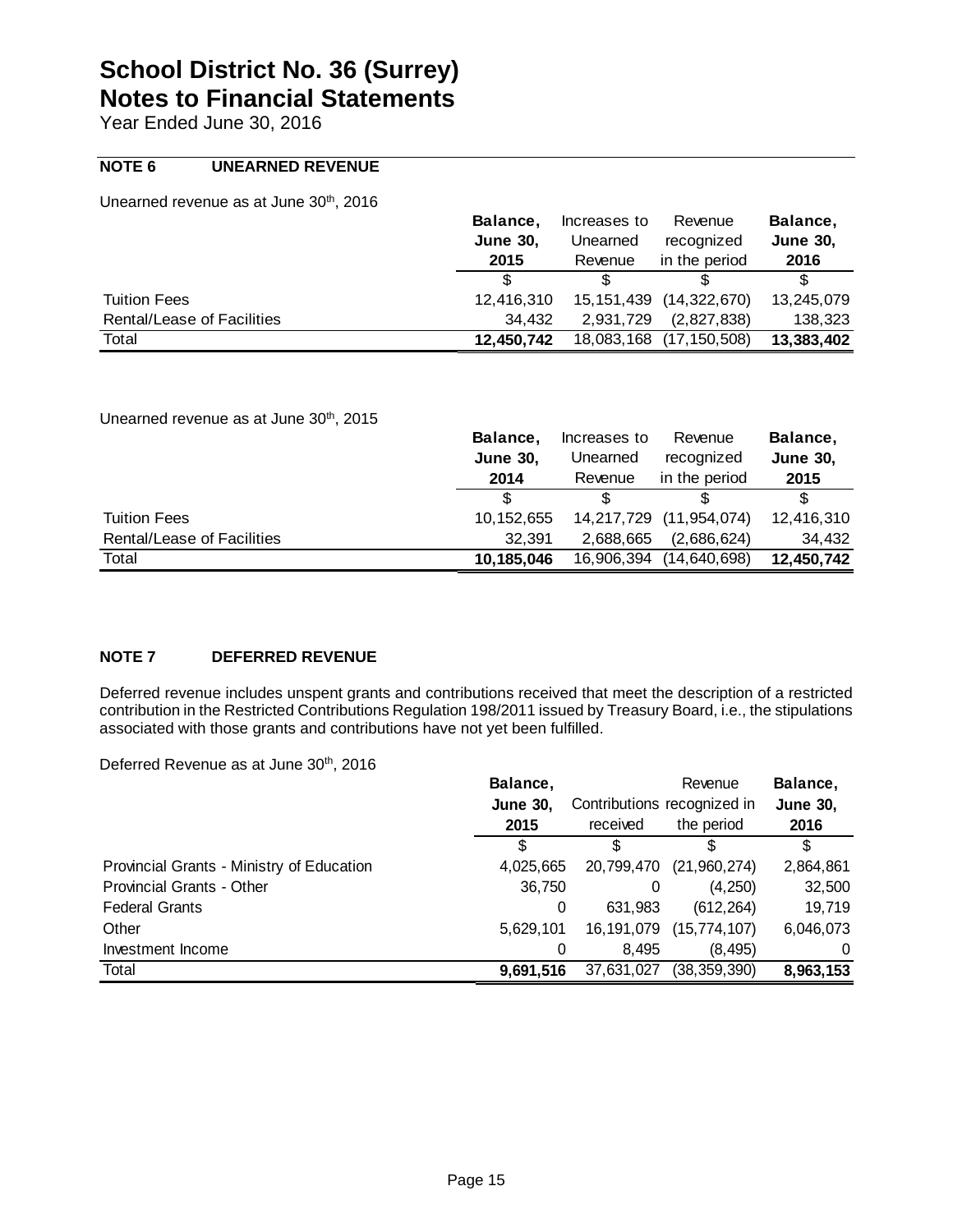Year Ended June 30, 2016

#### **NOTE 7 DEFERRED REVENUE** *(Continued)*

Deferred Revenue as at June 30<sup>th</sup>, 2015

|                                           | Balance,        |               | Revenue                 | Balance,        |
|-------------------------------------------|-----------------|---------------|-------------------------|-----------------|
|                                           | <b>June 30,</b> | Contributions | recognized              | <b>June 30,</b> |
|                                           | 2014            | received      | in the period           | 2015            |
|                                           |                 |               |                         | S               |
| Provincial Grants - Ministry of Education | 2,455,790       |               | 21,843,625 (20,273,750) | 4,025,665       |
| <b>Provincial Grants - Other</b>          | 39.375          |               | (2,625)                 | 36,750          |
| Other                                     | 3,880,715       |               | 16,962,322 (15,213,936) | 5,629,101       |
| Investment Income                         |                 | 9.906         | (9.906)                 | 0               |
| Total                                     | 6.375.880       | 38,815,853    | (35,500,217)            | 9,691,516       |

#### **NOTE 8 DEFERRED CAPITAL REVENUE**

Deferred capital revenue includes grants and contributions received that are restricted by the contributor for the acquisition of tangible capital assets that meet the description of a restricted contribution in the Restricted Contributions Regulation 198/2011 issued by Treasury Board. Once spent, the contributions are amortized into revenue over the life of the asset acquired.

|                                                                                                 | 2016         | 2015        |
|-------------------------------------------------------------------------------------------------|--------------|-------------|
|                                                                                                 | S            |             |
| Deferred Capital Revenue, (includes Work in progress), beginning of year, July 1st. 550,484,156 |              | 556,272,733 |
| Increases:                                                                                      |              |             |
| <b>Provincial Grants - MOE</b>                                                                  | 25, 358, 394 | 12,589,669  |
| Local Government Site Fees                                                                      | 2,238,632    | 2,169,977   |
| Investment Income                                                                               | 304,239      | 365,410     |
| Sale of Capital Asset                                                                           | 0            | 1,271,156   |
|                                                                                                 | 27,901,265   | 16,396,212  |
| Decreases:                                                                                      |              |             |
| Transfers to revenue - site purchases                                                           | 10,694,322   | 1,167,059   |
| Amortization of Deferred Capital Revenue                                                        | 22,170,647   | 21,017,730  |
|                                                                                                 | 32,864,969   | 22,184,789  |
| Net Change for the year                                                                         | (4,963,704)  | (5,788,577) |
| Deferred Capital Revenue (includes Work in progress), end of year, June 30th.                   | 545,520,452  | 550,484,156 |

Work in progress amount as of June 30, 2016 was \$15,605,004 (June 30, 2015: \$1,692,470).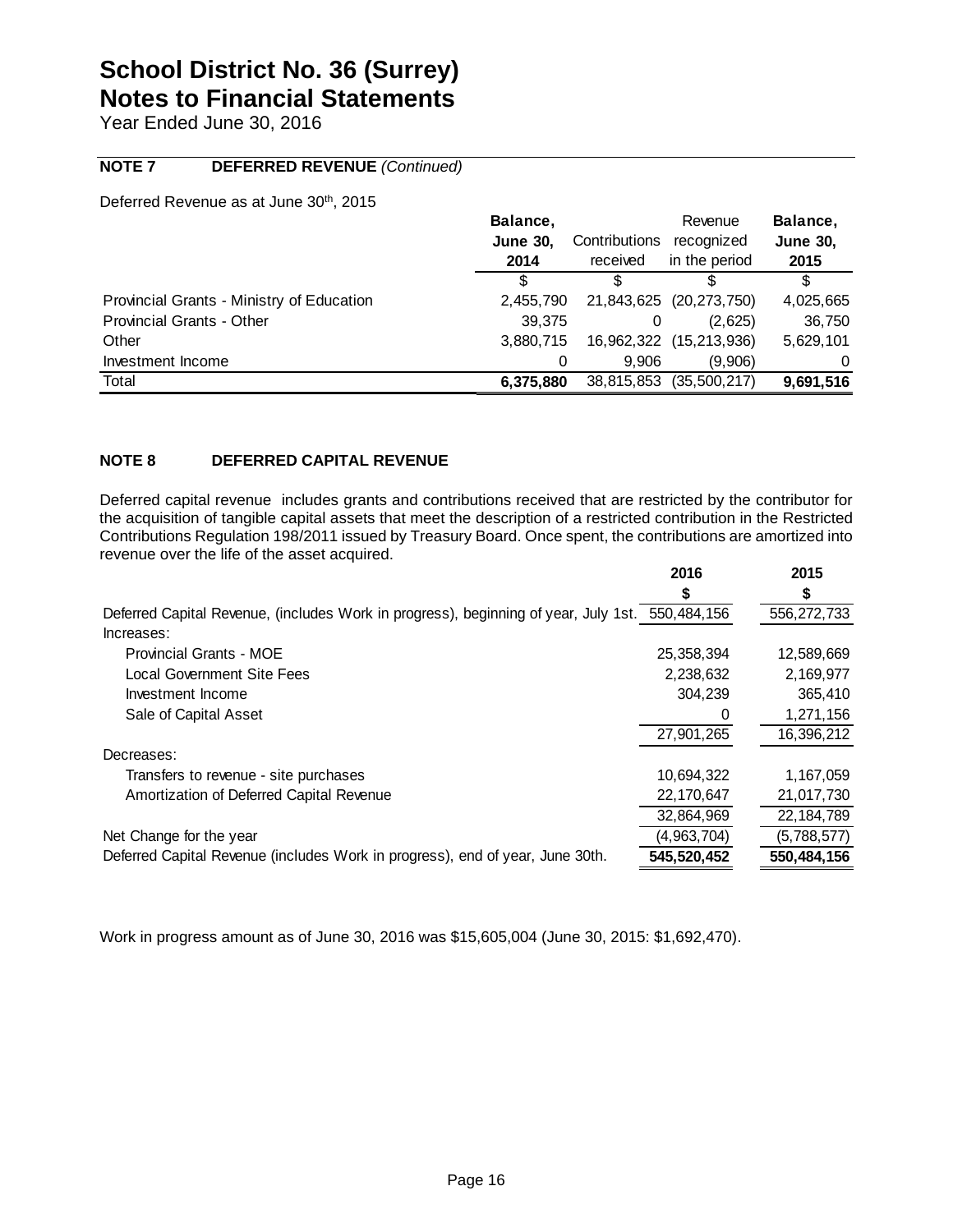Year Ended June 30, 2016

#### **NOTE 9 EMPLOYEE FUTURE BENEFITS**

Benefits include vested sick leave, accumulating non-vested sick leave, early retirement, retirement/severance and death benefits. Funding is provided when the benefits are paid and accordingly, there are no plan assets. Although no plan assets are uniquely identified, the School District has provided for the payment of these benefits.

|                                                              | June 30, 2016  | June 30, 2015  |
|--------------------------------------------------------------|----------------|----------------|
|                                                              |                |                |
| <b>Reconciliation of Accrued Benefit Obligation</b>          |                |                |
| Accrued Benefit Obligation - April 1                         | 17,768,013     | 17,818,895     |
| <b>Service Cost</b>                                          | 1,063,924      | 957,657        |
| <b>Interest Cost</b>                                         | 397,039        | 570,294        |
| <b>Benefit Payments</b>                                      | (2, 100, 530)  | (1,669,948)    |
| Actuarial (Gain) Loss                                        | (89, 103)      | 91,115         |
| Accrued Benefit Obligation - March 31                        | 17,039,343     | 17,768,013     |
| Reconciliation of Funded Status at End of Fiscal Year        |                |                |
| Accrued Benefit Obligation - March 31                        | 17,039,343     | 17,768,013     |
| Market Value of Plan Assets - March 31                       | 0              | 0              |
| Funded Status - Surplus (Deficit)                            | (17,039,343)   | (17, 768, 013) |
| <b>Employer Contributions After Measurement Date</b>         | 232,730        | 302,305        |
| Benefits Expense After Measurement Date                      | (306, 500)     | (365, 241)     |
| Unamortized Net Actuarial (Gain) Loss                        | 873,346        | 1,097,782      |
| Accrued Benefit Asset (Liability) - June 30                  | (16, 239, 767) | (16, 733, 167) |
| <b>Reconciliation of Change in Accrued Benefit Liability</b> |                |                |
| Accrued Benefit Liability (Asset) - July 1                   | 16,733,167     | 16,991,683     |
| Net Expense for Fiscal Year                                  | 1,537,556      | 1,637,517      |
| <b>Employer Contributions</b>                                | (2,030,956)    | (1,896,033)    |
| Accrued Benefit Liability (Asset) - June 30                  | 16,239,767     | 16,733,167     |
| <b>Components of Net Benefit Expense</b>                     |                |                |
| <b>Service Cost</b>                                          | 1,002,314      | 984,224        |
| <b>Interest Cost</b>                                         | 399,908        | 526,981        |
| Amortization of Net Actuarial (Gain)/Loss                    | 135,334        | 126,312        |
| Net Benefit Expense (Income)                                 | 1,537,556      | 1,637,517      |
|                                                              |                |                |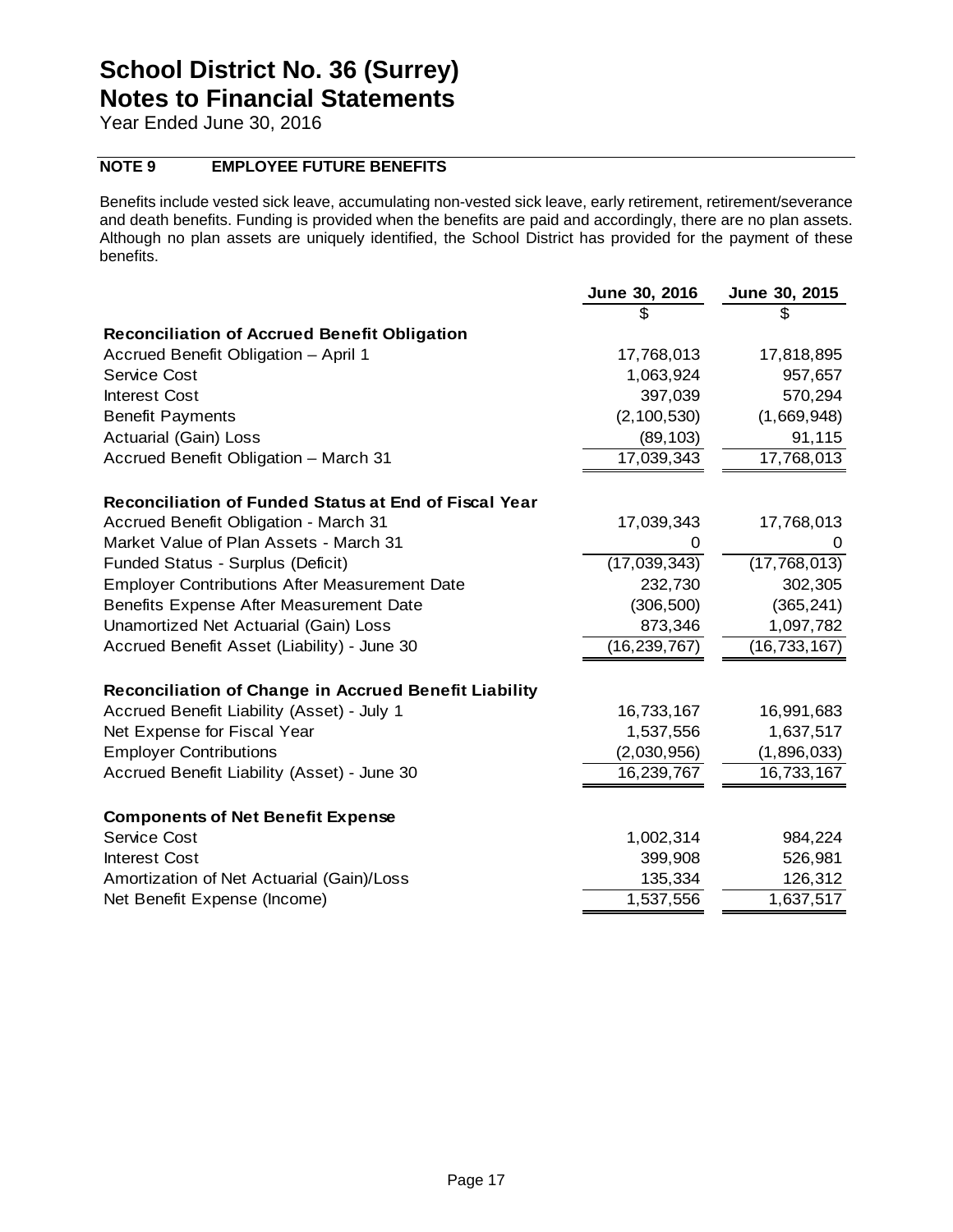Year Ended June 30, 2016

#### **NOTE 9 EMPLOYEE FUTURE BENEFITS** *(Continued)*

The significant actuarial assumptions adopted for measuring the School District's accrued benefit obligations are:

|                                    | 2016                 | 2015                 |
|------------------------------------|----------------------|----------------------|
| Discount Rate - April 1            | 2.25%                | 3.25%                |
| Discount Rate – March 31           | 2.50%                | 2.25%                |
| Long Term Salary Growth - April 1  | $2.50\% +$ seniority | $2.50\% +$ seniority |
| Long Term Salary Growth - March 31 | $2.50\% +$ seniority | $2.50\% +$ seniority |
| EARSL - March 31                   | 10.5 years           | 10.1 years           |

#### **NOTE 10 OTHER LIABILITIES**

Vacation pay and banked overtime are recognized as an expense at the time the entitlement is earned through service.

|                               | June 30, 2016 | June 30, 2015 |
|-------------------------------|---------------|---------------|
|                               |               |               |
| Salaries and Benefits Payable | 44,257,001    | 39,085,836    |
| <b>Accrued Vacation Pay</b>   | 7,145,195     | 7,013,041     |
|                               | 51,402,196    | 46,098,877    |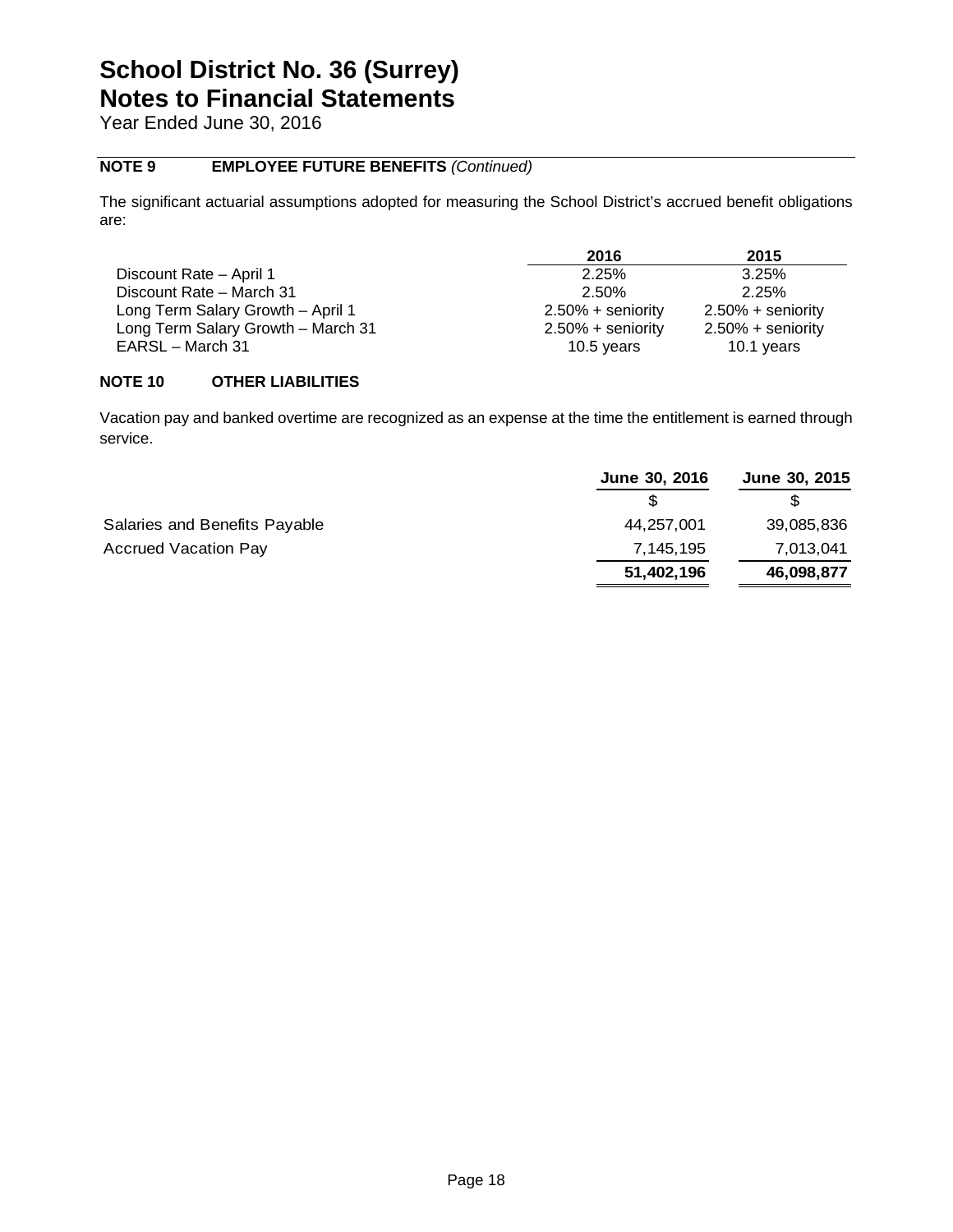Year Ended June 30, 2016

#### **NOTE 11 EMPLOYEE PENSION PLANS**

The School District and its employees contribute to the Teachers' Pension Plan and Municipal Pension Plan, jointly trusteed pension plans. The board of trustees for these plans represents plan members and employers and is responsible for the management of the pension plan including investment of the assets and administration of benefits. The pension plans are multi-employer contributory pension plans.Basic pension benefits provided are based on a formula. Defined contribution plan accounting is applied to the plans as the plan exposes the participating entities to actuarial risks associated with the current and former employees of other entities, with the result that there is no consistent and reliable basis for allocating the obligation, plan assets and cost to individual entities participating in the plan. The School District's employer contributions to these plans in the fiscal year ended June 30, 2016 were \$62,328,023, (2015: \$57,905,125).

#### Teachers' Pension Plan

Every three years, an actuarial valuation is performed to assess the financial position of the plans and the adequacy of plan funding. The most recent actuarial valuation of the Teachers' Pension Plan as at December 31, 2014 indicated a \$449 million funding surplus for basic pension benefits on a going concern basis. Based on this valuation, the actuary determined that an increase in contribution rates was necessary for the plan to maintain its proper funding. The next valuation will be as at December 31, 2017 with results available in 2018.

As of December 31, 2015, The Teachers' Pension Plan has about 45,000 active members from school districts, and approximately 36,000 retired members from school districts.

Teacher Pension Plan is determined on a formula based on contribution rates as a percentage of salary. The following rates were used for 2016 and 2015 fiscal years.

|                                                | Employer |
|------------------------------------------------|----------|
| On salary equal to or less than Year's Maximum |          |
| Pensionable Earnings (YMPE)                    | 14.63%   |
| On salary equal to or greater than Year's      |          |
| Maximum Pensionable Earnings (YMPE)            | 16.13%   |

YMPE for 2016 set at \$54,900. YMPE for 2015 set at \$53,600.

#### Municipal Pension Plan

The most recent actuarial valuation for the Municipal Pension Plan as at December 31, 2012 indicated a \$1,370 million funding deficit for basic pension benefits for basic pension benefits on a going concern basis. Based on this valuation, the actuary determined that an increase in contribution rates was necessary for the plan to maintain its proper funding. The next valuation will be as at December 31, 2015 with results available in 2016.

As of December 31, 2015, The Municipal Pension Plan has about 189,000 active members, of which approximately 24,000 are from school districts.

Municipal Pension Plan is determined on a formula based on contribution rate of 10.00% of salary for 2016 (2015: 10.00%).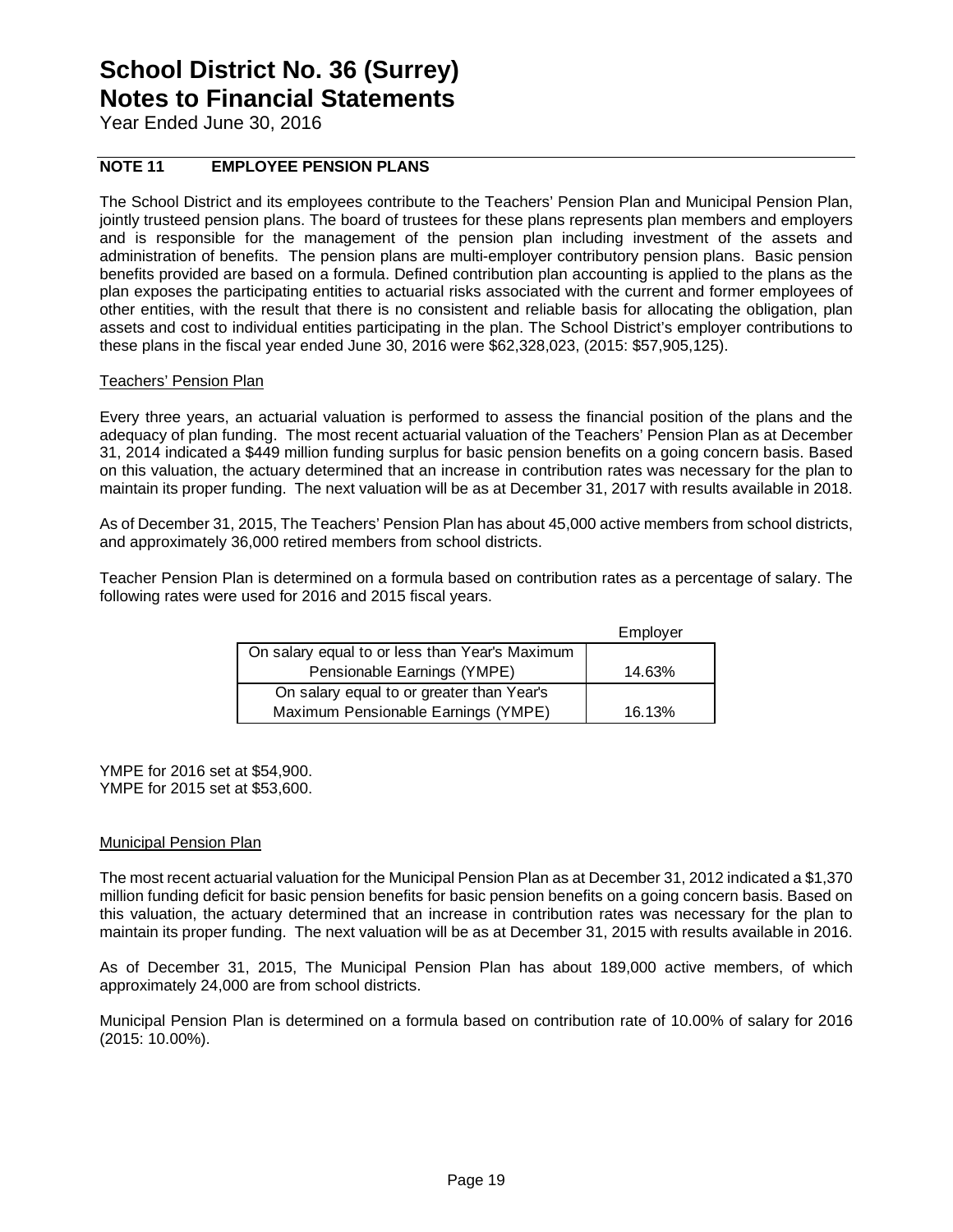Year Ended June 30, 2016

| <b>NOTE 12</b>                  | <b>TANGIBLE CAPITAL ASSETS</b> |                 |               |            |            |             |               |
|---------------------------------|--------------------------------|-----------------|---------------|------------|------------|-------------|---------------|
|                                 |                                |                 | Furniture and |            | Computer   | Computer    |               |
| June 30, 2016                   | Land                           | <b>Building</b> | Equipment     | Vehicles   | Software   | Hardware    | 2016 Total    |
|                                 | \$                             | \$              | S             | \$         | Ъ          | \$          | \$            |
| Cost                            |                                |                 |               |            |            |             |               |
| Beginning of year               | 262, 191, 476                  | 1,039,712,803   | 34,829,744    | 6,374,536  | 2,737,418  | 8,791,933   | 1,354,637,910 |
| <b>Additions</b>                | 11,965,663                     | 29, 105, 463    | 4,354,264     | 1,186,524  | 842,021    | 3,095,309   | 50,549,244    |
| <b>Disposals</b>                |                                | (7,500)         |               |            |            |             | (7,500)       |
| Deemed Disposals                |                                |                 | (3,305,053)   | (933, 486) | (684, 327) | (1,823,899) | (6,746,765)   |
| <b>Closing Balance</b>          | 274, 157, 139                  | 1,068,810,766   | 35,878,955    | 6,627,574  | 2,895,112  | 10,063,343  | 1,398,432,889 |
| <b>Accumulated Amortization</b> |                                |                 |               |            |            |             |               |
| <b>Beginning Balance</b>        |                                | 405,244,877     | 17,441,353    | 3,507,220  | 1,382,255  | 5,314,963   | 432,890,668   |
| Amortization                    |                                | 24,642,654      | 3,700,688     | 696,781    | 631,686    | 2,067,917   | 31,739,726    |
| <b>Disposals</b>                |                                |                 |               |            |            |             |               |
| Deemed Disposals                |                                |                 | (3,305,053)   | (933, 486) | (684, 327) | (1,823,899) | (6,746,765)   |
| <b>Closing Balance</b>          |                                | 429,887,531     | 17,836,988    | 3,270,515  | 1,329,614  | 5,558,981   | 457,883,629   |
| Net Book Value                  | 274, 157, 139                  | 638,923,235     | 18,041,967    | 3,357,059  | 1,565,498  | 4,504,362   | 940,549,260   |

Cost at June 30<sup>th</sup>, 2016, includes work in progress on Buildings for \$15,605,004.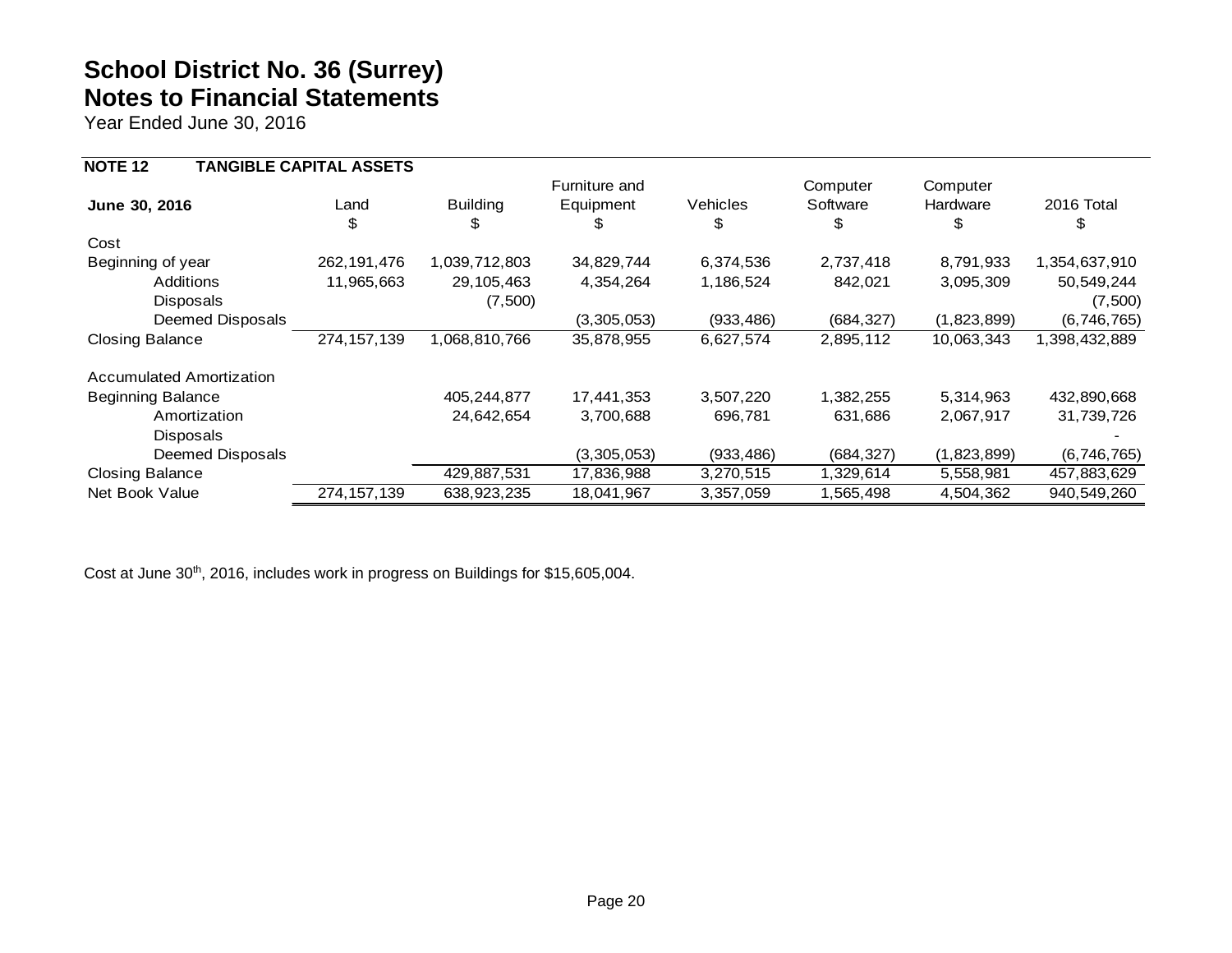Year Ended June 30, 2016

| <b>NOTE 12</b>                  | <b>TANGIBLE CAPITAL ASSETS (Continued)</b> |                 |               |                 |             |            |               |
|---------------------------------|--------------------------------------------|-----------------|---------------|-----------------|-------------|------------|---------------|
|                                 |                                            |                 | Furniture and |                 | Computer    | Computer   |               |
| June 30, 2015                   | Land                                       | <b>Building</b> | Equipment     | <b>Vehicles</b> | Software    | Hardware   | 2015 Total    |
|                                 | \$.                                        | \$              | S             | \$              | Ъ           | \$         | S             |
| Cost                            |                                            |                 |               |                 |             |            |               |
| Beginning of year               | 260,026,320                                | 1,020,314,525   | 35, 367, 397  | 6,521,321       | 3,100,015   | 7,939,843  | 1,333,269,421 |
| Additions                       | 2,610,804                                  | 20,638,086      | 2,401,512     | 599,588         | 945,940     | 1,223,510  | 28,419,440    |
| Disposals                       | (445, 648)                                 | (1,239,808)     |               |                 |             |            | (1,685,456)   |
| Deemed Disposals                |                                            |                 | (2,939,165)   | (746, 373)      | (1,308,537) | (371, 420) | (5,365,495)   |
| <b>Closing Balance</b>          | 262, 191, 476                              | 1,039,712,803   | 34,829,744    | 6,374,536       | 2,737,418   | 8,791,933  | 1,354,637,910 |
| <b>Accumulated Amortization</b> |                                            |                 |               |                 |             |            |               |
| <b>Beginning Balance</b>        |                                            | 382,240,262     | 16,723,642    | 3,571,482       | 1,976,194   | 3,976,064  | 408,487,644   |
| Amortization                    |                                            | 24, 244, 423    | 3,656,876     | 682,111         | 714,598     | 1,710,319  | 31,008,327    |
| Disposals                       |                                            | (1,239,808)     |               |                 |             |            | (1, 239, 808) |
| Deemed Disposals                |                                            |                 | (2,939,165)   | (746, 373)      | (1,308,537) | (371, 420) | (5,365,495)   |
| <b>Closing Balance</b>          |                                            | 405,244,877     | 17,441,353    | 3,507,220       | 1,382,255   | 5,314,963  | 432,890,668   |
| Net Book Value                  | 262, 191, 476                              | 634,467,926     | 17,388,391    | 2,867,316       | 1,355,163   | 3,476,970  | 921,747,242   |

Cost at June 30<sup>th</sup>, 2015, includes work in progress on Buildings for \$11,632,062.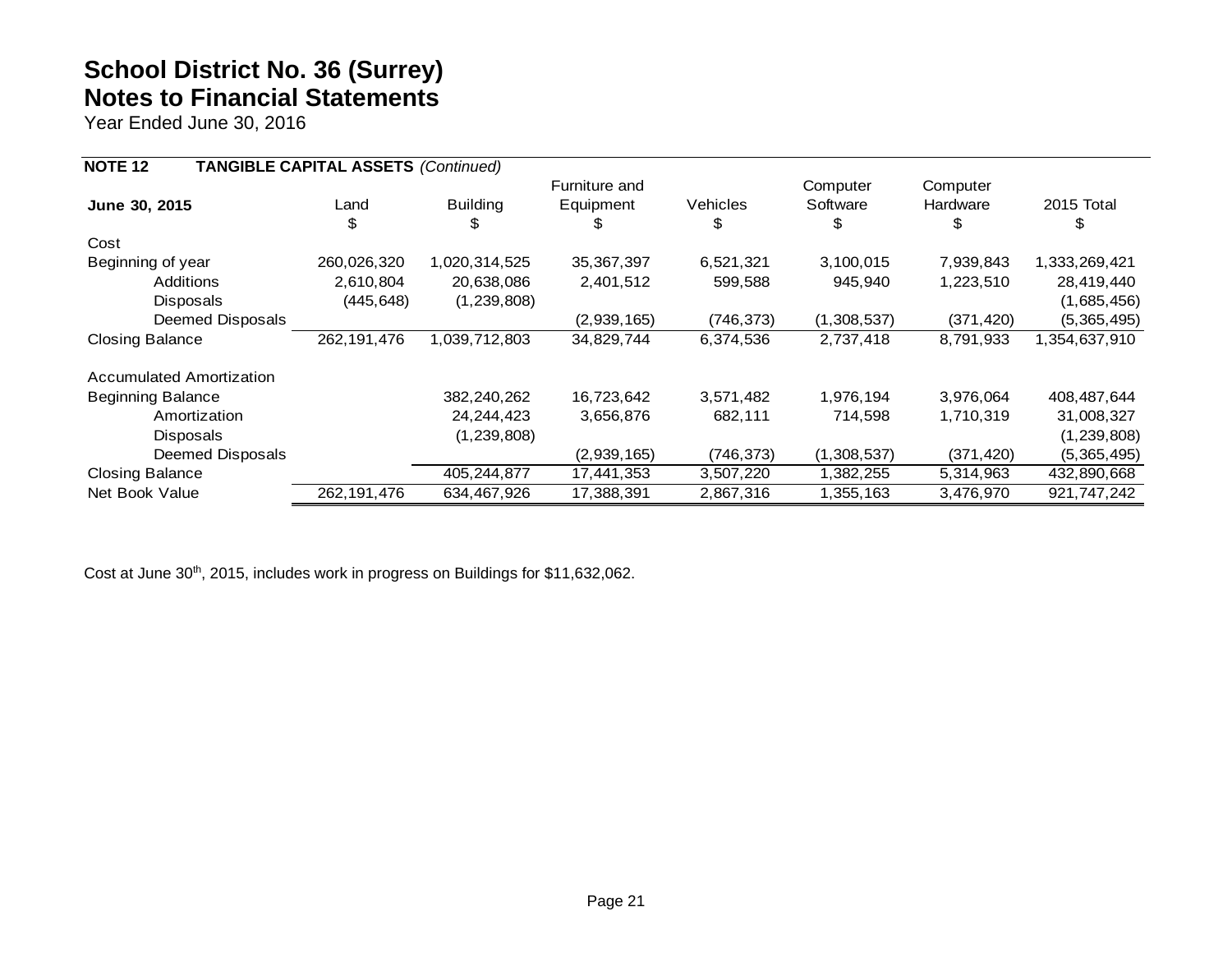Year Ended June 30, 2016

#### **NOTE 13 INTERFUND TRANSFERS**

The School District manages their accounts using three different funds – operating, special purpose and capital. Transfers between funds during the current year are as follows:

- Transfers of \$687,043 (2015: \$911,149) from the operating fund and \$538,737 (2015: \$319,013) from the special purpose fund, totalling \$1,225,780 (2015: \$1,230,162) to the capital fund, were made to purchase various capital assets;
- Transfers of \$12,496,373 (2015: \$19,955,762) from the operating fund to the capital fund's local capital were made for the district's commitment to approved government capital projects, furniture and equipment, vehicles and other infrastructure upgrades.

#### **NOTE 14 RELATED PARTY TRANSACTIONS**

The School District is related through common ownership to all Province of British Columbia ministries, agencies, school districts, health authorities, colleges, universities, and crown corporations. Transactions with these entities, unless disclosed separately, are considered to be in the normal course of operations and are recorded at the exchange amount.

#### **NOTE 15 CONTRACTUAL OBLIGATIONS**

The School District has a total of \$37,314,038 (2015: \$10,720,737) of contractual obligations at year end related to the construction or renovation of buildings, which are funded from deferred capital revenues of Ministry of Education Bylaw capital, Restricted Capital, Land Capital and Local Capital Reserve funds. Disclosure relates to the unperformed portion of the contracts.

#### **Contractual Commitments:**

| Salish Secondary                      | <b>CCDC Contract</b>  | \$<br>31,919,261 |
|---------------------------------------|-----------------------|------------------|
| Painting Projects - Various Schools   | <b>CCDC Contracts</b> | 948,607          |
| Roofing Projects - Various Schools    | <b>CCDC Contract</b>  | 860,423          |
| Frank Hurt                            | <b>CCDC Contract</b>  | 508,523          |
| Semiahmoo                             | <b>CCDC Contract</b>  | 446,999          |
| Elgin Park                            | <b>CCDC Contract</b>  | 429,799          |
| <b>Earl Mariott</b>                   | <b>CCDC Contract</b>  | 412,995          |
| DECC/REC                              | CCDC/PO               | 292,508          |
| Sunnyside Elementary                  | <b>CCDC Contract</b>  | 264,765          |
| Lord Tweedsmuir                       | <b>CCDC Contract</b>  | 257,148          |
| <b>Martha Currie</b>                  | <b>CCDC Contract</b>  | 206,157          |
| Adams Road                            | <b>CCDC Contract</b>  | 170,506          |
| Tamanawis                             | <b>CCDC Contract</b>  | 164,047          |
| <b>Bear Creek</b>                     | <b>CCDC Contract</b>  | 101,092          |
| <b>Princess Margaret</b>              | <b>CCDC Contract</b>  | 94,254           |
| Henry Bose                            | <b>CCDC Contract</b>  | 93,232           |
| Johnston Heights                      | PO.                   | 80,162           |
| Simon Cunningham                      | <b>CCDC Contract</b>  | 63,560           |
| <b>Total Construction Commitments</b> |                       | \$<br>37,314,038 |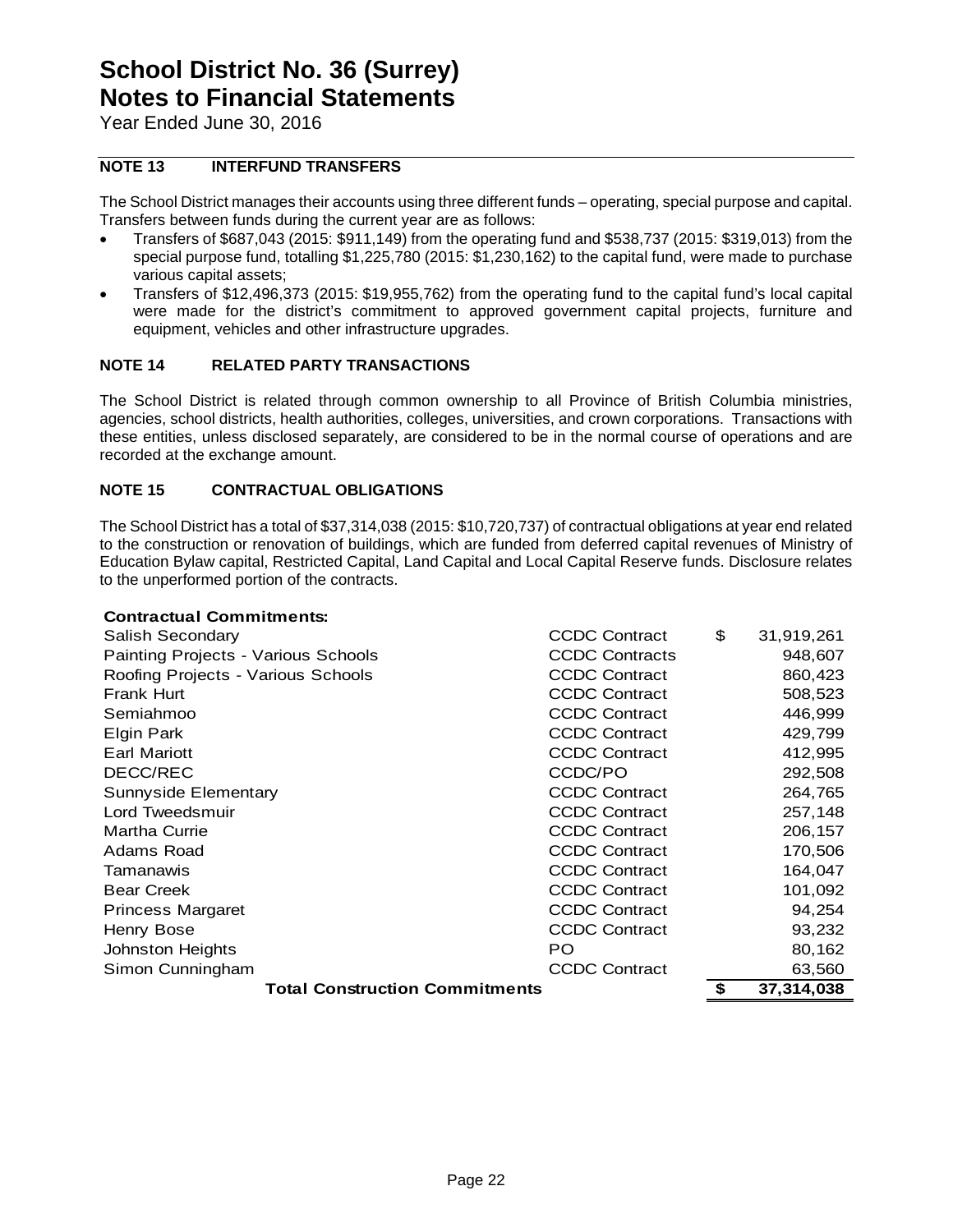Year Ended June 30, 2016

#### **NOTE 16 OPERATING LEASE OBLIGATIONS**

The School District has operating lease agreements for facilities that require payments over the next four fiscal years ending June 30 as follows:

| 2017 | \$655,920 |
|------|-----------|
| 2018 | \$447,715 |
| 2019 | \$208,079 |
| 2020 | \$200,204 |

#### **NOTE 17 CONTINGENCIES**

In the ordinary course of operations, the School District has legal proceedings brought against it and provisions have been included in liabilities where appropriate. It is the opinion of management that final determination of these claims will not have a material effect on the financial position or operations of the School District.

#### **NOTE 18 ASSET RETIREMENT OBLIGATION**

Legal liabilities may exist for the removal or disposal of asbestos in schools that will undergo major renovations or demolition. The value of the liability for asbestos removal or disposal will be recognized in the period in which a reasonable estimate of fair value can be made. As at June 30, 2016 the liability is not reasonably determinable.

#### **NOTE 19 EXPENSE BY OBJECT**

|                              | 2016          | 2015          |
|------------------------------|---------------|---------------|
| <b>Salaries and Benefits</b> | \$576,368,642 | \$538,607,940 |
| Services and Supplies        | 75,127,563    | 73,077,111    |
| Amortization                 | 31,739,726    | 31,008,327    |
| <b>Total</b>                 | \$683,235,931 | \$642,693,378 |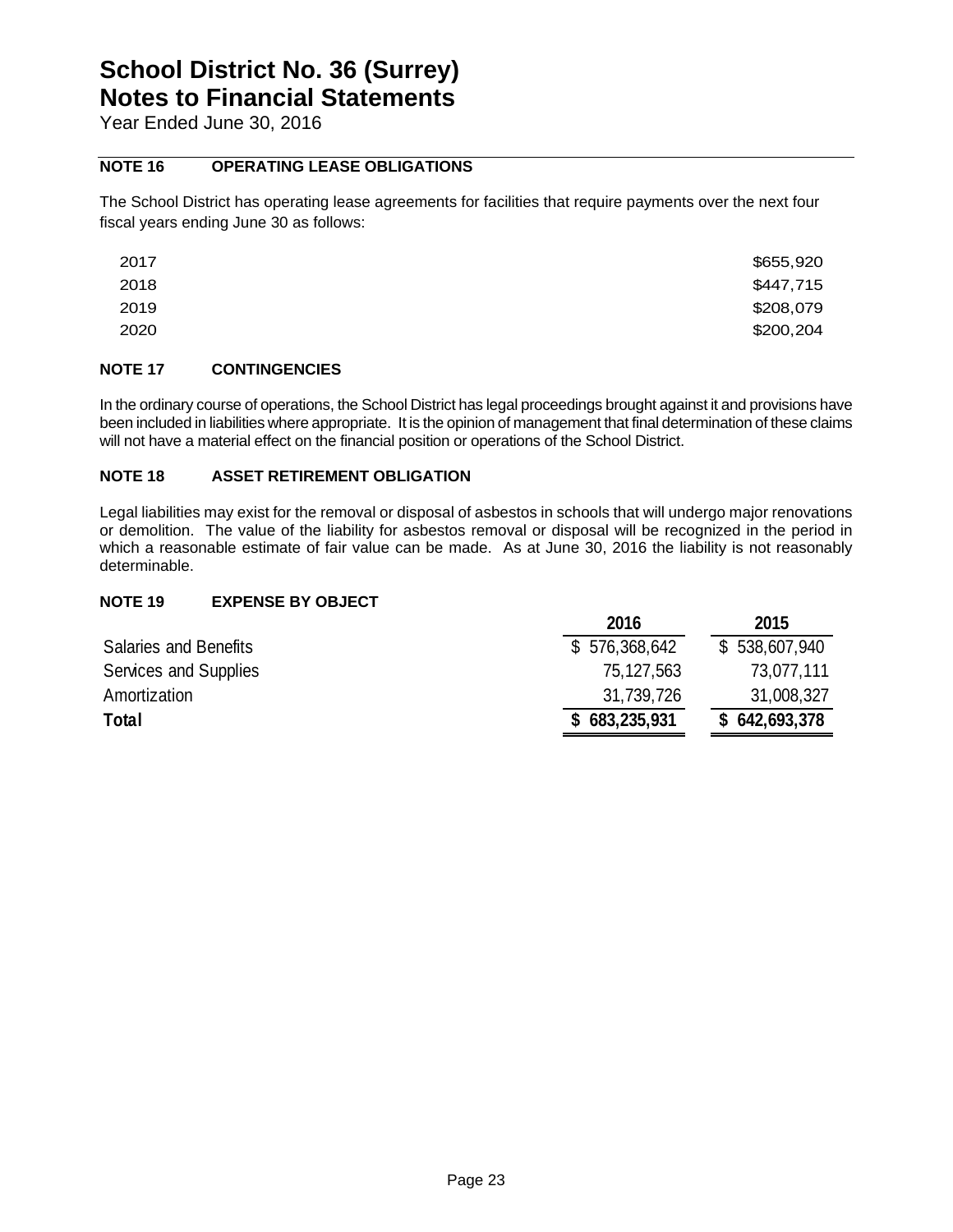Year Ended June 30, 2016

#### **NOTE 20 BUDGET FIGURES**

Budget figures included in the financial statements are the School District's amended annual budget adopted by the Board of Education on February 18th, 2016 and reflect more current estimates on student FTE, revenues and expenditures.

|                                                           |                | Original Budget Amended Budget | Change         |
|-----------------------------------------------------------|----------------|--------------------------------|----------------|
| Statement 2                                               | S              | S                              | \$.            |
| Revenue                                                   |                |                                |                |
| <b>Provincial Grants</b>                                  |                |                                |                |
| Ministry of Education                                     | 620,614,302    | 638,069,371                    | 17,455,069     |
| Other                                                     | 320,000        | 360,750                        | 40,750         |
| Municipal Grants Spent on Sites                           |                |                                |                |
| <b>Federal Grants</b>                                     | 2,279,571      | 2,279,571                      |                |
| Tuition                                                   | 11,561,500     | 14,092,174                     | 2,530,674      |
| <b>Other Revenues</b>                                     | 17,014,546     | 17,723,839                     | 709,293        |
| <b>Rental and Leases</b>                                  | 2,300,150      | 2,391,849                      | 91,699         |
| Investment Income                                         | 2,309,500      | 2,209,000                      | (100, 500)     |
| Gain (Loss) on Disposal of Tangible Capital Assets        |                |                                |                |
| Amortization of Deferred Capital Revenue                  | 21,000,000     | 22,134,000                     | 1,134,000      |
| <b>Total Revenue</b>                                      | 677,399,569    | 699,260,554                    | 21,860,985     |
|                                                           |                |                                |                |
| Expenses                                                  |                |                                |                |
| Instruction                                               | 571,245,301    | 593,620,100                    | 22,374,799     |
| <b>District Administration</b>                            | 12,525,706     | 12,696,339                     | 170,633        |
| Operations and Maintenance                                | 100,087,350    | 100,872,966                    | 785,616        |
| Transportation and Housing                                | 5,325,383      | 5,293,612                      | (31, 771)      |
| <b>Total Expense</b>                                      | 689, 183, 740  | 712,483,017                    | 23,299,277     |
|                                                           |                |                                |                |
| Net Revenue                                               | (11, 784, 171) | (13, 222, 463)                 | (1, 438, 292)  |
| <b>Budgeted Allocation of Surplus (Deficit)</b>           | 8,689,623      | 18,804,248                     | 10,114,625     |
|                                                           |                |                                |                |
| Budgeted Surplus (Deficit) for the Year                   | (3,094,548)    | 5,581,785                      | 8,676,333      |
| Statement 4                                               |                |                                |                |
| Surplus (Deficit) for the year                            | (11, 784, 171) | (13, 222, 463)                 | (1,438,292)    |
| Effect of change in Tangible Capital Assets               |                |                                |                |
| Acquisition of Tangible Capital Assets                    | (10, 467, 737) | (29, 374, 759)                 | (18, 907, 022) |
| Amortization of Tangible Capital Assets                   | 31,800,000     | 31,800,000                     |                |
| Net carrying value of Tangible Capital Assets disposed of |                |                                |                |
| Total Effects of change in Tangible Assets                | 21,332,263     | 2,425,241                      | (18,907,022)   |
|                                                           |                |                                |                |
| (Increase) Decrease in Net Financial Assets (Debt)        |                |                                |                |
| before Net Remeasurment Gains (Losses)                    | 9,548,092      | (10, 797, 222)                 | (20, 345, 314) |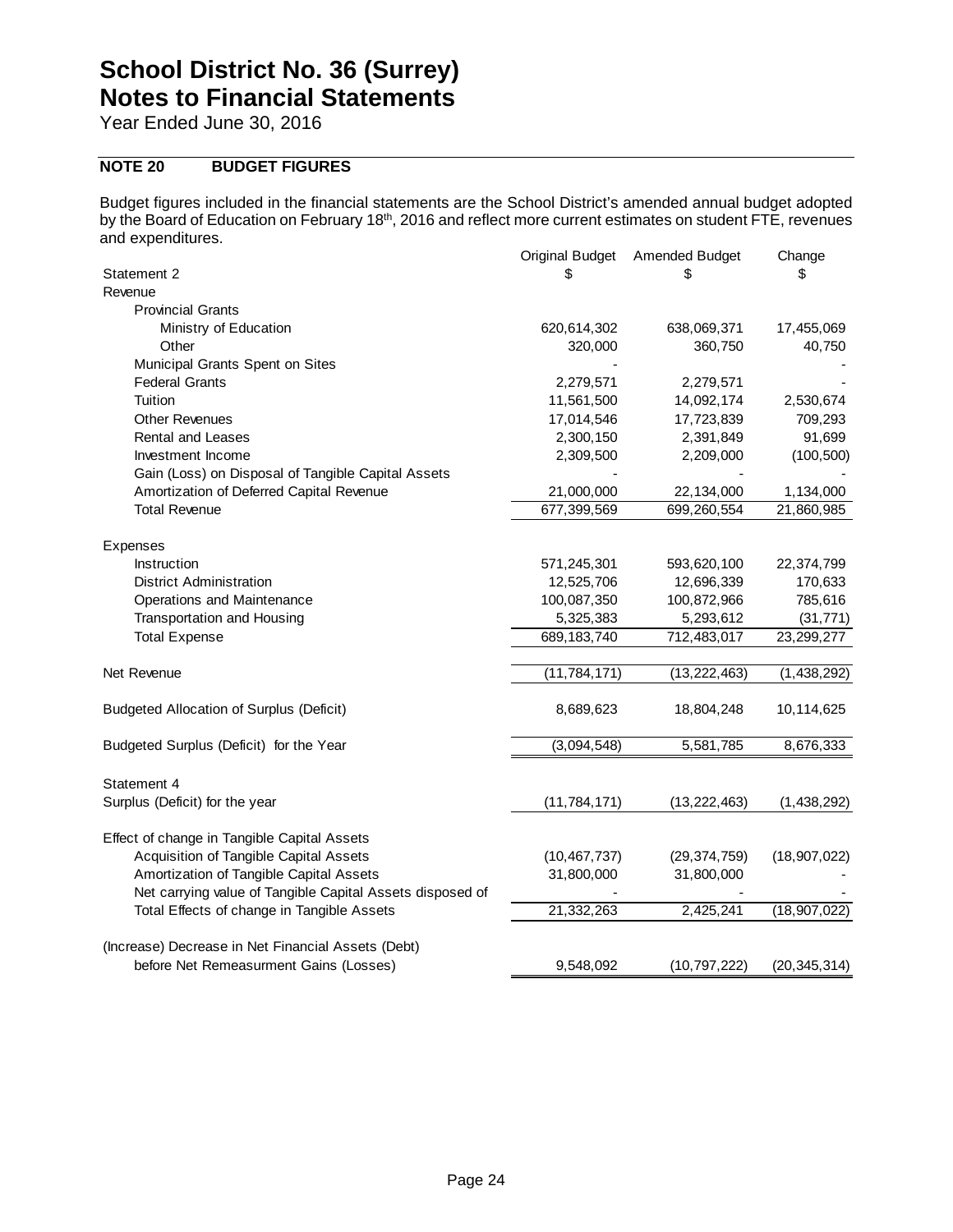Year Ended June 30, 2016

#### **NOTE 20 BUDGET FIGURES** *(Continued)*

Statement 2

The significant changes between the original budget and amended were:

Revenues:

- Ministry Grants Amended to reflect actual approved Capital Revenue draws and Operating grant adjustments
- Tuition International student tuition higher than originally projected

Expenses:

- Instruction Recognition of Board approved use of internally restricted funds from 2015 and increased teacher and EA staffing required to address additional student growth
- Operations and Maintenance Recognition of Board approved use of internally restricted funds from 2015

Budgeted Allocation of Surplus – Actual 2015 year end Surplus greater than anticipated

Statement 4

The significant changes between original budget and amended were:

Subsequent approvals from Ministry of Education to draw on Deferred Capital revenues

#### **NOTE 21 INTERNALLY RESTRICTED – OPERATING FUND**

The School District attributes a portion of the accumulated surplus to an internal operating fund and internally restricts for 2016: \$19,807,888 (2015: \$15,476,788). The detail of the internal restricted items are as follows:

| 2016-2017 Operating Budget                 | \$<br>6,282,717 |
|--------------------------------------------|-----------------|
| Instructional and Safe Schools Initiatives | 6,817,835       |
| <b>Education Administration</b>            | 200,000         |
| Net School Operating Surplus               | 1,087,689       |
| Learning Resources                         | 1,059,092       |
| Aboriginal Education Targeted Funds        | 389,021         |
| Technology                                 | 3,321,040       |
| <b>Business Development</b>                | 261,507         |
| <b>Food Services</b>                       | 188,987         |
| Human Resources                            | 200,000         |
| <b>Total Internally Restricted Items</b>   | 19,807,888      |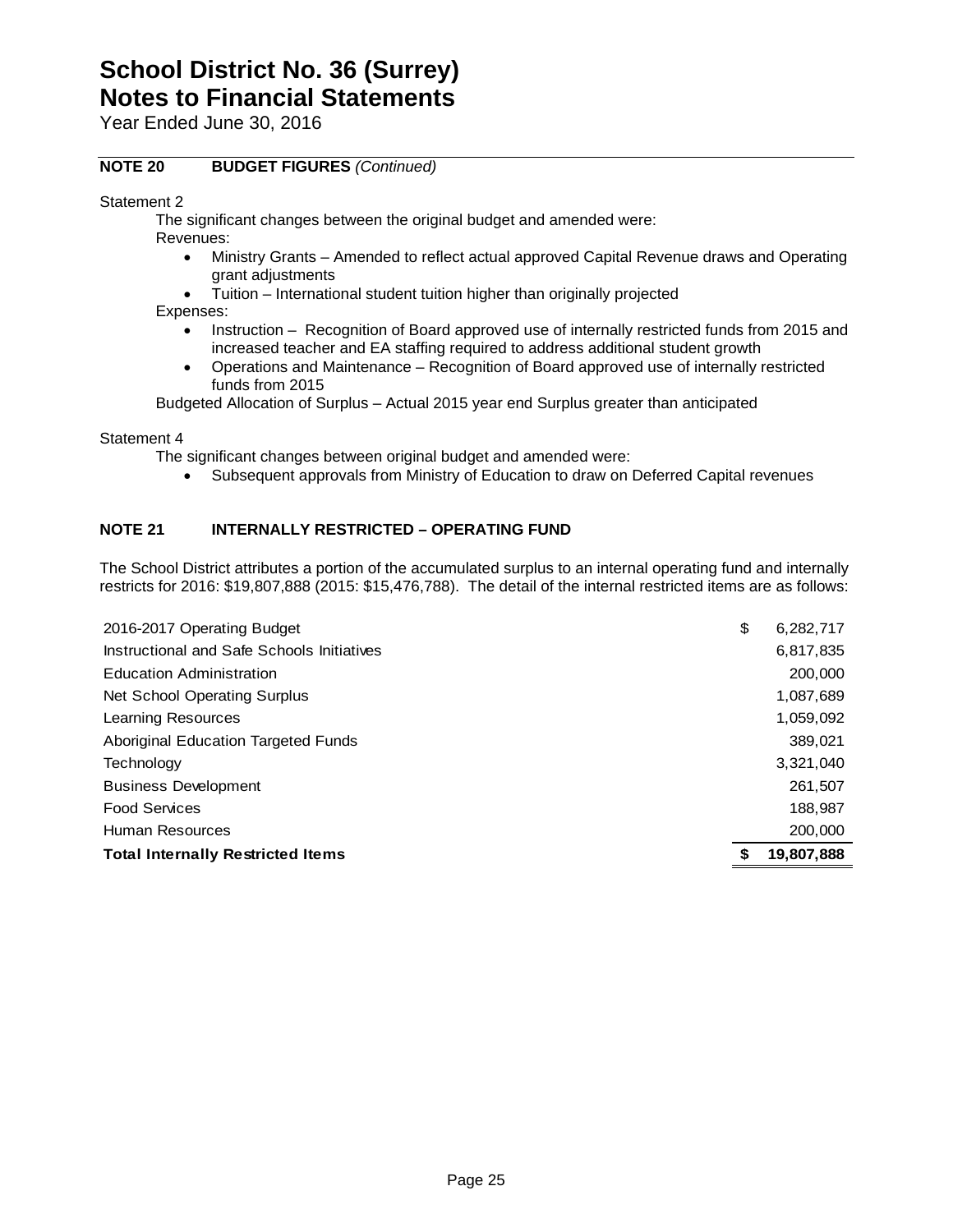Year Ended June 30, 2016

#### **NOTE 22 RISK MANAGEMENT**

The School District has exposure to the following risks from its use of financial instruments: credit risk, market risk and liquidity risk.

The Board ensures that the School District has identified its risks and ensures that management monitors and controls them.

a) Credit risk:

Credit risk is the risk of financial loss to an institution if a customer or counterparty to a financial instrument fails to meet its contractual obligations. Such risks arise principally from certain financial assets held consisting of cash, amounts receivable and investments.

The School District is exposed to credit risk in the event of non-performance by a borrower. This risk is mitigated as most amounts receivable are due from the Province and are collectible.

It is management's opinion that the School District is not exposed to significant credit risk associated with its cash deposits and investments as they are placed in recognized Canadian and British Columbia financial institutions.

b) Market risk :

Market risk is the risk that the fair value or future cash flows of a financial instrument will fluctuate because of changes in market prices. Market risk is comprised of currency risk and interest rate risk.

Currency risk is the risk that the fair value or future cash flows of a financial instrument will fluctuate because of changes in the foreign exchange rates. It is management's opinion that the School District is not exposed to significant currency risk, as amounts held and purchases made in foreign currency are insignificant.

Interest rate risk is the risk that the fair value or future cash flows of a financial instrument will fluctuate because of changes in the market interest rates. The School District is exposed to interest rate risk through its investments. The investment objectives are on protecting investments rather than the potential for superior returns. The school district has very low tolerance for risk with investments and prefers a low degree of price volatility.

c) Liquidity risk

Liquidity risk is the risk that the School District will not be able to meet its financial obligations as they become due.

The School District manages liquidity risk by continually monitoring actual and forecasted cash flows from operations and anticipated investing activities to ensure, as far as possible, that it will always have sufficient liquidity to meet its liabilities when due, under both normal and stressed conditions, without incurring unacceptable losses or risking damage to the School District's reputation.

Risk Management and insurance services for all school districts in British Columbia are provided by the Risk Management Branch of the Ministry of Finance.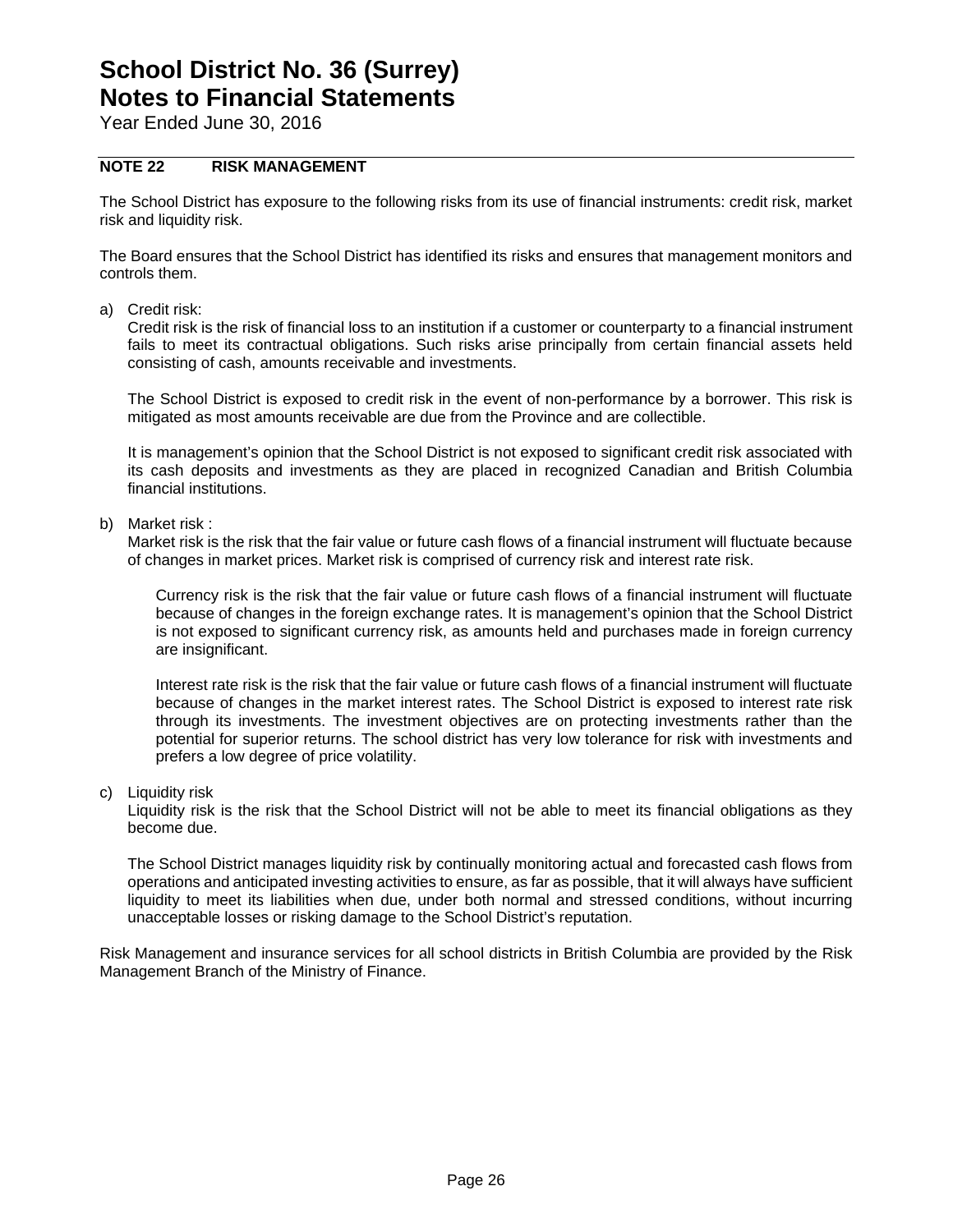Schedule of Changes in Accumulated Surplus (Deficit) by Fund Year Ended June 30, 2016

|                                                                 |                  |                        |             | 2016          | 2015        |
|-----------------------------------------------------------------|------------------|------------------------|-------------|---------------|-------------|
|                                                                 | <b>Operating</b> | <b>Special Purpose</b> | Capital     | <b>Actual</b> | Actual      |
|                                                                 | <b>Fund</b>      | <b>Fund</b>            | <b>Fund</b> |               |             |
|                                                                 | \$               | ñ.                     |             |               |             |
| <b>Accumulated Surplus (Deficit), beginning of year</b>         | 18,804,248       |                        | 445,602,729 | 464,406,977   | 455,826,450 |
| <b>Changes for the year</b>                                     |                  |                        |             |               |             |
| Surplus (Deficit) for the year                                  | 15,787,828       | 538,737                | 1,904,513   | 18,231,078    | 8,580,527   |
| <b>Interfund Transfers</b>                                      |                  |                        |             |               |             |
| <b>Tangible Capital Assets Purchased</b>                        | (687, 043)       | (538, 737)             | 1,225,780   |               |             |
| Local Capital                                                   | (12, 496, 373)   |                        | 12,496,373  |               |             |
| Net Changes for the year                                        | 2,604,412        |                        | 15,626,666  | 18,231,078    | 8,580,527   |
| <b>Accumulated Surplus (Deficit), end of year - Statement 2</b> | 21,408,660       |                        | 461,229,395 | 482,638,055   | 464,406,977 |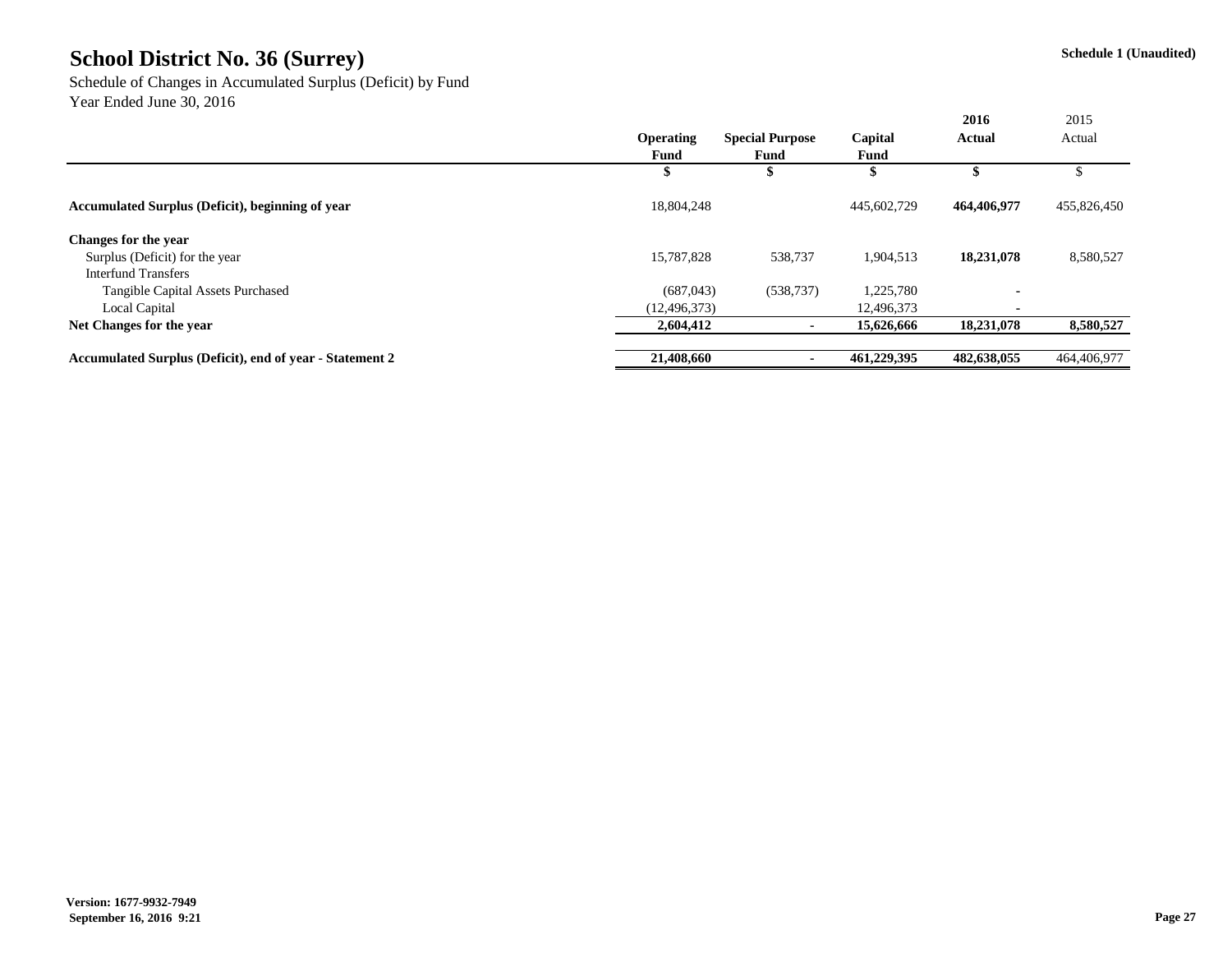|                                                                 | 2016          | 2016           | 2015           |
|-----------------------------------------------------------------|---------------|----------------|----------------|
|                                                                 | <b>Budget</b> | <b>Actual</b>  | Actual         |
|                                                                 | (Note 20)     |                |                |
|                                                                 | \$            | \$             | \$             |
| <b>Revenues</b>                                                 |               |                |                |
| <b>Provincial Grants</b>                                        |               |                |                |
| Ministry of Education                                           | 603, 303, 702 | 605,200,189    | 571,331,020    |
| Other                                                           | 324,000       | 456,700        | 514,053        |
| <b>Federal Grants</b>                                           | 1,594,561     | 2,220,930      | 2,249,488      |
| Tuition                                                         | 14,092,174    | 14,322,670     | 11,954,074     |
| <b>Other Revenue</b>                                            | 2,457,317     | 2,877,964      | 2,312,048      |
| <b>Rentals and Leases</b>                                       | 2,391,849     | 2,827,838      | 2,686,624      |
| <b>Investment Income</b>                                        | 1,500,000     | 1,557,089      | 1,766,106      |
| <b>Total Revenue</b>                                            | 625,663,603   | 629,463,380    | 592,813,413    |
| <b>Expenses</b>                                                 |               |                |                |
| Instruction                                                     | 556,772,239   | 532,454,029    | 499,561,509    |
| <b>District Administration</b>                                  | 12,696,339    | 12,434,871     | 12,227,053     |
| <b>Operations and Maintenance</b>                               | 66,507,876    | 63,482,655     | 59,846,296     |
| <b>Transportation and Housing</b>                               | 5,293,612     | 5,303,997      | 4,868,989      |
| <b>Total Expense</b>                                            | 641,270,066   | 613, 675, 552  | 576,503,847    |
| <b>Operating Surplus (Deficit) for the year</b>                 | (15,606,463)  | 15,787,828     | 16,309,566     |
|                                                                 |               |                |                |
| <b>Budgeted Appropriation (Retirement) of Surplus (Deficit)</b> | 18,804,248    |                |                |
| Net Transfers (to) from other funds                             |               |                |                |
| <b>Tangible Capital Assets Purchased</b>                        | (624, 759)    | (687, 043)     | (911, 149)     |
| Local Capital                                                   | (2,573,026)   | (12, 496, 373) | (19, 955, 762) |
| <b>Total Net Transfers</b>                                      | (3, 197, 785) | (13, 183, 416) | (20, 866, 911) |
| <b>Total Operating Surplus (Deficit), for the year</b>          |               | 2,604,412      | (4,557,345)    |
|                                                                 |               |                |                |
| <b>Operating Surplus (Deficit), beginning of year</b>           |               | 18,804,248     | 23,361,593     |
| <b>Operating Surplus (Deficit), end of year</b>                 |               | 21,408,660     | 18,804,248     |
| <b>Operating Surplus (Deficit), end of year</b>                 |               |                |                |
| Internally Restricted (Note 21)                                 |               | 19,807,888     | 15,476,788     |
| Unrestricted                                                    |               | 1,600,772      | 3,327,460      |
| <b>Total Operating Surplus (Deficit), end of year</b>           |               | 21,408,660     | 18,804,248     |

Schedule of Operating Operations Year Ended June 30, 2016

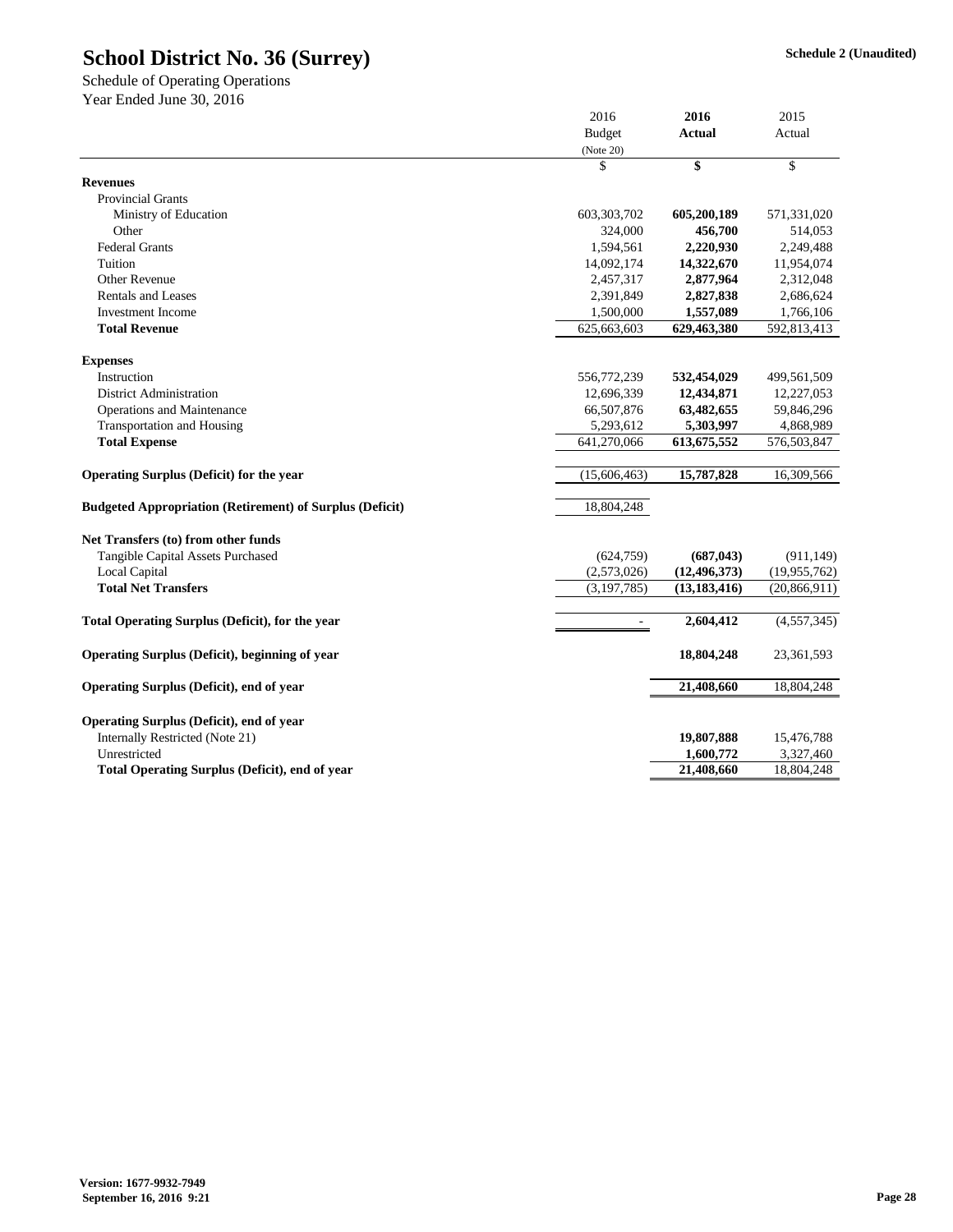|                                                        | 2016          | 2016          | 2015           |
|--------------------------------------------------------|---------------|---------------|----------------|
|                                                        | <b>Budget</b> | <b>Actual</b> | Actual         |
|                                                        | (Note 20)     |               |                |
|                                                        | \$            | \$            | \$             |
| <b>Provincial Grants - Ministry of Education</b>       |               |               |                |
| Operating Grant, Ministry of Education                 | 594,196,841   | 595,069,227   | 569,680,671    |
| <b>AANDC/LEA Recovery</b>                              | (41,784)      | (45, 869)     | (41,784)       |
| <b>Strike Savings Recovery</b>                         |               |               | (20, 695, 205) |
| <b>Other Ministry of Education Grants</b>              |               |               |                |
| Labour Settlement Funding                              |               |               | 10,781,894     |
| Pay Equity                                             | 6,861,222     | 6,861,224     | 6,861,224      |
| <b>Economic Stability Dividend</b>                     | 833,253       | 517,095       |                |
| <b>Education Guarantee</b>                             | 1,079,565     | 1,476,794     | 3,779,895      |
| <b>Other Miscellaneous</b>                             | 374,605       | 404,612       | 500,853        |
| Carbon Tax Reimbursement                               |               | 419,847       | 463,472        |
| Refugee Count Special Grant                            |               | 497,259       |                |
| <b>Total Provincial Grants - Ministry of Education</b> | 603,303,702   | 605,200,189   | 571,331,020    |
| <b>Provincial Grants - Other</b>                       | 324,000       | 456,700       | 514,053        |
|                                                        |               |               |                |
| <b>Federal Grants</b>                                  | 1,594,561     | 2,220,930     | 2,249,488      |
| <b>Tuition</b>                                         |               |               |                |
| <b>Summer School Fees</b>                              | 199,174       | 199,174       |                |
| <b>Continuing Education</b>                            | 533,000       | 622,989       | 1,029,885      |
| <b>Offshore Tuition Fees</b>                           | 13,360,000    | 13,500,507    | 10,924,189     |
| <b>Total Tuition</b>                                   | 14,092,174    | 14,322,670    | 11,954,074     |
| <b>Other Revenues</b>                                  |               |               |                |
| <b>LEA/Direct Funding from First Nations</b>           | 41,784        | 45,869        | 41,784         |
| Miscellaneous                                          |               |               |                |
| Teaching Kitchen                                       | 954,500       | 777,031       | 716,921        |
| <b>Energy Management</b>                               | 150,000       | 141,024       | 97,544         |
| Worksafe BC                                            | 340,000       | 419,765       | 362,721        |
| <b>Other Miscellaneous</b>                             | 971,033       | 1,494,275     | 1,093,078      |
| <b>Total Other Revenue</b>                             | 2,457,317     | 2,877,964     | 2,312,048      |
| <b>Rentals and Leases</b>                              | 2,391,849     | 2,827,838     | 2,686,624      |
| <b>Investment Income</b>                               | 1,500,000     | 1,557,089     | 1,766,106      |
| <b>Total Operating Revenue</b>                         | 625,663,603   | 629,463,380   | 592,813,413    |
|                                                        |               |               |                |

Schedule of Operating Revenue by Source Year Ended June 30, 2016

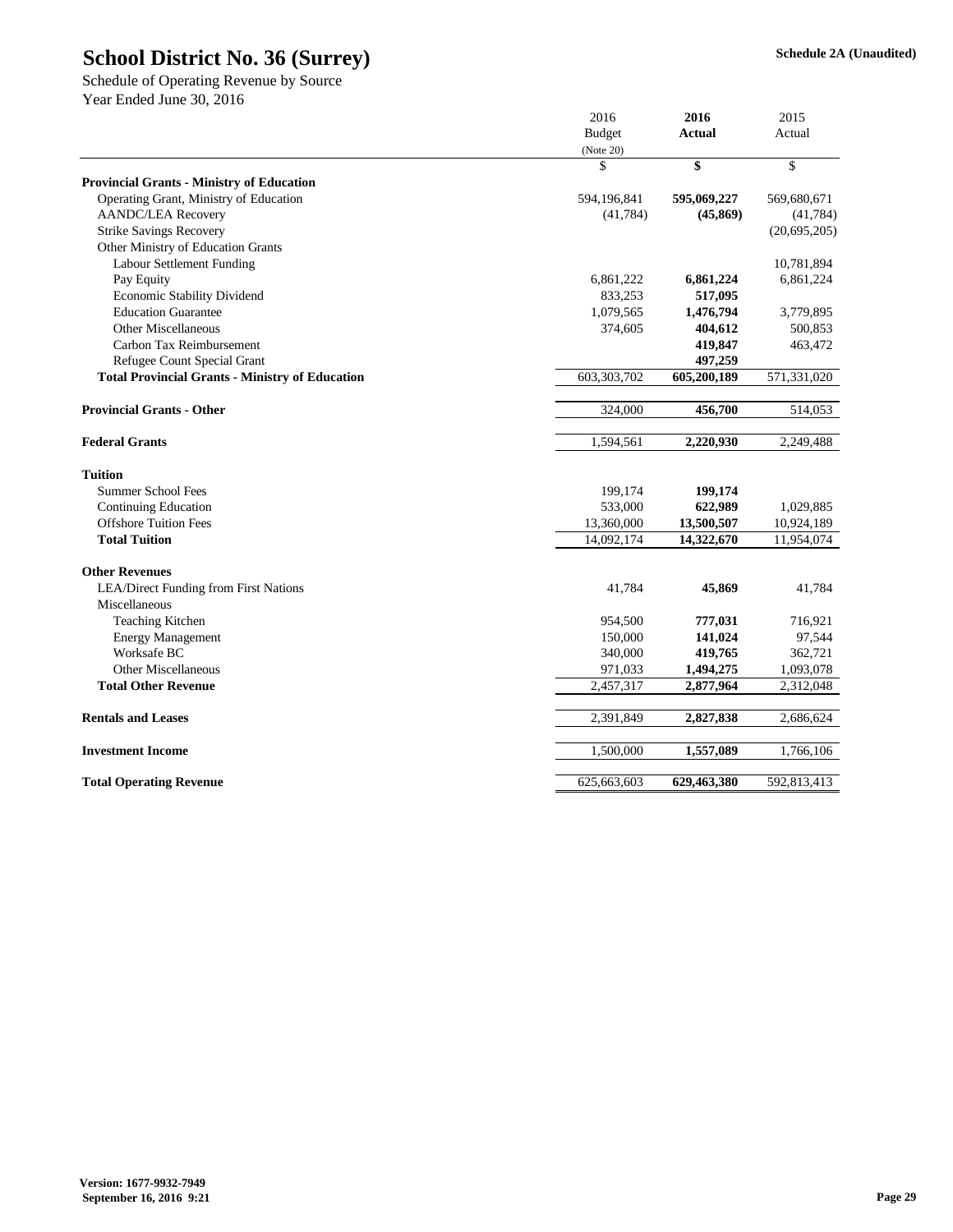|                                     | 2016          | 2016          | 2015        |
|-------------------------------------|---------------|---------------|-------------|
|                                     | <b>Budget</b> | <b>Actual</b> | Actual      |
|                                     | (Note 20)     |               |             |
|                                     | \$            | \$            | \$          |
| <b>Salaries</b>                     |               |               |             |
| Teachers                            | 298,510,314   | 298,416,960   | 273,537,942 |
| Principals and Vice Principals      | 26,272,359    | 27,066,489    | 25,196,597  |
| <b>Educational Assistants</b>       | 51,033,532    | 48,559,878    | 45,753,286  |
| <b>Support Staff</b>                | 51,057,560    | 49,083,893    | 48,799,476  |
| <b>Other Professionals</b>          | 7,938,512     | 8,995,552     | 8,163,733   |
| <b>Substitutes</b>                  | 21,042,789    | 16,693,223    | 16,824,207  |
| <b>Total Salaries</b>               | 455,855,066   | 448,815,995   | 418,275,241 |
| <b>Employee Benefits</b>            | 112,423,772   | 109,957,893   | 104,604,698 |
| <b>Total Salaries and Benefits</b>  | 568,278,838   | 558,773,888   | 522,879,939 |
| <b>Services and Supplies</b>        |               |               |             |
| Services                            | 15,693,940    | 15,984,521    | 12,366,023  |
| <b>Student Transportation</b>       | 4,583,607     | 4,454,702     | 4,198,894   |
| Professional Development and Travel | 2,073,198     | 1,807,498     | 1,591,158   |
| <b>Rentals and Leases</b>           | 780,888       | 922,889       | 2,524,053   |
| Dues and Fees                       | 2,028,081     | 1,882,959     | 1,735,183   |
| Insurance                           | 1,650,540     | 1,652,869     | 1,589,614   |
| Supplies                            | 35,574,078    | 18,283,680    | 20,641,166  |
| <b>Utilities</b>                    | 10,606,896    | 9,912,546     | 8,977,817   |
| <b>Total Services and Supplies</b>  | 72,991,228    | 54,901,664    | 53,623,908  |
| <b>Total Operating Expense</b>      | 641,270,066   | 613, 675, 552 | 576,503,847 |

Year Ended June 30, 2016 Schedule of Operating Expense by Object

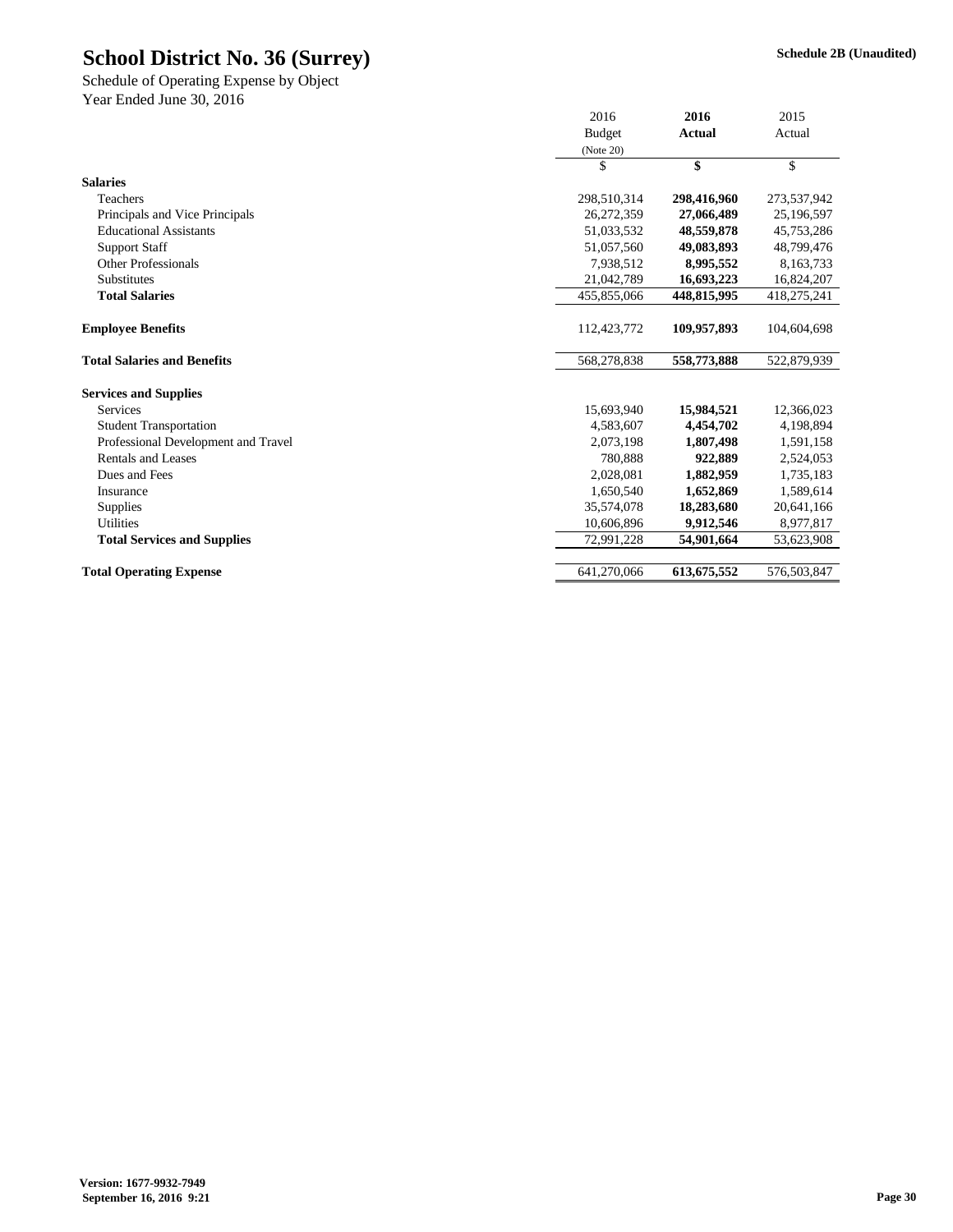## **Schedule 2C (Unaudited) School District No. 36 (Surrey)**

Operating Expense by Function, Program and Object

|                                                | <b>Teachers</b><br><b>Salaries</b> | <b>Principals and</b><br><b>Vice Principals</b><br><b>Salaries</b> | <b>Educational</b><br><b>Assistants</b><br><b>Salaries</b> | <b>Support</b><br><b>Staff</b><br><b>Salaries</b> | <b>Other</b><br><b>Professionals</b><br><b>Salaries</b> | <b>Substitutes</b><br><b>Salaries</b> | <b>Total</b><br><b>Salaries</b> |
|------------------------------------------------|------------------------------------|--------------------------------------------------------------------|------------------------------------------------------------|---------------------------------------------------|---------------------------------------------------------|---------------------------------------|---------------------------------|
|                                                |                                    |                                                                    | \$                                                         | N.                                                |                                                         |                                       |                                 |
| 1 Instruction                                  |                                    |                                                                    |                                                            |                                                   |                                                         |                                       |                                 |
| 1.02 Regular Instruction                       | 230,418,682                        | 3,834,861                                                          | 241                                                        | 5,215,244                                         | 1,006,491                                               | 8,908,392                             | 249,383,911                     |
| 1.03 Career Programs                           | 3,060,065                          | 101,908                                                            |                                                            | 1,247,474                                         |                                                         | 122,511                               | 4,531,958                       |
| 1.07 Library Services                          | 6,461,242                          | 66,851                                                             |                                                            | 627,996                                           | 66,345                                                  | 242,394                               | 7,464,828                       |
| 1.08 Counselling                               | 7,671,525                          | 114,204                                                            |                                                            |                                                   |                                                         | 290,629                               | 8,076,358                       |
| 1.10 Special Education                         | 32,026,905                         | 2,331,427                                                          | 45,407,761                                                 | 429,798                                           |                                                         | 3,921,772                             | 84,117,663                      |
| 1.30 English Language Learning                 | 11,882,639                         |                                                                    | 424,226                                                    |                                                   |                                                         | 447,740                               | 12,754,605                      |
| 1.31 Aboriginal Education                      | 623,998                            | 121,577                                                            | 1,693,574                                                  | 87,491                                            |                                                         | 191,916                               | 2,718,556                       |
| 1.41 School Administration                     | 12,512                             | 19,458,910                                                         |                                                            | 11,602,506                                        |                                                         | 645,192                               | 31,719,120                      |
| 1.60 Summer School                             | 1,592,562                          | 191,814                                                            | 27,787                                                     | 155,068                                           |                                                         |                                       | 1,967,231                       |
| 1.61 Continuing Education                      | 180,921                            | 37,622                                                             |                                                            | 25,234                                            |                                                         |                                       | 243,777                         |
| 1.62 Offshore Students                         | 3,999,467                          | 333,226                                                            | 61,642                                                     | 906,594                                           | 268,206                                                 | 179,435                               | 5,748,570                       |
| 1.64 Other                                     | 235,564                            |                                                                    | 928,868                                                    | 120,190                                           | 103,692                                                 |                                       | 1,388,314                       |
| <b>Total Function 1</b>                        | 298,166,082                        | 26,592,400                                                         | 48,544,099                                                 | 20,417,595                                        | 1,444,734                                               | 14,949,981                            | 410,114,891                     |
| <b>4 District Administration</b>               |                                    |                                                                    |                                                            |                                                   |                                                         |                                       |                                 |
| 4.11 Educational Administration                | 132,316                            |                                                                    |                                                            | 111,614                                           | 1,573,947                                               |                                       | 1,817,877                       |
| 4.40 School District Governance                | 2,000                              |                                                                    |                                                            | 131,503                                           | 345,504                                                 |                                       | 479,007                         |
| 4.41 Business Administration                   | 22,471                             | 474,089                                                            |                                                            | 2,898,629                                         | 2,928,879                                               | 7,190                                 | 6,331,258                       |
| <b>Total Function 4</b>                        | 156,787                            | 474,089                                                            |                                                            | 3, 141, 746                                       | 4,848,330                                               | 7,190                                 | 8,628,142                       |
| <b>5 Operations and Maintenance</b>            |                                    |                                                                    |                                                            |                                                   |                                                         |                                       |                                 |
| 5.41 Operations and Maintenance Administration | 93,291                             |                                                                    | 15,779                                                     | 1,083,276                                         | 1,283,688                                               | 9,772                                 | 2,485,806                       |
| 5.50 Maintenance Operations                    | 800                                |                                                                    |                                                            | 22, 177, 354                                      | 1,163,879                                               | 1,629,585                             | 24,971,618                      |
| 5.52 Maintenance of Grounds                    |                                    |                                                                    |                                                            | 1,781,620                                         | 95,576                                                  | 71,902                                | 1,949,098                       |
| 5.56 Utilities                                 |                                    |                                                                    |                                                            |                                                   |                                                         |                                       |                                 |
| <b>Total Function 5</b>                        | 94,091                             | $\blacksquare$                                                     | 15,779                                                     | 25,042,250                                        | 2,543,143                                               | 1,711,259                             | 29,406,522                      |
| <b>7 Transportation and Housing</b>            |                                    |                                                                    |                                                            |                                                   |                                                         |                                       |                                 |
| 7.41 Transportation and Housing Administration |                                    |                                                                    |                                                            | 98,291                                            | 159,345                                                 |                                       | 257,636                         |
| 7.70 Student Transportation                    |                                    |                                                                    |                                                            | 384,011                                           |                                                         | 24,793                                | 408,804                         |
| <b>Total Function 7</b>                        |                                    | $\blacksquare$                                                     | $\blacksquare$                                             | 482,302                                           | 159,345                                                 | 24,793                                | 666,440                         |
| <b>9 Debt Services</b>                         |                                    |                                                                    |                                                            |                                                   |                                                         |                                       |                                 |
| <b>Total Function 9</b>                        | $\blacksquare$                     | $\blacksquare$                                                     | $\blacksquare$                                             | $\blacksquare$                                    | $\blacksquare$                                          |                                       |                                 |
| <b>Total Functions 1 - 9</b>                   | 298,416,960                        | 27,066,489                                                         | 48,559,878                                                 | 49,083,893                                        | 8,995,552                                               | 16,693,223                            | 448,815,995                     |
|                                                |                                    |                                                                    |                                                            |                                                   |                                                         |                                       |                                 |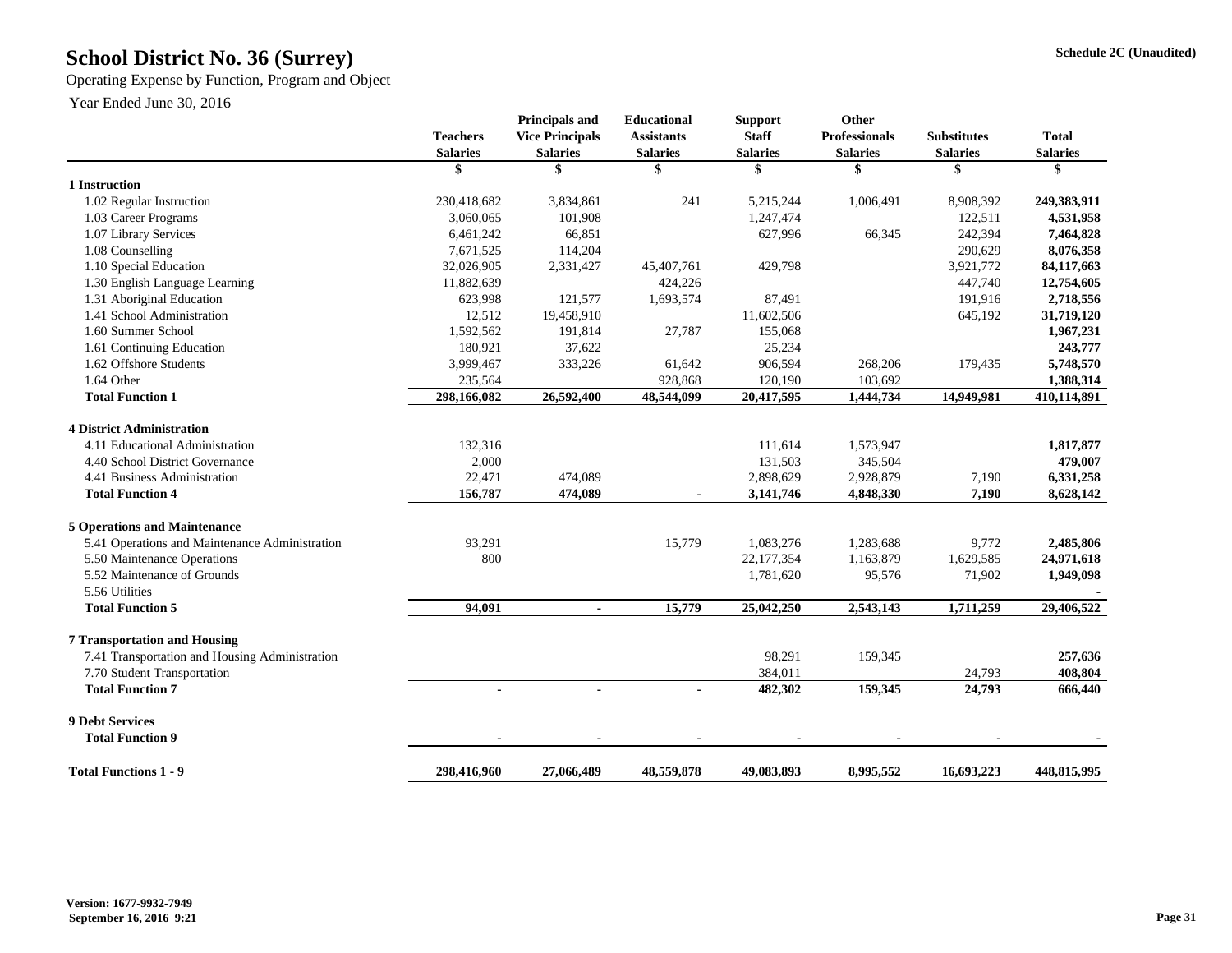## **Schedule 2C (Unaudited) School District No. 36 (Surrey)**

Operating Expense by Function, Program and Object

|                                                |                 |                 |                       |                     | 2016          | 2016                     | 2015        |
|------------------------------------------------|-----------------|-----------------|-----------------------|---------------------|---------------|--------------------------|-------------|
|                                                | <b>Total</b>    | <b>Employee</b> | <b>Total Salaries</b> | <b>Services and</b> | <b>Actual</b> | <b>Budget</b>            | Actual      |
|                                                | <b>Salaries</b> | <b>Benefits</b> | and Benefits          | <b>Supplies</b>     |               | (Note 20)                |             |
|                                                |                 |                 | \$                    |                     | \$            | \$                       | \$          |
| 1 Instruction                                  |                 |                 |                       |                     |               |                          |             |
| 1.02 Regular Instruction                       | 249,383,911     | 60,922,572      | 310,306,483           | 10,417,400          | 320,723,883   | 337,500,151              | 299,037,357 |
| 1.03 Career Programs                           | 4,531,958       | 1,145,967       | 5,677,925             | 1,101,475           | 6,779,400     | 7,210,969                | 6,363,425   |
| 1.07 Library Services                          | 7,464,828       | 1,839,942       | 9,304,770             | 3,305,294           | 12,610,064    | 13,645,697               | 12,681,948  |
| 1.08 Counselling                               | 8,076,358       | 2,015,306       | 10,091,664            |                     | 10,091,664    | 10,139,033               | 9,150,679   |
| 1.10 Special Education                         | 84,117,663      | 21,618,090      | 105,735,753           | 1,313,798           | 107,049,551   | 111,382,259              | 102,698,339 |
| 1.30 English Language Learning                 | 12,754,605      | 3,191,849       | 15,946,454            |                     | 15,946,454    | 16,076,864               | 14,948,550  |
| 1.31 Aboriginal Education                      | 2,718,556       | 656,170         | 3,374,726             | 345,289             | 3,720,015     | 4,117,690                | 3,796,414   |
| 1.41 School Administration                     | 31,719,120      | 7,605,743       | 39,324,863            | 1,416,980           | 40,741,843    | 41,489,161               | 39,074,756  |
| 1.60 Summer School                             | 1,967,231       | 383,209         | 2,350,440             | 250,532             | 2,600,972     | 2,624,955                | 317,515     |
| 1.61 Continuing Education                      | 243,777         | 25,323          | 269,100               | 113,378             | 382,478       | 524,148                  | 995,465     |
| 1.62 Offshore Students                         | 5,748,570       | 1,378,263       | 7,126,833             | 2,625,576           | 9,752,409     | 10,519,556               | 8,423,186   |
| 1.64 Other                                     | 1,388,314       | 320,232         | 1,708,546             | 346,750             | 2,055,296     | 1,541,756                | 2,073,875   |
| <b>Total Function 1</b>                        | 410,114,891     | 101,102,666     | 511,217,557           | 21,236,472          | 532,454,029   | 556,772,239              | 499,561,509 |
| <b>4 District Administration</b>               |                 |                 |                       |                     |               |                          |             |
| 4.11 Educational Administration                | 1,817,877       | 389,184         | 2,207,061             | 379,166             | 2,586,227     | 2,567,875                | 2,390,782   |
| 4.40 School District Governance                | 479,007         | 61,300          | 540,307               | 216,706             | 757,013       | 929,036                  | 743,515     |
| 4.41 Business Administration                   | 6,331,258       | 1,296,380       | 7,627,638             | 1,463,993           | 9,091,631     | 9,199,428                | 9,092,756   |
| <b>Total Function 4</b>                        | 8,628,142       | 1,746,864       | 10,375,006            | 2,059,865           | 12,434,871    | 12,696,339               | 12,227,053  |
|                                                |                 |                 |                       |                     |               |                          |             |
| <b>5 Operations and Maintenance</b>            |                 |                 |                       |                     |               |                          |             |
| 5.41 Operations and Maintenance Administration | 2,485,806       | 472,887         | 2,958,693             | 3,157,045           | 6,115,738     | 6,499,939                | 5,941,849   |
| 5.50 Maintenance Operations                    | 24,971,618      | 6,026,179       | 30,997,797            | 11,312,011          | 42,309,808    | 43,896,902               | 41,422,058  |
| 5.52 Maintenance of Grounds                    | 1,949,098       | 465,507         | 2,414,605             | 946,272             | 3,360,877     | 3,714,640                | 3,454,814   |
| 5.56 Utilities                                 |                 |                 |                       | 11,696,232          | 11,696,232    | 12,396,395               | 9,027,575   |
| <b>Total Function 5</b>                        | 29,406,522      | 6,964,573       | 36,371,095            | 27,111,560          | 63,482,655    | 66,507,876               | 59,846,296  |
| <b>7 Transportation and Housing</b>            |                 |                 |                       |                     |               |                          |             |
| 7.41 Transportation and Housing Administration | 257,636         | 48,425          | 306,061               | 3,777               | 309,838       | 314,877                  | 301,177     |
| 7.70 Student Transportation                    | 408,804         | 95,365          | 504,169               | 4,489,990           | 4,994,159     | 4,978,735                | 4,567,812   |
| <b>Total Function 7</b>                        | 666,440         | 143,790         | 810,230               | 4,493,767           | 5,303,997     | 5,293,612                | 4,868,989   |
|                                                |                 |                 |                       |                     |               |                          |             |
| <b>9 Debt Services</b>                         |                 |                 |                       |                     |               |                          |             |
| <b>Total Function 9</b>                        | $\sim$          | $\blacksquare$  | $\blacksquare$        | $\blacksquare$      | $\sim$        | $\overline{\phantom{a}}$ |             |
| <b>Total Functions 1 - 9</b>                   | 448,815,995     | 109,957,893     | 558,773,888           | 54,901,664          | 613, 675, 552 | 641,270,066              | 576,503,847 |
|                                                |                 |                 |                       |                     |               |                          |             |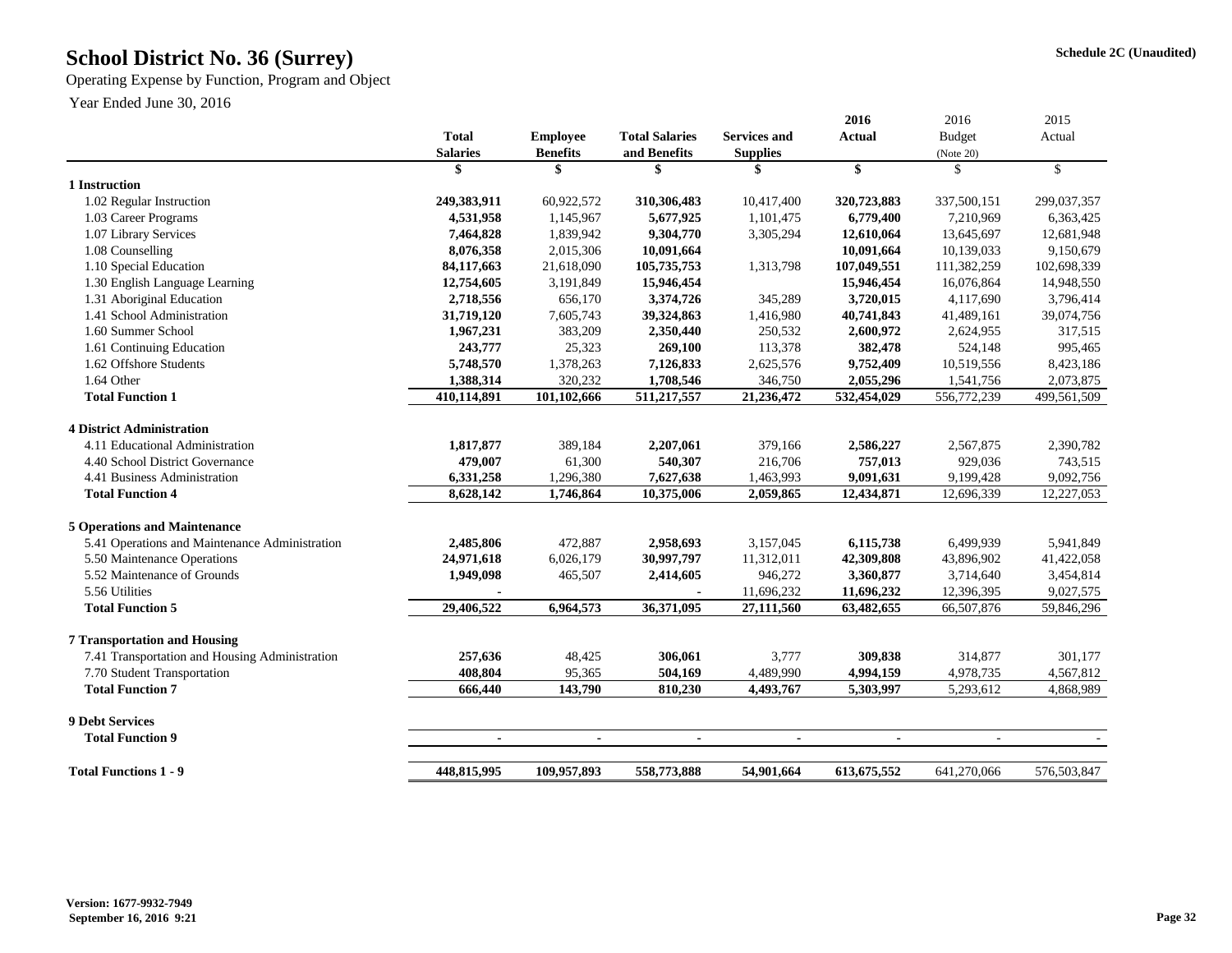|                                                             | 2016          | 2016           | 2015          |  |
|-------------------------------------------------------------|---------------|----------------|---------------|--|
|                                                             | <b>Budget</b> | <b>Actual</b>  | Actual        |  |
|                                                             | (Note 20)     |                |               |  |
|                                                             | \$            | \$             | $\mathcal{S}$ |  |
| <b>Revenues</b>                                             |               |                |               |  |
| <b>Provincial Grants</b>                                    |               |                |               |  |
| Ministry of Education                                       | 23,865,669    | 21,960,274     | 20,273,750    |  |
| Other                                                       | 36,750        | 4,250          | 2,625         |  |
| <b>Federal Grants</b>                                       | 685,010       | 612,264        |               |  |
| <b>Other Revenue</b>                                        | 15,266,522    | 15,774,107     | 15,213,936    |  |
| <b>Investment Income</b>                                    | 9,000         | 8,495          | 9,906         |  |
| <b>Total Revenue</b>                                        | 39,862,951    | 38,359,390     | 35,500,217    |  |
| <b>Expenses</b>                                             |               |                |               |  |
| Instruction                                                 | 36,847,861    | 35,255,844     | 32,615,540    |  |
| <b>Operations and Maintenance</b>                           | 2,565,090     | 2,564,809      | 2,565,664     |  |
| <b>Total Expense</b>                                        | 39,412,951    | 37,820,653     | 35, 181, 204  |  |
| Special Purpose Surplus (Deficit) for the year              | 450,000       | 538,737        | 319,013       |  |
| Net Transfers (to) from other funds                         |               |                |               |  |
| <b>Tangible Capital Assets Purchased</b>                    | (450,000)     | (538, 737)     | (319,013)     |  |
| <b>Total Net Transfers</b>                                  | (450,000)     | (538, 737)     | (319,013)     |  |
| <b>Total Special Purpose Surplus (Deficit) for the year</b> |               | $\blacksquare$ |               |  |
| Special Purpose Surplus (Deficit), beginning of year        |               |                |               |  |
| Special Purpose Surplus (Deficit), end of year              |               | $\blacksquare$ |               |  |

Year Ended June 30, 2016 Schedule of Special Purpose Operations

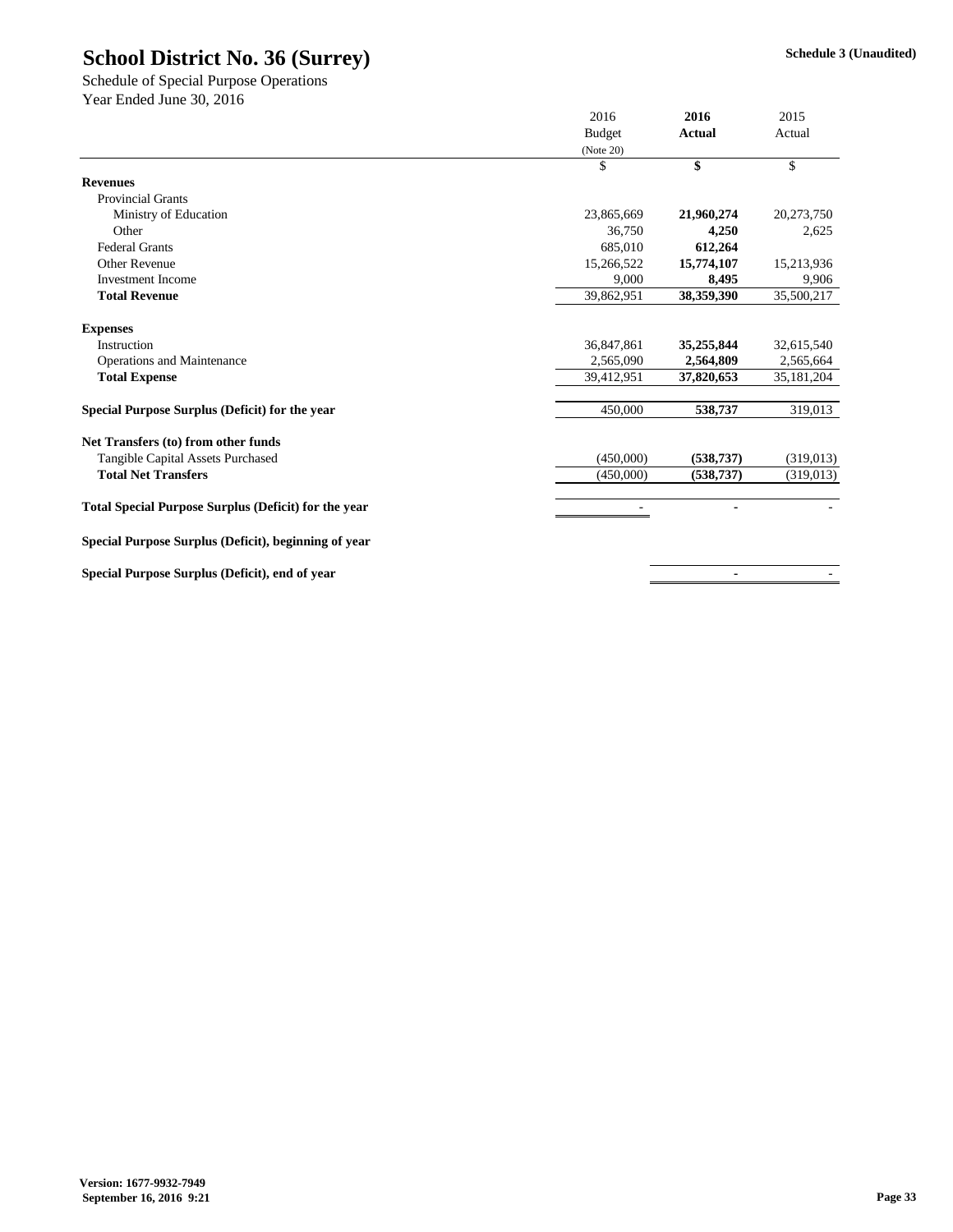## **Schedule 3A (Unaudited) School District No. 36 (Surrey)**

Changes in Special Purpose Funds and Expense by Object

|                                                                        | <b>Annual</b><br><b>Facility</b><br>Grant | <b>Learning</b><br>Improvement<br><b>Fund</b> | <b>Special</b><br>Education<br><b>Equipment</b> | <b>Scholarships</b><br>and<br><b>Bursaries</b> | <b>School</b><br>Generated<br><b>Funds</b> | <b>Strong</b><br><b>Start</b> | Ready,<br>Set,<br>Learn  | <b>OLEP</b> | <b>Community-</b><br><b>LINK</b> |
|------------------------------------------------------------------------|-------------------------------------------|-----------------------------------------------|-------------------------------------------------|------------------------------------------------|--------------------------------------------|-------------------------------|--------------------------|-------------|----------------------------------|
|                                                                        | \$                                        |                                               |                                                 |                                                | \$                                         | \$                            | \$                       | -SS         | \$                               |
| Deferred Revenue, beginning of year                                    |                                           | 50,174                                        | 67,357                                          | 439,082                                        | 4,271,004                                  | 38,888                        | 66,231                   | 149,823     | 1,621,260                        |
| <b>Add:</b> Restricted Grants                                          |                                           |                                               |                                                 |                                                |                                            |                               |                          |             |                                  |
| Provincial Grants - Ministry of Education<br><b>Federal Grants</b>     | 2,563,090                                 | 12,227,899                                    | 27,813                                          |                                                |                                            | 736,000                       | 249,900                  | 573,732     | 3,857,751                        |
| Other                                                                  |                                           |                                               |                                                 | 316,058                                        | 13,717,380                                 |                               |                          | 920         | 1,143,904                        |
| <b>Investment Income</b>                                               | 1,719                                     |                                               |                                                 | 6,776                                          |                                            |                               |                          |             |                                  |
|                                                                        | 2,564,809                                 | 12,227,899                                    | 27,813                                          | 322,834                                        | 13,717,380                                 | 736,000                       | 249,900                  | 574,652     | 5,001,655                        |
| Less: Allocated to Revenue                                             | 2,564,809                                 | 12,278,073                                    | 91,590                                          | 310,796                                        | 13,258,117                                 | 723,900                       | 256,053                  | 681,587     | 5,361,839                        |
| Deferred Revenue, end of year                                          | $\blacksquare$                            | $\sim$                                        | 3,580                                           | 451,120                                        | 4,730,267                                  | 50,988                        | 60,078                   | 42,888      | 1,261,076                        |
| <b>Revenues</b>                                                        |                                           |                                               |                                                 |                                                |                                            |                               |                          |             |                                  |
| Provincial Grants - Ministry of Education<br>Provincial Grants - Other | 2,563,090                                 | 12,278,073                                    | 91,590                                          |                                                |                                            | 723,900                       | 256,053                  | 680,667     | 4,217,931                        |
| <b>Federal Grants</b>                                                  |                                           |                                               |                                                 |                                                |                                            |                               |                          |             |                                  |
| <b>Other Revenue</b>                                                   |                                           |                                               |                                                 | 304,020                                        | 13,258,117                                 |                               |                          | 920         | 1,143,908                        |
| Investment Income                                                      | 1,719                                     |                                               |                                                 | 6,776                                          |                                            |                               |                          |             |                                  |
|                                                                        | 2,564,809                                 | 12,278,073                                    | 91,590                                          | 310,796                                        | 13,258,117                                 | 723,900                       | 256,053                  | 681,587     | 5,361,839                        |
| <b>Expenses</b>                                                        |                                           |                                               |                                                 |                                                |                                            |                               |                          |             |                                  |
| <b>Salaries</b>                                                        |                                           |                                               |                                                 |                                                |                                            |                               |                          |             |                                  |
| Teachers                                                               |                                           | 7,555,876                                     |                                                 |                                                |                                            |                               | 98,060                   | 161,246     | 29,425                           |
| <b>Educational Assistants</b>                                          |                                           | 1,807,029                                     |                                                 |                                                |                                            |                               | 7,669                    |             | 20,807                           |
| <b>Support Staff</b>                                                   | 136,691                                   |                                               |                                                 |                                                |                                            | 481,417                       | 1,802                    |             | 1,892,438                        |
| Other Professionals                                                    |                                           |                                               |                                                 |                                                |                                            | 29,504                        |                          |             | 311,733                          |
| Substitutes                                                            |                                           | 447,396                                       |                                                 |                                                |                                            | 21,585                        |                          |             | 28,198                           |
|                                                                        | 136,691                                   | 9,810,301                                     | $\overline{a}$                                  |                                                | $\overline{\phantom{a}}$                   | 532,506                       | 107,531                  | 161,246     | 2,282,601                        |
| <b>Employee Benefits</b>                                               | 20,090                                    | 2,467,772                                     |                                                 |                                                |                                            | 152,119                       | 2,924                    | 17,596      | 533,397                          |
| Services and Supplies                                                  | 2,408,028                                 |                                               | 91,590                                          | 310,796                                        | 13,258,117                                 | 39,275                        | 145,598                  | 502,745     | 2,545,841                        |
|                                                                        | 2,564,809                                 | 12,278,073                                    | 91,590                                          | 310,796                                        | 13,258,117                                 | 723,900                       | 256,053                  | 681,587     | 5,361,839                        |
| <b>Net Revenue (Expense) before Interfund Transfers</b>                |                                           | $\overline{\phantom{a}}$                      | $\overline{\phantom{a}}$                        | $\sim$                                         |                                            |                               | $\sim$                   |             |                                  |
| <b>Interfund Transfers</b>                                             |                                           |                                               |                                                 |                                                |                                            |                               |                          |             |                                  |
| Tangible Capital Assets Purchased                                      |                                           |                                               |                                                 |                                                |                                            |                               |                          |             |                                  |
|                                                                        | $\sim$                                    | $\overline{\phantom{a}}$                      | $\overline{\phantom{a}}$                        | $\overline{\phantom{a}}$                       | $\overline{\phantom{a}}$                   | $\sim$                        | $\overline{\phantom{a}}$ |             |                                  |
| <b>Net Revenue (Expense)</b>                                           | $\sim$                                    | $\sim$                                        | $\sim$                                          | $\sim$ 10 $\pm$                                | $\sim$                                     | $\sim$                        | $\sim$                   | $\sim$      |                                  |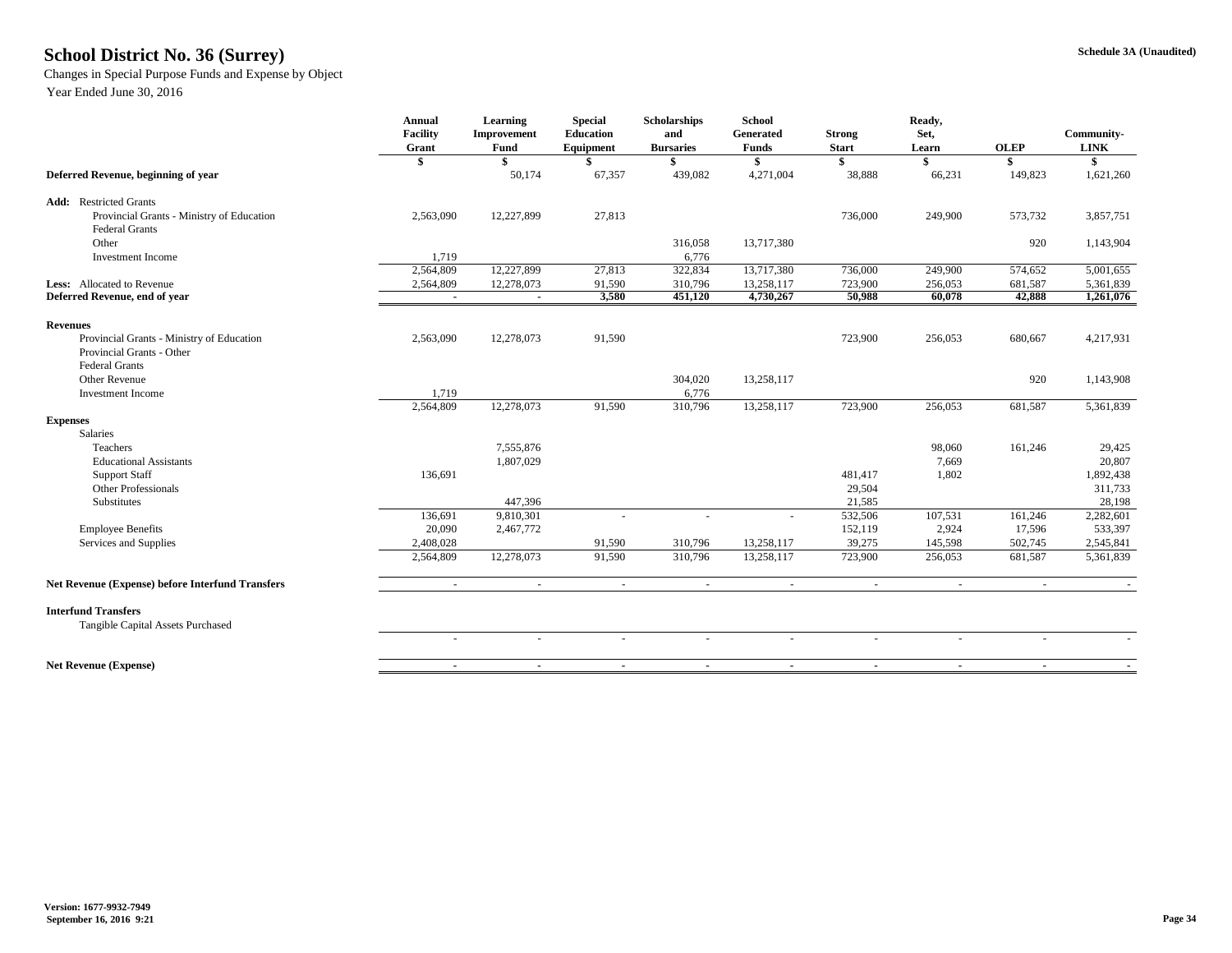## **Schedule 3A (Unaudited) School District No. 36 (Surrey)**

## Changes in Special Purpose Funds and Expense by Object

|                                                         | <b>Service</b><br><b>Adult</b><br><b>Adolescent</b><br>Psychiatric<br><b>Delivery</b><br><b>Day Treatment</b><br><b>Transformation</b><br>Unit<br>Program |                   |                   | Daughters &<br><b>Sisters PLEA</b><br>Program | Waypoint<br><b>Substance</b><br><b>House</b> | Gang<br><b>Prevention</b> |                          | <b>Donations</b>   | <b>PAC</b><br><b>Contributions</b> |
|---------------------------------------------------------|-----------------------------------------------------------------------------------------------------------------------------------------------------------|-------------------|-------------------|-----------------------------------------------|----------------------------------------------|---------------------------|--------------------------|--------------------|------------------------------------|
|                                                         |                                                                                                                                                           | \$                |                   |                                               |                                              | \$                        | <b>Innovation</b>        |                    |                                    |
| Deferred Revenue, beginning of year                     | 1,707,459                                                                                                                                                 | 21,477            | 20,818            | 28,429                                        | 27,953                                       |                           | 225,797                  | 581,265            | 337,749                            |
| <b>Add:</b> Restricted Grants                           |                                                                                                                                                           |                   |                   |                                               |                                              |                           |                          |                    |                                    |
| Provincial Grants - Ministry of Education               |                                                                                                                                                           | 127,447           | 286,416           | 71,858                                        | 77,567                                       |                           |                          |                    |                                    |
| <b>Federal Grants</b>                                   |                                                                                                                                                           |                   |                   |                                               |                                              | 631,983                   |                          |                    |                                    |
| Other<br><b>Investment Income</b>                       |                                                                                                                                                           |                   |                   |                                               |                                              |                           |                          | 699,835            | 312,979                            |
|                                                         | $\sim$                                                                                                                                                    | 127,447           | 286,416           | 71,858                                        | 77,567                                       | 631,983                   | $\sim$                   | 699,835            | 312,979                            |
| Less: Allocated to Revenue                              | 524,314                                                                                                                                                   | 145,751           | 298,124           | 100,287                                       | 80,494                                       | 612,264                   |                          | 590,959            | 476,183                            |
| Deferred Revenue, end of year                           | 1,183,145                                                                                                                                                 | 3,173             | 9,110             | $\sim$                                        | 25,026                                       | 19,719                    | 225,797                  | 690,141            | 174,545                            |
| <b>Revenues</b>                                         |                                                                                                                                                           |                   |                   |                                               |                                              |                           |                          |                    |                                    |
| Provincial Grants - Ministry of Education               | 524,314                                                                                                                                                   | 145,751           | 298,124           | 100,287                                       | 80,494                                       |                           |                          |                    |                                    |
| Provincial Grants - Other                               |                                                                                                                                                           |                   |                   |                                               |                                              |                           |                          |                    |                                    |
| <b>Federal Grants</b>                                   |                                                                                                                                                           |                   |                   |                                               |                                              | 612,264                   |                          |                    |                                    |
| Other Revenue                                           |                                                                                                                                                           |                   |                   |                                               |                                              |                           |                          | 590,959            | 476,183                            |
| <b>Investment Income</b>                                |                                                                                                                                                           |                   |                   |                                               |                                              |                           |                          |                    |                                    |
|                                                         | 524,314                                                                                                                                                   | 145,751           | 298,124           | 100,287                                       | 80,494                                       | 612,264                   | $\overline{\phantom{a}}$ | 590,959            | 476,183                            |
| <b>Expenses</b>                                         |                                                                                                                                                           |                   |                   |                                               |                                              |                           |                          |                    |                                    |
| Salaries                                                |                                                                                                                                                           |                   |                   |                                               |                                              |                           |                          |                    |                                    |
| Teachers                                                |                                                                                                                                                           | 73,623            | 175,649           | 74,700                                        | 54,950                                       | 86,354                    |                          | 11,837             |                                    |
| <b>Educational Assistants</b>                           |                                                                                                                                                           | 18,741            | 19,391            |                                               |                                              |                           |                          |                    |                                    |
| <b>Support Staff</b>                                    | 22,503                                                                                                                                                    |                   |                   |                                               |                                              | 345,530                   |                          |                    |                                    |
| <b>Other Professionals</b>                              | 242,356                                                                                                                                                   |                   |                   |                                               |                                              |                           |                          |                    |                                    |
| Substitutes                                             |                                                                                                                                                           |                   |                   |                                               |                                              |                           |                          |                    |                                    |
|                                                         | 264,859                                                                                                                                                   | 92,364            | 195,040           | 74,700                                        | 54,950                                       | 431,884                   | $\overline{\phantom{a}}$ | 11,837             |                                    |
| <b>Employee Benefits</b>                                | 51,443                                                                                                                                                    | 21,955            | 47,386            | 19,789                                        | 14,787                                       | 88,630                    |                          | 356                |                                    |
| Services and Supplies                                   | 208,012<br>524,314                                                                                                                                        | 31,432<br>145,751 | 55,698<br>298,124 | 5,798<br>100,287                              | 10,757<br>80,494                             | 91,750<br>612,264         | $\overline{\phantom{a}}$ | 418,083<br>430,276 | 98,129<br>98,129                   |
|                                                         |                                                                                                                                                           |                   |                   |                                               |                                              |                           |                          |                    |                                    |
| <b>Net Revenue (Expense) before Interfund Transfers</b> |                                                                                                                                                           |                   |                   | $\sim$                                        |                                              |                           | $\sim$                   | 160,683            | 378,054                            |
| <b>Interfund Transfers</b>                              |                                                                                                                                                           |                   |                   |                                               |                                              |                           |                          |                    |                                    |
| Tangible Capital Assets Purchased                       |                                                                                                                                                           |                   |                   |                                               |                                              |                           |                          | (160, 683)         | (378, 054)                         |
|                                                         |                                                                                                                                                           |                   |                   |                                               | $\overline{\phantom{a}}$                     |                           | $\sim$                   | (160, 683)         | (378, 054)                         |
| <b>Net Revenue (Expense)</b>                            |                                                                                                                                                           | $\sim$            |                   | $\sim$                                        | $\sim$                                       | $\blacksquare$            | $\blacksquare$           | $\sim$             |                                    |
|                                                         |                                                                                                                                                           |                   |                   |                                               |                                              |                           |                          |                    |                                    |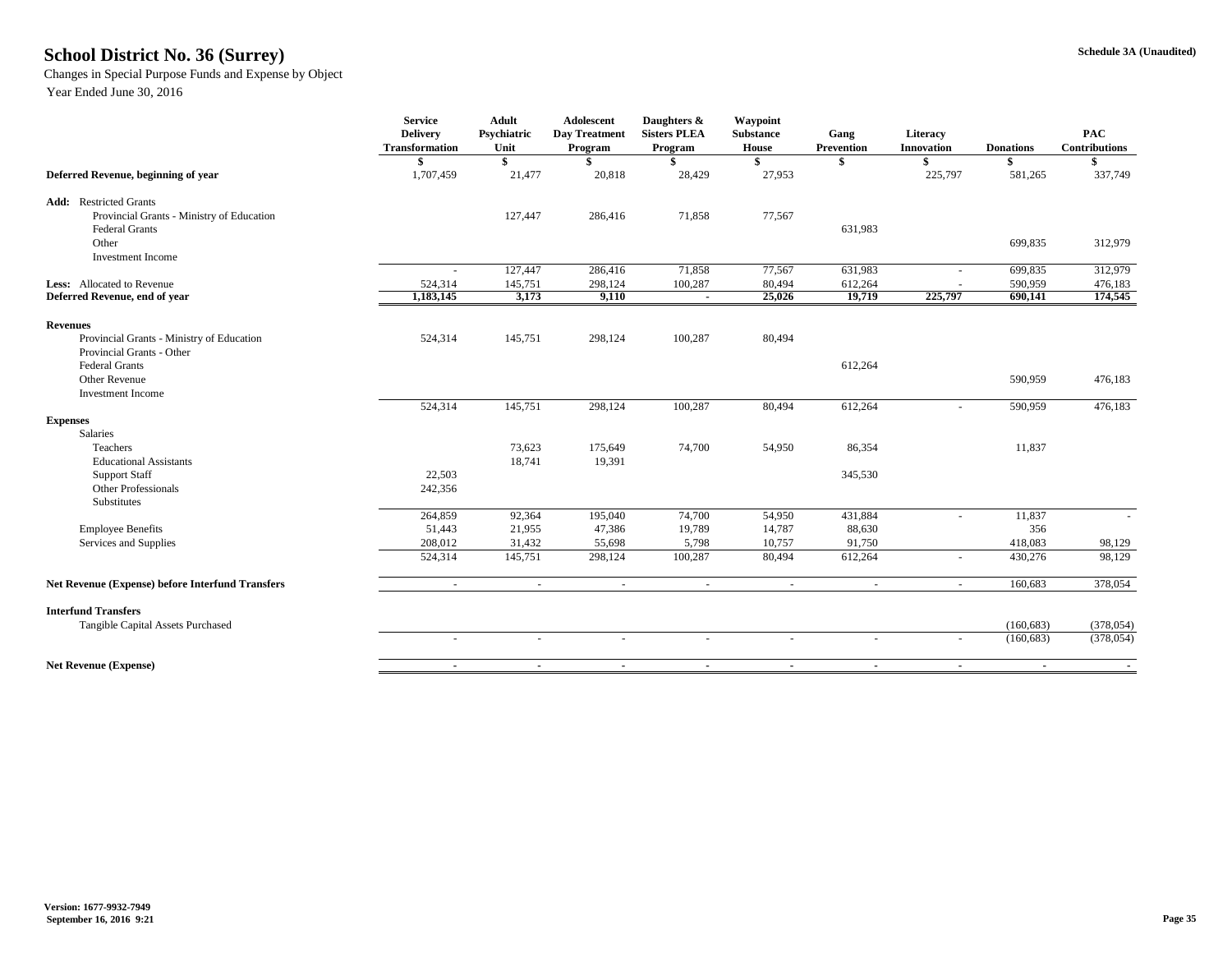## **Schedule 3A (Unaudited) School District No. 36 (Surrey)**

Changes in Special Purpose Funds and Expense by Object

|                                                         | <b>Coyote Creek</b><br><b>BEP</b> | <b>TOTAL</b> |  |  |
|---------------------------------------------------------|-----------------------------------|--------------|--|--|
|                                                         | \$                                | \$           |  |  |
| Deferred Revenue, beginning of year                     | 36,750                            | 9,691,516    |  |  |
| <b>Add:</b> Restricted Grants                           |                                   |              |  |  |
| Provincial Grants - Ministry of Education               |                                   | 20,799,473   |  |  |
| <b>Federal Grants</b>                                   |                                   | 631,983      |  |  |
| Other                                                   |                                   | 16,191,076   |  |  |
| <b>Investment Income</b>                                |                                   | 8,495        |  |  |
|                                                         |                                   | 37,631,027   |  |  |
| <b>Less:</b> Allocated to Revenue                       | 4,250                             | 38,359,390   |  |  |
| Deferred Revenue, end of year                           | 32,500                            | 8,963,153    |  |  |
| <b>Revenues</b>                                         |                                   |              |  |  |
| Provincial Grants - Ministry of Education               |                                   | 21,960,274   |  |  |
| <b>Provincial Grants - Other</b>                        | 4,250                             | 4,250        |  |  |
| <b>Federal Grants</b>                                   |                                   | 612,264      |  |  |
| <b>Other Revenue</b>                                    |                                   | 15,774,107   |  |  |
| <b>Investment Income</b>                                |                                   | 8,495        |  |  |
|                                                         | 4,250                             | 38,359,390   |  |  |
| <b>Expenses</b>                                         |                                   |              |  |  |
| Salaries                                                |                                   |              |  |  |
| Teachers                                                |                                   | 8,321,720    |  |  |
| <b>Educational Assistants</b>                           |                                   | 1,873,637    |  |  |
| <b>Support Staff</b>                                    |                                   | 2,880,381    |  |  |
| <b>Other Professionals</b>                              |                                   | 583,593      |  |  |
| Substitutes                                             |                                   | 497,179      |  |  |
|                                                         |                                   | 14,156,510   |  |  |
| <b>Employee Benefits</b>                                |                                   | 3,438,244    |  |  |
| Services and Supplies                                   | 4,250                             | 20,225,899   |  |  |
|                                                         | 4,250                             | 37,820,653   |  |  |
| <b>Net Revenue (Expense) before Interfund Transfers</b> |                                   | 538,737      |  |  |
| <b>Interfund Transfers</b>                              |                                   |              |  |  |
| Tangible Capital Assets Purchased                       |                                   | (538, 737)   |  |  |
|                                                         |                                   | (538, 737)   |  |  |
| <b>Net Revenue (Expense)</b>                            |                                   |              |  |  |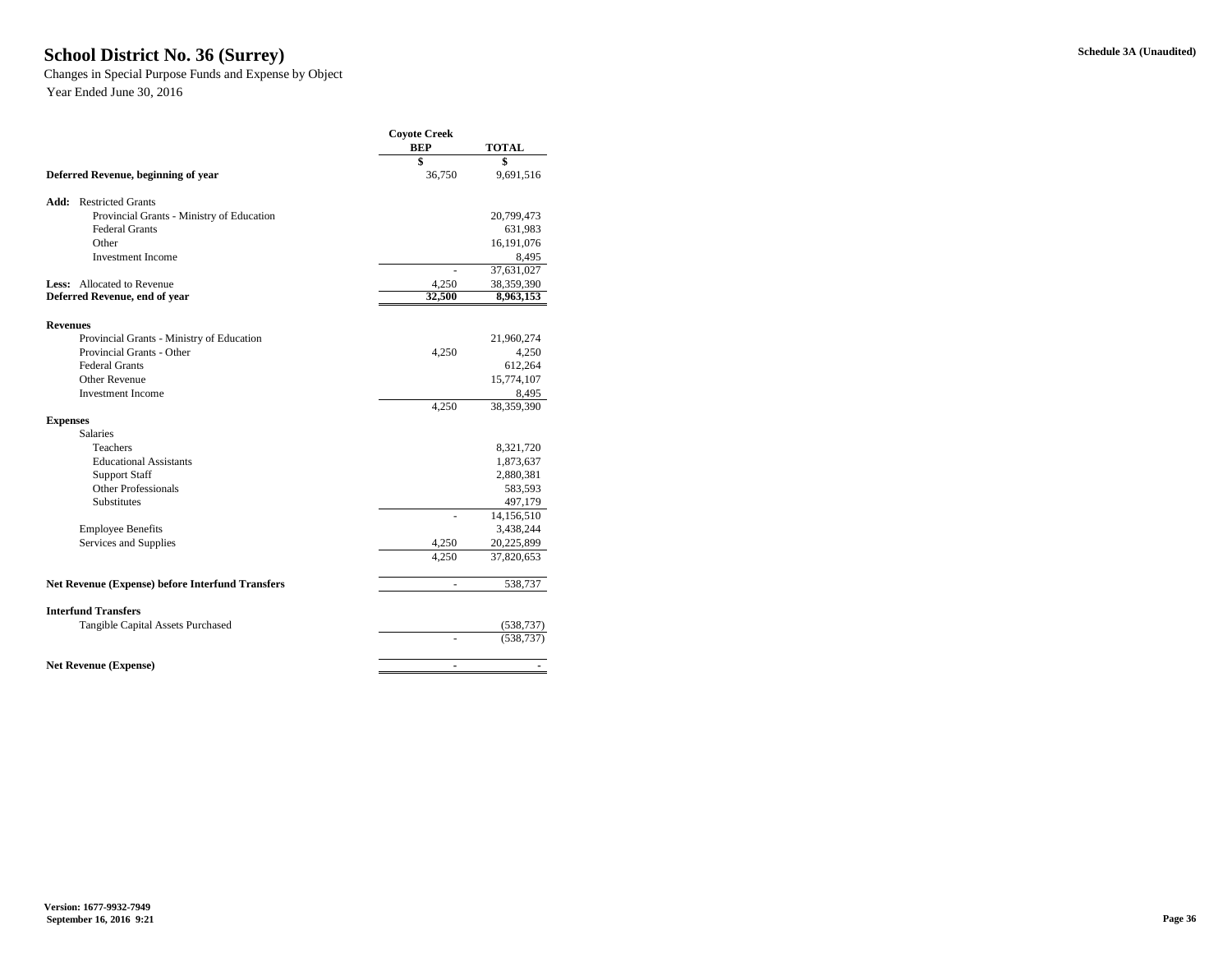|                                                      | 2016          |                             | 2016 Actual    |                | 2015         |
|------------------------------------------------------|---------------|-----------------------------|----------------|----------------|--------------|
|                                                      | <b>Budget</b> | <b>Invested in Tangible</b> | Local          | <b>Fund</b>    | Actual       |
|                                                      | (Note 20)     | <b>Capital Assets</b>       | Capital        | <b>Balance</b> |              |
|                                                      | \$            | \$                          | \$             | \$             | \$           |
| <b>Revenues</b>                                      |               |                             |                |                |              |
| <b>Provincial Grants</b>                             |               |                             |                |                |              |
| Ministry of Education                                | 10,900,000    | 4,654,887                   |                | 4,654,887      | 1,167,059    |
| Municipal Grants Spent on Sites                      |               | 6,039,435                   |                | 6,039,435      |              |
| <b>Other Revenue</b>                                 |               |                             | 60,054         | 60,054         | 161,832      |
| <b>Investment Income</b>                             | 700,000       |                             | 719,216        | 719,216        | 635,584      |
| Gain (Loss) on Disposal of Tangible Capital Assets   |               |                             |                |                | (21,930)     |
| Amortization of Deferred Capital Revenue             | 22,134,000    | 22,170,647                  |                | 22,170,647     | 21,017,730   |
| <b>Total Revenue</b>                                 | 33,734,000    | 32,864,969                  | 779,270        | 33,644,239     | 22,960,275   |
| <b>Expenses</b>                                      |               |                             |                |                |              |
| <b>Amortization of Tangible Capital Assets</b>       |               |                             |                |                |              |
| <b>Operations and Maintenance</b>                    | 31,800,000    | 31,739,726                  |                | 31,739,726     | 31,008,327   |
| <b>Total Expense</b>                                 | 31,800,000    | 31,739,726                  | $\blacksquare$ | 31,739,726     | 31,008,327   |
|                                                      |               |                             |                |                |              |
| Capital Surplus (Deficit) for the year               | 1,934,000     | 1,125,243                   | 779,270        | 1,904,513      | (8,048,052)  |
| Net Transfers (to) from other funds                  |               |                             |                |                |              |
| <b>Tangible Capital Assets Purchased</b>             | 1,074,759     | 1,225,780                   |                | 1,225,780      | 1,230,162    |
| Local Capital                                        | 2,573,026     |                             | 12,496,373     | 12,496,373     | 19,955,762   |
| <b>Total Net Transfers</b>                           | 3,647,785     | 1,225,780                   | 12,496,373     | 13,722,153     | 21,185,924   |
| <b>Other Adjustments to Fund Balances</b>            |               |                             |                |                |              |
| District Portion of Proceeds on Disposal             |               | (7,500)                     | 7,500          |                |              |
| Tangible Capital Assets Purchased from Local Capital |               | 13,900,810                  | (13,900,810)   |                |              |
| <b>Total Other Adjustments to Fund Balances</b>      |               | 13,893,310                  | (13,893,310)   | $\blacksquare$ |              |
|                                                      |               |                             |                |                |              |
| <b>Total Capital Surplus (Deficit) for the year</b>  | 5,581,785     | 16,244,333                  | (617, 667)     | 15,626,666     | 13, 137, 872 |
| Capital Surplus (Deficit), beginning of year         |               | 400,360,579                 | 45,242,150     | 445,602,729    | 432,464,857  |
| Capital Surplus (Deficit), end of year               |               | 416,604,912                 | 44,624,483     | 461,229,395    | 445,602,729  |
|                                                      |               |                             |                |                |              |

Schedule of Capital Operations

Year Ended June 30, 2016

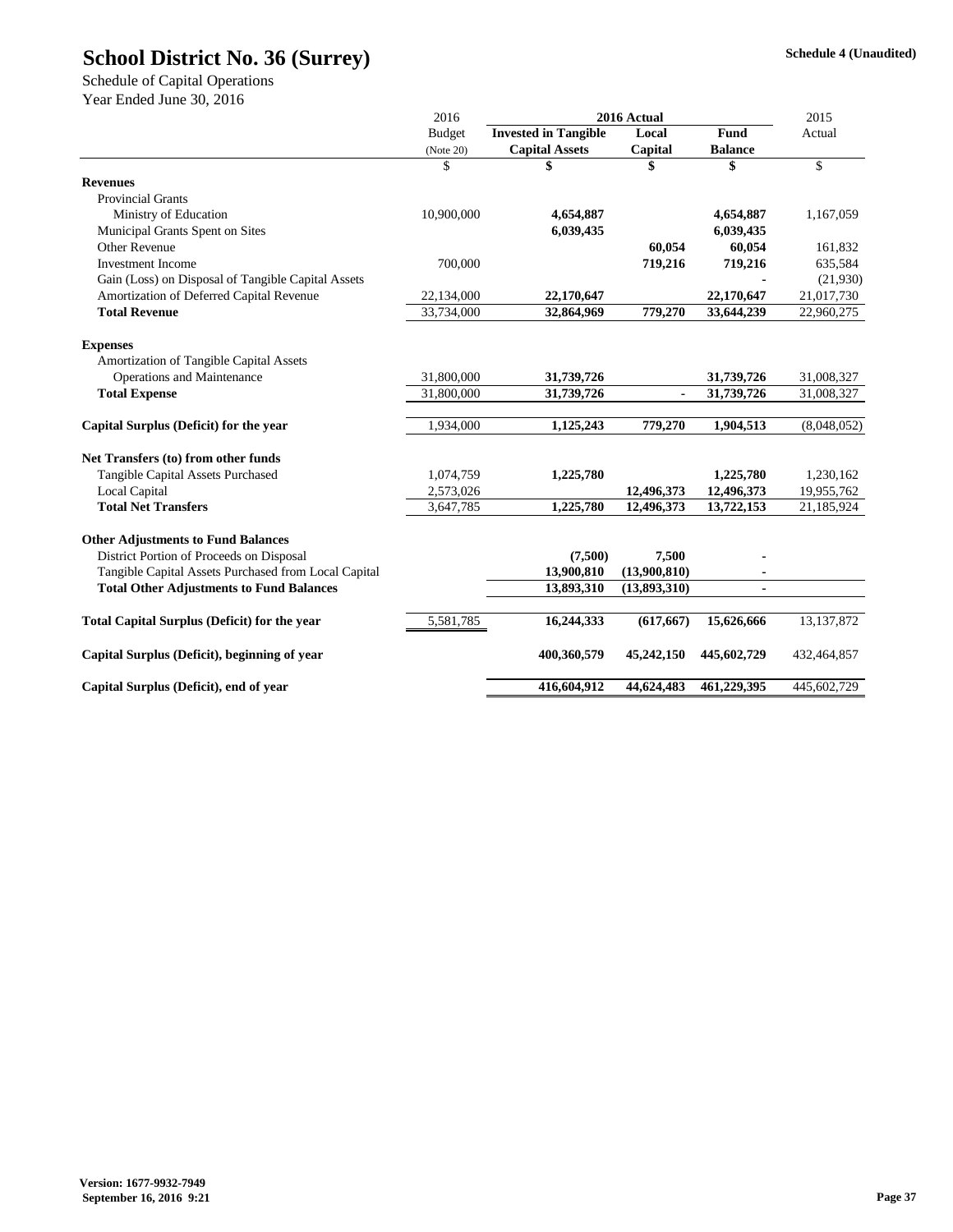#### **Schedule 4A (Unaudited)**

|                                                    |               |                  | <b>Furniture and</b> |                 | Computer        | Computer        |                    |
|----------------------------------------------------|---------------|------------------|----------------------|-----------------|-----------------|-----------------|--------------------|
|                                                    | <b>Sites</b>  | <b>Buildings</b> | Equipment            | <b>Vehicles</b> | <b>Software</b> | <b>Hardware</b> | <b>Total</b>       |
| Cost, beginning of year                            | 262, 191, 476 | 1,028,080,741    | 34,829,744           | 6,374,536       | \$<br>2,737,418 | \$<br>8,791,933 | S<br>1,343,005,848 |
| <b>Changes for the Year</b>                        |               |                  |                      |                 |                 |                 |                    |
| Increase:                                          |               |                  |                      |                 |                 |                 |                    |
| Purchases from:                                    |               |                  |                      |                 |                 |                 |                    |
| Deferred Capital Revenue - Bylaw                   | 4,646,755     | 7,664,304        | 80,443               | 2,533           |                 | 26,909          | 12,420,944         |
| Deferred Capital Revenue - Other                   | 6,047,567     | 1,656,999        | 150,642              |                 |                 |                 | 7,855,208          |
| <b>Operating Fund</b>                              |               |                  | 43,466               |                 | 585,207         | 58,370          | 687,043            |
| <b>Special Purpose Funds</b>                       | 538,737       |                  |                      |                 |                 |                 | 538,737            |
| <b>Local Capital</b>                               | 732,604       | 4,637,658        | 4,079,713            | 1,183,991       | 256,814         | 3,010,030       | 13,900,810         |
| <b>Transferred from Work in Progress</b>           |               | 11,173,560       |                      |                 |                 |                 | 11,173,560         |
|                                                    | 11,965,663    | 25,132,521       | 4,354,264            | 1,186,524       | 842,021         | 3,095,309       | 46,576,302         |
| Decrease:                                          |               |                  |                      |                 |                 |                 |                    |
| Disposed of                                        |               | 7,500            |                      |                 |                 |                 | 7,500              |
| <b>Deemed Disposals</b>                            |               |                  | 3,305,053            | 933,486         | 684,327         | 1,823,899       | 6,746,765          |
|                                                    |               | 7,500            | 3,305,053            | 933,486         | 684,327         | 1,823,899       | 6,754,265          |
| Cost, end of year                                  | 274,157,139   | 1,053,205,762    | 35,878,955           | 6,627,574       | 2,895,112       | 10,063,343      | 1,382,827,885      |
| Work in Progress, end of year                      |               | 15,605,004       |                      |                 |                 |                 | 15,605,004         |
| Cost and Work in Progress, end of year             | 274, 157, 139 | 1,068,810,766    | 35,878,955           | 6,627,574       | 2,895,112       | 10,063,343      | 1,398,432,889      |
| <b>Accumulated Amortization, beginning of year</b> |               | 405,244,877      | 17,441,353           | 3,507,220       | 1,382,255       | 5,314,963       | 432,890,668        |
| <b>Changes for the Year</b>                        |               |                  |                      |                 |                 |                 |                    |
| Increase: Amortization for the Year<br>Decrease:   |               | 24,642,654       | 3,700,688            | 696,781         | 631,686         | 2,067,917       | 31,739,726         |
| Deemed Disposals                                   |               |                  | 3,305,053            | 933,486         | 684,327         | 1,823,899       | 6,746,765          |
|                                                    |               |                  | 3,305,053            | 933,486         | 684,327         | 1,823,899       | 6,746,765          |
| <b>Accumulated Amortization, end of year</b>       |               | 429,887,531      | 17,836,988           | 3,270,515       | 1,329,614       | 5,558,981       | 457,883,629        |
|                                                    |               |                  |                      |                 |                 |                 |                    |
| <b>Tangible Capital Assets - Net</b>               | 274, 157, 139 | 638,923,235      | 18,041,967           | 3,357,059       | 1,565,498       | 4,504,362       | 940,549,260        |

Tangible Capital Assets Year Ended June 30, 2016

## **School District No. 36 (Surrey)**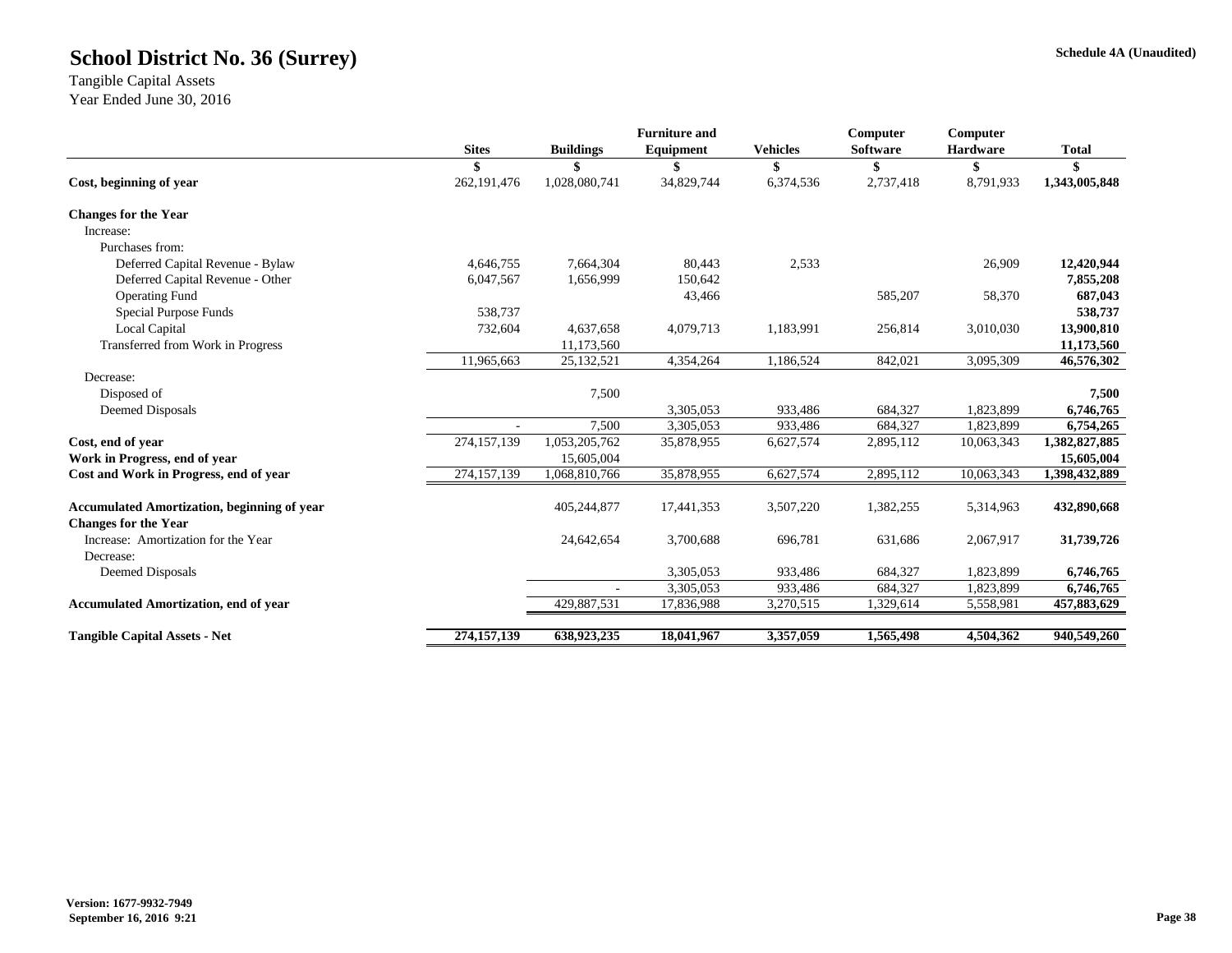|                                               | <b>Buildings</b> | <b>Furniture and</b><br>Equipment | Computer<br><b>Software</b> | Computer<br><b>Hardware</b> | <b>Total</b> |
|-----------------------------------------------|------------------|-----------------------------------|-----------------------------|-----------------------------|--------------|
|                                               | \$               | \$                                | \$                          | \$                          | \$           |
| Work in Progress, beginning of year           | 11,632,062       |                                   |                             |                             | 11,632,062   |
| <b>Changes for the Year</b>                   |                  |                                   |                             |                             |              |
| Increase:                                     |                  |                                   |                             |                             |              |
| Deferred Capital Revenue - Bylaw              | 11,010,141       |                                   |                             |                             | 11,010,141   |
| Deferred Capital Revenue - Other              | 4,136,361        |                                   |                             |                             | 4,136,361    |
|                                               | 15,146,502       |                                   |                             |                             | 15,146,502   |
| Decrease:                                     |                  |                                   |                             |                             |              |
| <b>Transferred to Tangible Capital Assets</b> | 11,173,560       |                                   |                             |                             | 11,173,560   |
|                                               | 11,173,560       | $\overline{\phantom{0}}$          |                             |                             | 11,173,560   |
| <b>Net Changes for the Year</b>               | 3,972,942        | $\overline{a}$                    |                             |                             | 3,972,942    |
| Work in Progress, end of year                 | 15,605,004       | $\blacksquare$                    | $\blacksquare$              |                             | 15,605,004   |

Tangible Capital Assets - Work in Progress Year Ended June 30, 2016

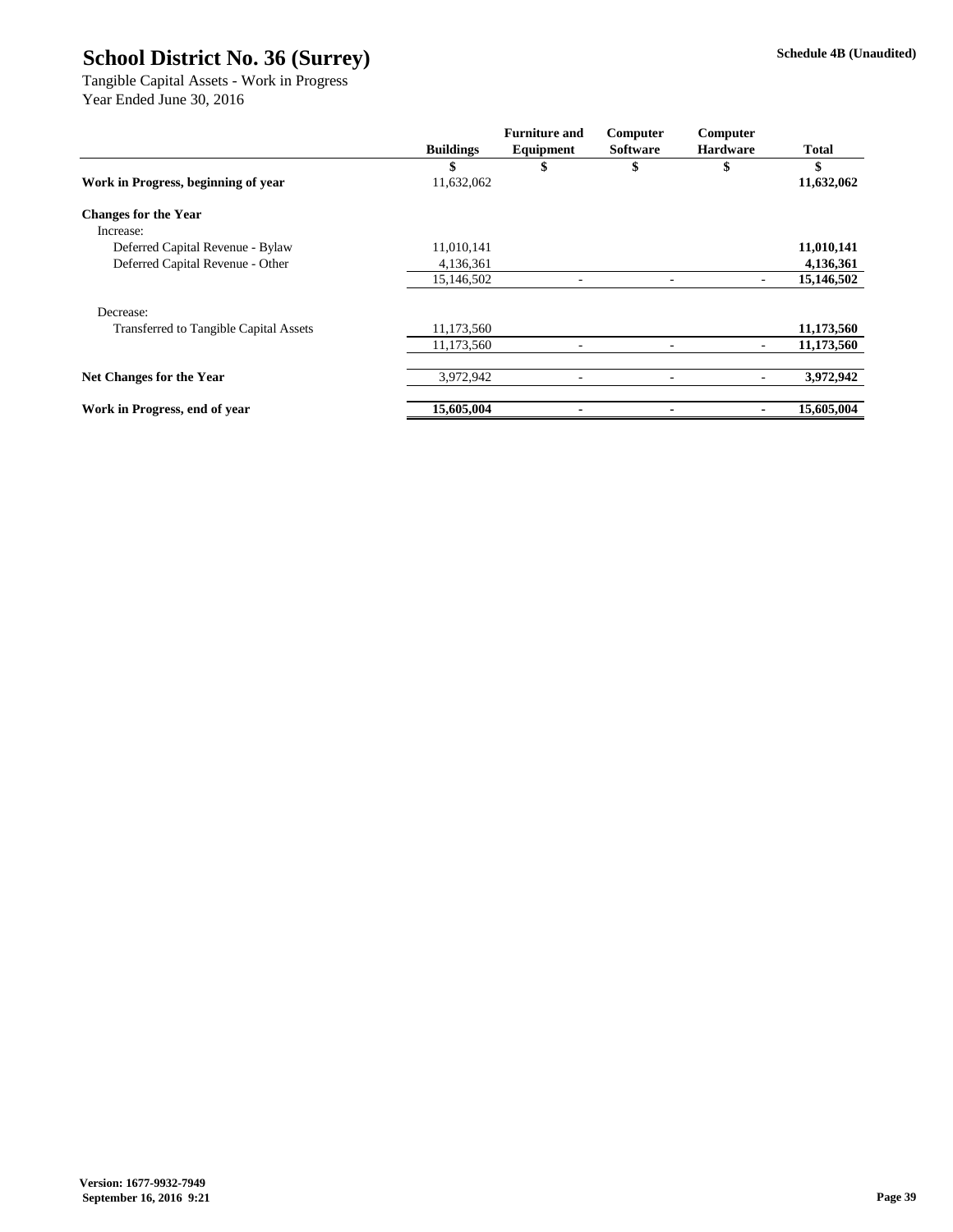**Schedule 4C (Unaudited)**

|                                                       | Capital        | <b>Provincial</b> | Capital                  | Capital        |
|-------------------------------------------------------|----------------|-------------------|--------------------------|----------------|
|                                                       |                | \$                | \$                       | \$             |
| Deferred Capital Revenue, beginning of year           | 507,432,169    | 12,262,025        |                          | 519,694,194    |
| <b>Changes for the Year</b>                           |                |                   |                          |                |
| Increase:                                             |                |                   |                          |                |
| Transferred from Deferred Revenue - Capital Additions | 7,774,189      | 1,807,641         |                          | 9,581,830      |
| <b>Transferred from Work in Progress</b>              | 853,463        | 380,505           |                          | 1,233,968      |
|                                                       | 8,627,652      | 2,188,146         | $\overline{\phantom{a}}$ | 10,815,798     |
| Decrease:                                             |                |                   |                          |                |
| Amortization of Deferred Capital Revenue              | 21,776,613     | 394,034           |                          | 22,170,647     |
|                                                       | 21,776,613     | 394,034           |                          | 22,170,647     |
| <b>Net Changes for the Year</b>                       | (13, 148, 961) | 1,794,112         | $\overline{\phantom{a}}$ | (11, 354, 849) |
| Deferred Capital Revenue, end of year                 | 494,283,208    | 14,056,137        |                          | 508,339,345    |
| Work in Progress, beginning of year                   | 853,463        | 839,007           |                          | 1,692,470      |
| <b>Changes for the Year</b><br>Increase               |                |                   |                          |                |
| Transferred from Deferred Revenue - Work in Progress  | 11,010,141     | 4,136,361         |                          | 15,146,502     |
|                                                       | 11,010,141     | 4,136,361         | $\overline{\phantom{a}}$ | 15,146,502     |
| Decrease                                              |                |                   |                          |                |
| <b>Transferred to Deferred Capital Revenue</b>        | 853,463        | 380,505           |                          | 1,233,968      |
|                                                       | 853,463        | 380,505           | $\overline{\phantom{a}}$ | 1,233,968      |
| <b>Net Changes for the Year</b>                       | 10,156,678     | 3,755,856         | $\overline{\phantom{a}}$ | 13,912,534     |
| Work in Progress, end of year                         | 11,010,141     | 4,594,863         | $\overline{\phantom{a}}$ | 15,605,004     |
| <b>Total Deferred Capital Revenue, end of year</b>    | 505,293,349    | 18,651,000        | $\blacksquare$           | 523,944,349    |

## **School District No. 36 (Surrey)**

Deferred Capital Revenue Year Ended June 30, 2016